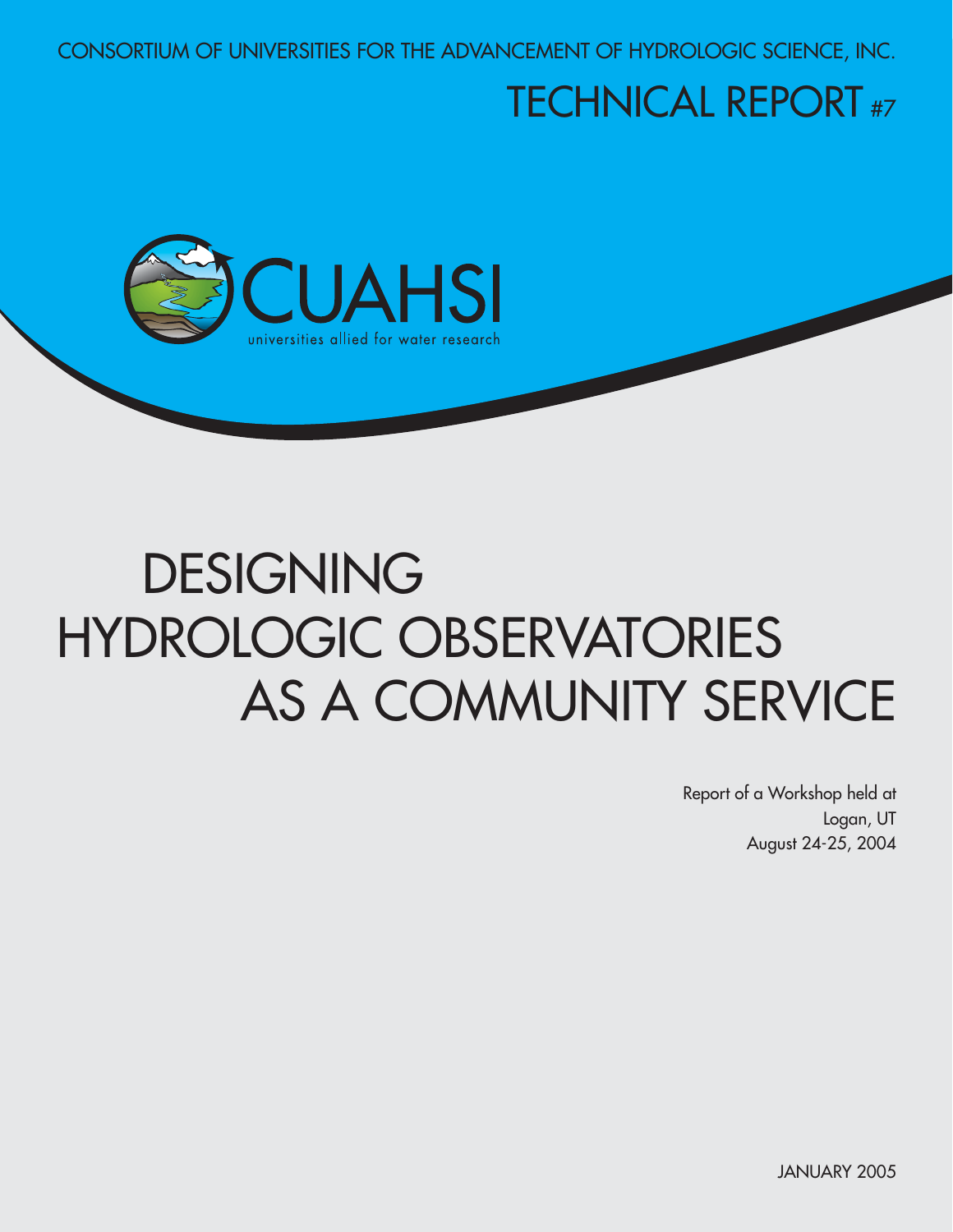## **TABLE OF CONTENTS**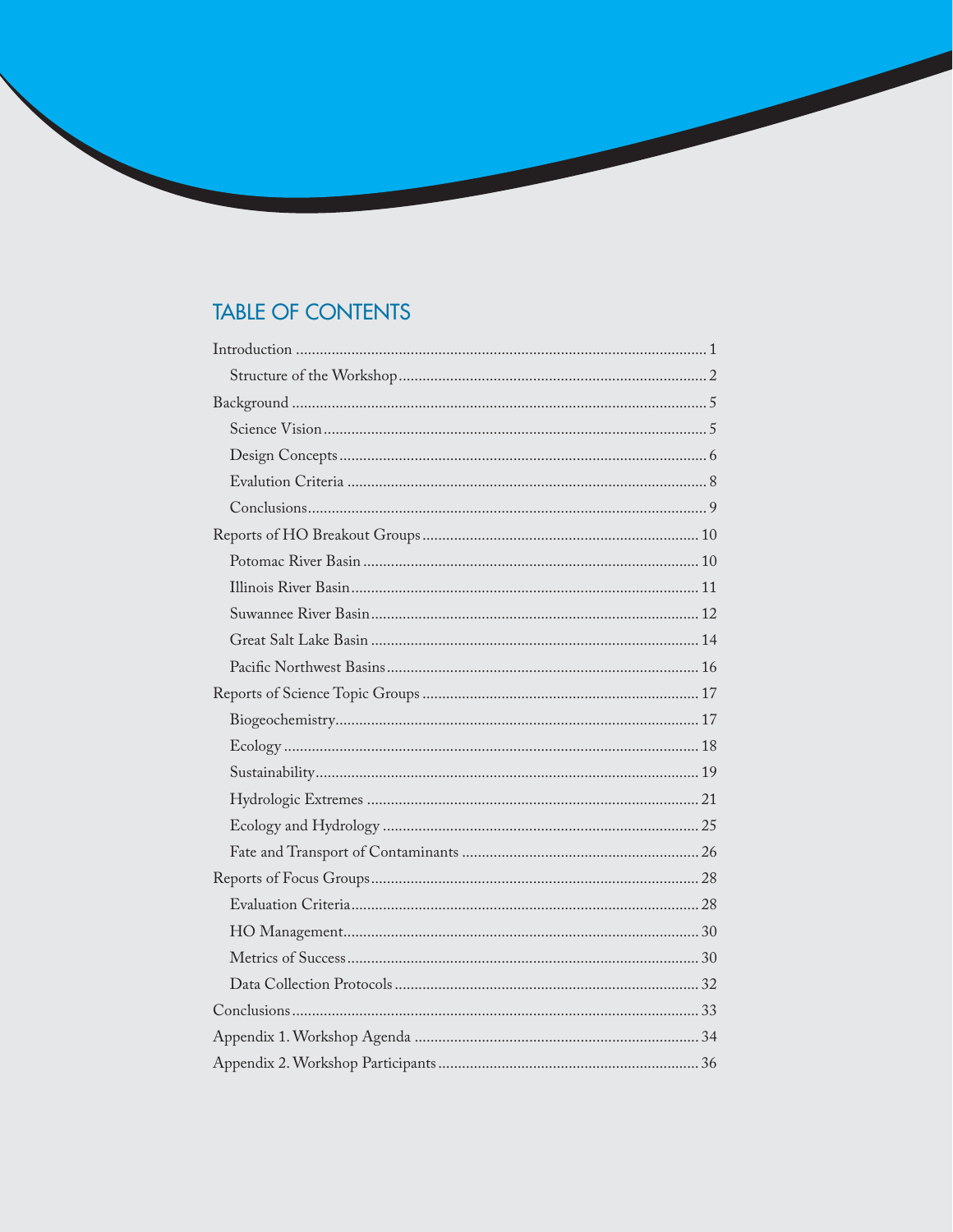## **INTRODUCTION**

Recognizing the limitations of the current modes of field research, the hydrologic science community, through the Consortium of Universities for the Advancement of Hydrologic Science, Inc. (CUAHSI), has been exploring the utility of large-scale infrastructure to make fundamental advances in its science. Having identified the interfaces between traditional sub-disciplines of hydrology (such as groundwater and surface water or the land surface and atmosphere) and between hydrology and closely related disciplines (such as biogeochemistry, geomorphology, and ecology) as the most promising areas of research (Smith et al., 2002), the fundamental requirement to advance the science is *to collect coherent, multidisciplinary data at multiple spatial scales.* Although large environmental data sets currently exist, they are often are incoherent—streams gaged in one location, observation wells monitored in another location, chemical and biological measurements taken in a third location—so that hypotheses cannot be tested. Where more-integrated studies are performed, such as at Long-Term Ecological Research sites or at study sites run by federal science agencies, they are often at a small scale (order of tens of square kilometers) and in headwater locations. Studies of larger-scale phenomena (e.g., regional groundwater and river exchange) and of human influences on these systems are difficult or impossible.

To overcome these limitations, the concept of *hydrologic observatories (HOs)* emerged, envisioned as calibrated river basins with an area on the order of 10,000 km<sup>2</sup>. Although never before achieved, technological advances in instrumentation, cyberinfrastructure, and remote sensing make this vision possible today. Ideally, basins will be chosen where extensive data sets have already been collected and where research, monitoring, and assessment activities are ongoing. By strategically investing in additional data collection and adding infrastructure to make the site accessible to non-local researchers, the vision for hydrologic observatories could be achieved at a feasible budget.

These HOs would be supported with three additional program elements: informatics, instrumentation, and synthesis. Collectively, the program is known as HydroView, the first comprehensive, large-scale infrastructure for hydrologic science.

CUAHSI received a grant from the National Science Foundation (NSF) to further develop the hydrologic observatory concept by performing a "paper prototype" study of the Neuse River, North Carolina (Reckhow et al., 2004) using a large team of scientists both local to the basin and from across the country. The central challenge faced by this team was balancing the "network" aspects of HOs (i.e., how commonalities among HOs were defined and enforced) and "local" aspects of HOs (i.e., how the observatory design team (ODT) for an HO was able to advance its own research agenda). Ultimately, this team rejected a common set of design questions as impractical, at least for the initial few HOs, and instead endorsed a characterization of the site, defined to be the mass, fluxes, flowpaths, and residence-time distribution of water, sediment, nutrients, and contaminants across a range of spatial scales. This characterization is believed to be fundamental to a broad class of hypotheses, and, hence, useful to the community. Although the ODT is free to design around a locally chosen set of hypotheses, it must provide the community with the data and models that provide this characterization. These data and models form the "core data" and are the community data product that will be freely available to everyone with no first-publication rights.

Selection of the first HOs, therefore, shifted from an emphasis on response to a common set of design questions to a demonstration that the core data set proposed by the ODT will, in fact, be useful to the broad community. A central metric of success for an HO will be the number of scientists *outside the ODT* who perform research at the site. Further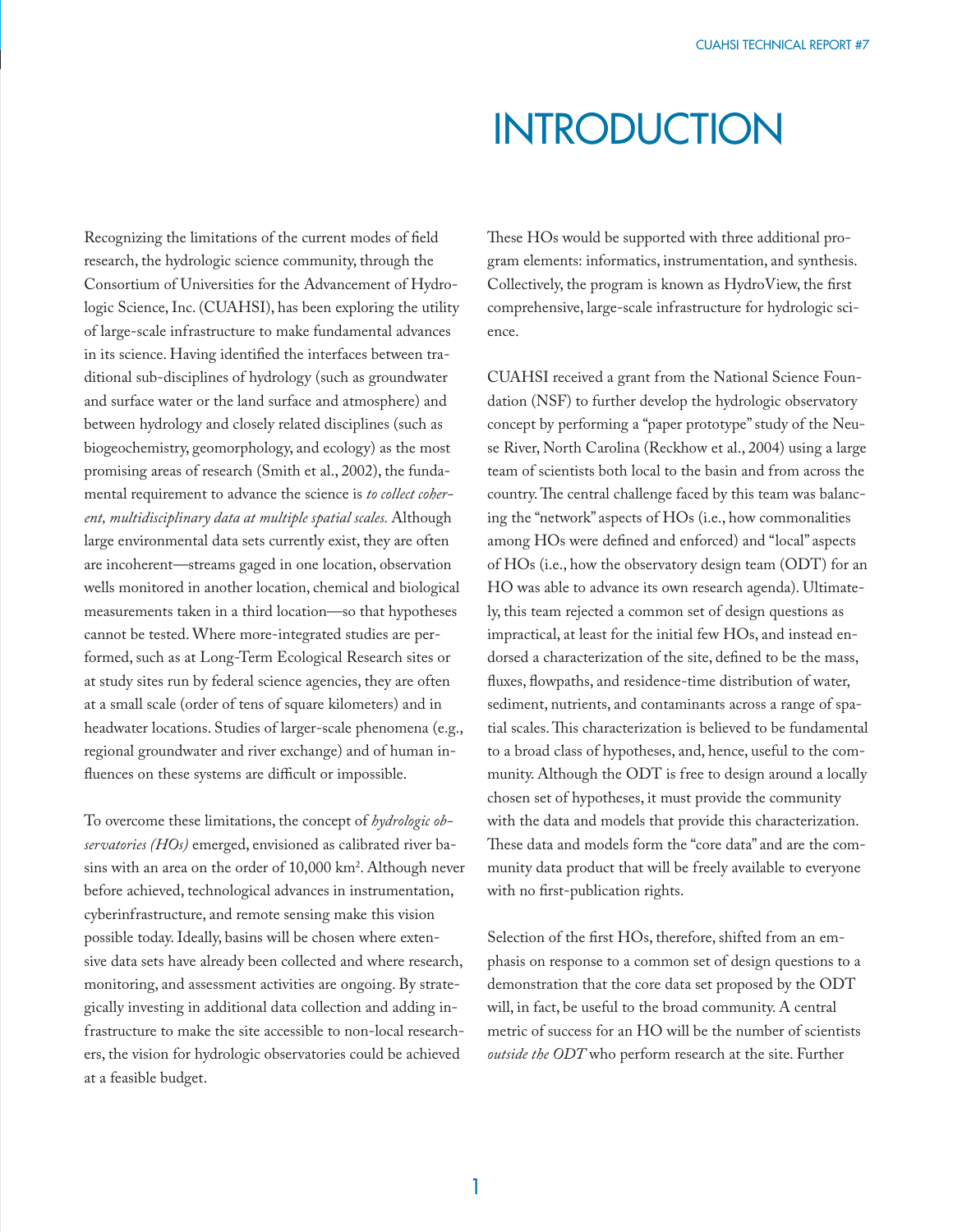description of the findings of the Neuse Prototype study is included in the Background section of the report.

## STRUCTURE OF THE WORKSHOP

Following the release of the draft Neuse report in June 2004, a two-day workshop was convened to further develop these concepts. The workshop was structured around marketing potential HO basins to the community. What were the attributes, including physical setting, existing infrastructure, and local community support, that would make this site attractive to researchers from across the country and around the world to travel there? Research "prospectuses," limited to 10 pages, were solicited from the community and posted on the CUAHSI web site. A total of 24 prospectuses were submitted from teams around the country (Table 1).

The first day of the workshop consisted of presentations to the entire group of the Neuse Paper Prototype, a discussion of the design status of the other HydroView elements, and an update from the National Science Foundation about the HO competition schedule. In the afternoon, a poster session was held to allow the participants to discuss the various sites. This was followed by an election of a network of five HOs by the participants. This election forced an active consideration by the participants of what they wanted in an HO network and emphasized the community nature of the HOs—these are sites to be used by the entire community and not simply research sites for the ODT. This network has no meaning beyond this workshop, does not imply endorsement by CUAHSI, and was simply a way to construct a specific, albeit hypothetical, network for consideration on the second day of the workshop. The five basins elected to the hypothetical network were the Potomac, Suwannee, Illinois, Great Salt Lake, and Pacific Northwest (Willamette/Deschutes).

Two sets of break-out sessions were held on the second day. The first set considered each of the chosen basins and addressed the following topics:

1. The Neuse Prototype Report concludes that a useful characterization of an HO would be describing the mass,

#### Table 1. List of potential HO basins proposed by the community

| Alaskan North Slope/ Kuparuk         |
|--------------------------------------|
| High Plains Aquifer                  |
| Apalachicola, Chattahoochee, Flint   |
| <b>Flathead River Basin</b>          |
| <b>Illinois River Basin</b>          |
| <b>Connecticut River</b>             |
| Great Salt Lake Basin                |
| Mississippi Embayment                |
| Delaware River                       |
| Pacific Northwest                    |
| Mississippi Headwaters/ Red River    |
| Greater Santee River Basin           |
| Rio Grande                           |
| Ozarks Plateau                       |
| Sierra Nevada                        |
| Platte River Basin                   |
| Potomac River                        |
| Spokane River Basin                  |
| Republican River/High Plains Aquifer |
| Susquehanna River Basin              |
| San Antonio/Guadalupe                |
| Suwannee River                       |
| South Platte River                   |
| Yazoo River Basin                    |

flux, flowpath, and residence time of water, sediment, nutrients, and contaminants. This report assumes that the ODT will propose a series of conceptual models across scale to estimate these characteristics. What do you need, as someone not familiar with the HO site, to be able to utilize this information? Will this characterization be useful to your research?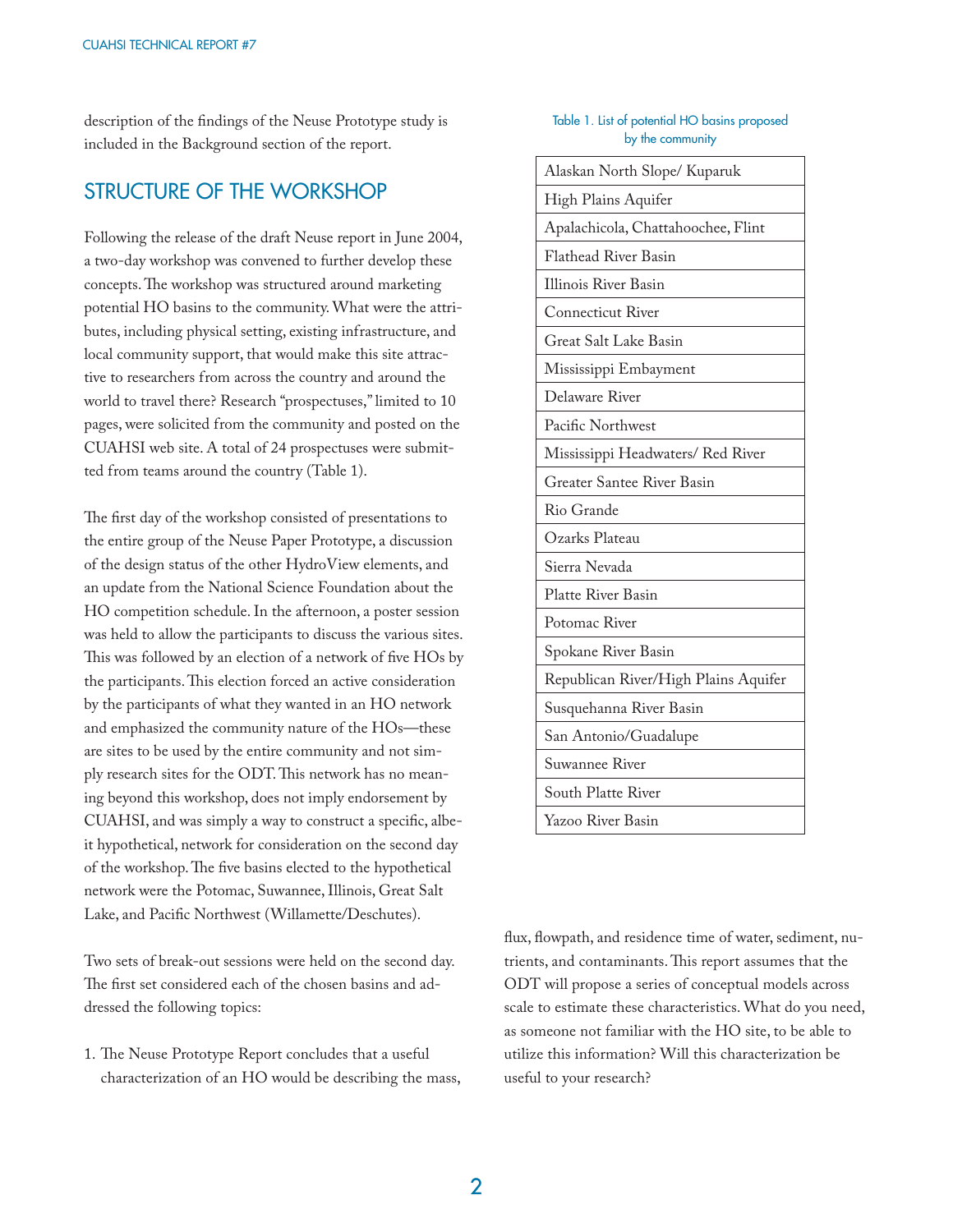- 2. The Neuse Report did not include much on energy budgets. Although point measurements of radiation, for example, will be part of micrometeorological stations and enhanced observing arrays, constructing an energy budget of a complex terrain at large scale is a complex undertaking, but critical to understanding climate and hydrologic interactions. What kind of energy measurements should be part of core data (as opposed to investigator-driven science projects) or, conversely, what proportion of the core data budget should be allocated to energy measurements?
- 3. What "static" information (e.g., land use/land cover, digital elevation models) do you expect to be available at an HO? How frequently should these be updated?
- 4. HO core data will necessarily include standard hydrologic time series of precipitation, snowpack water equivalents, discharge, groundwater levels, and water quality data (although their number, spatial orientation, etc. is subject to design). Fewer "standard" data will also be included, such as NEXRAD space-time series, time series of NDVI or other remotely sensed data, and more exotic water-quality indicators (dual isotopes of nitrogen, DNA sequences of pathogens). What proportion of the core-data budget should be devoted to "pushing the envelope" and developing non-standard data series or should these efforts be reserved for the science projects performed at the HO? What are the guidelines you can provide to determine suitability for inclusion of a data type in core data from this perspective?

The second set of break-out sessions considered the five selected basins as a network and were organized by five science topics: Understanding hydrologic extremes, fate and transport of contaminants, biogeochemistry, hydrologic influences on ecosystem functioning, and sustainability of water resources. The topics addressed by this set of break-out groups were:

1. Although each HO will be individually designed, the Neuse Report concludes that the data can be integrated at the level of the four fundamental characteristics of the basin (mass, flux, flowpath, and residence time of water,

sediment, nutrients, and contaminants). Do you agree that integration can occur at this level?

- 2. All core data will be collected according to published protocols. These protocols will be made as uniform as possible across HOs, given variations in local conditions. While this is sufficient for data comparability at some level, integrating data series across very different sites is always difficult. Must CUAHSI develop a set of cross-observatory hypotheses to design an effective network of HOs? If so, how should such a set of hypotheses be chosen? As an NSF-run competition? By a CUAHSI committee?
- 3. A set of five HOs were presented to you as a network. How effective were these sites at addressing your science topic? Would you choose a different set of five sites from the 24 prospectuses? If so, which ones and why? If not, is this set acceptable for the questions or do you not have enough information to decide? What other information do you need?

Each break-out session was held in duplicate to allow for smaller groups and, thus, to encourage more discussion. Discussion leaders were identified and reporters recorded the findings of the group. In this report, the duplicate group reports are combined.

Finally, four focus groups were formed during a working lunch to consider the following topics concerned with implementing HOs:

- Evaluation criteria for HO proposals
- Management structure of HOs
- Metrics of success for HOs
- Data collection protocols and standards

Although there was not sufficient time to come to consensus on all of these issues, the reports of the breakout and focus groups give a sense of the community's feelings and concerns. The intent of this report is to record these findings so that future discussions of these complex issues will be better informed.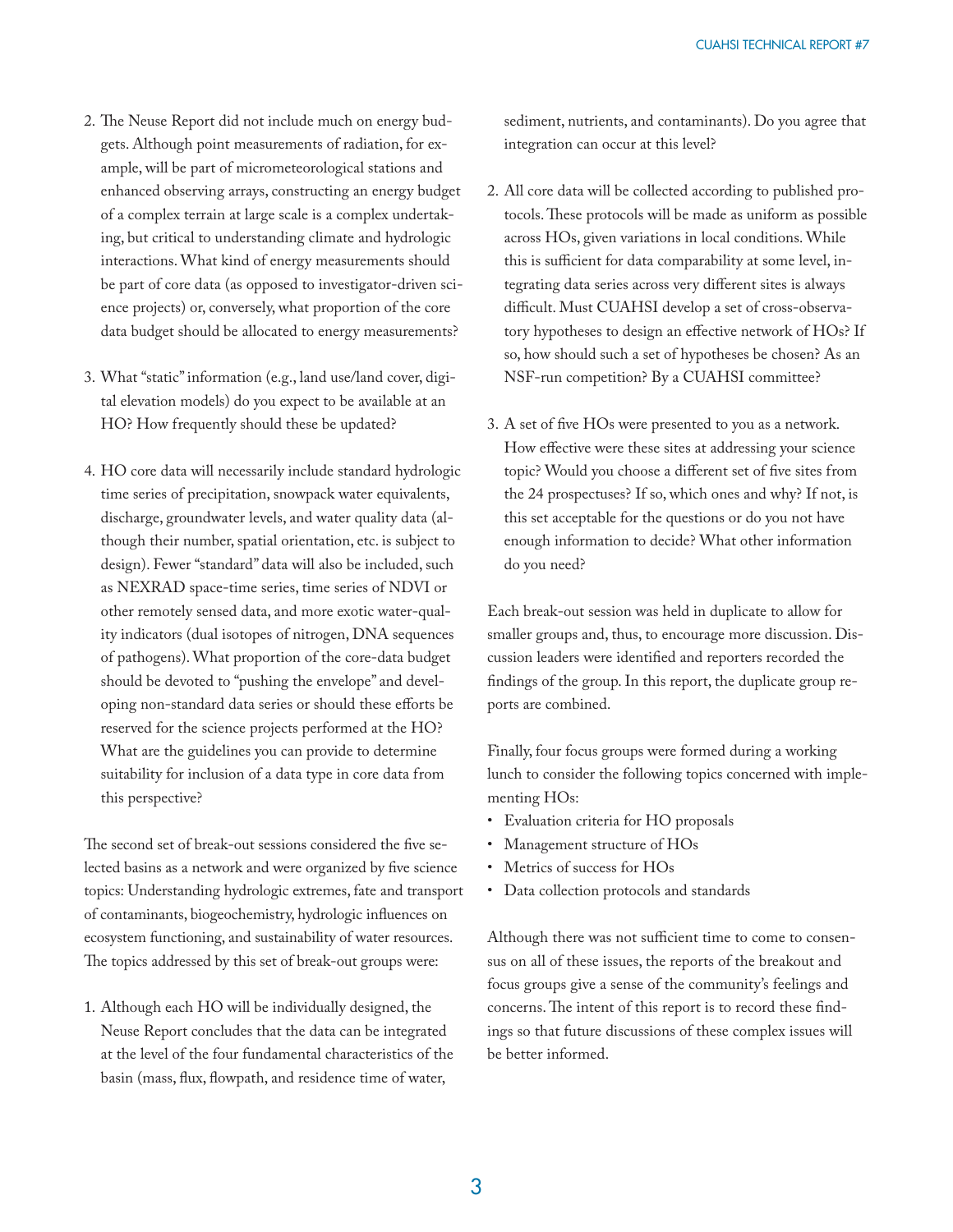## DISCUSSION LEADERS AND REPORTERS

- R. Hannigan (Arkansas State University) R.Bowman (New Mexico Tech) Z. Samani (New Mexico State University) A. Carrey (Ohio State University) R. Keim (Louisiana State University) J. Coonrod (University of New Mexico) T. Meixner (University of California, Riverside) K. Prestegaard (University of Maryland) L Toran (Temple University) S. Burges (University of Washington) J. Warwick (Desert Research Institute) T. Ballestero (University of New Hampshire) D. Marks (USDA-Agricultural Research Service) C. Duffy (Pennsylvania State University) P. Brooks (University of Arizona) M. Annabelle (University of Florida) C. Renshaw (Dartmouth) W. Johnson (University of Utah)
- B. Scanlon (University of Texas) S. Jennings (University of Colorado, Colorado Springs)

## PRESENTERS

R. Hooper (CUAHSI) J. Famiglietti (University of California, Irvine) D. Maidment (University of Texas) J. Selker (Oregon State University) L.D. James (National Science Foundation)

#### REPORT EDITORS

R. Hooper (CUAHSI) J. Duncan (CUAHSI)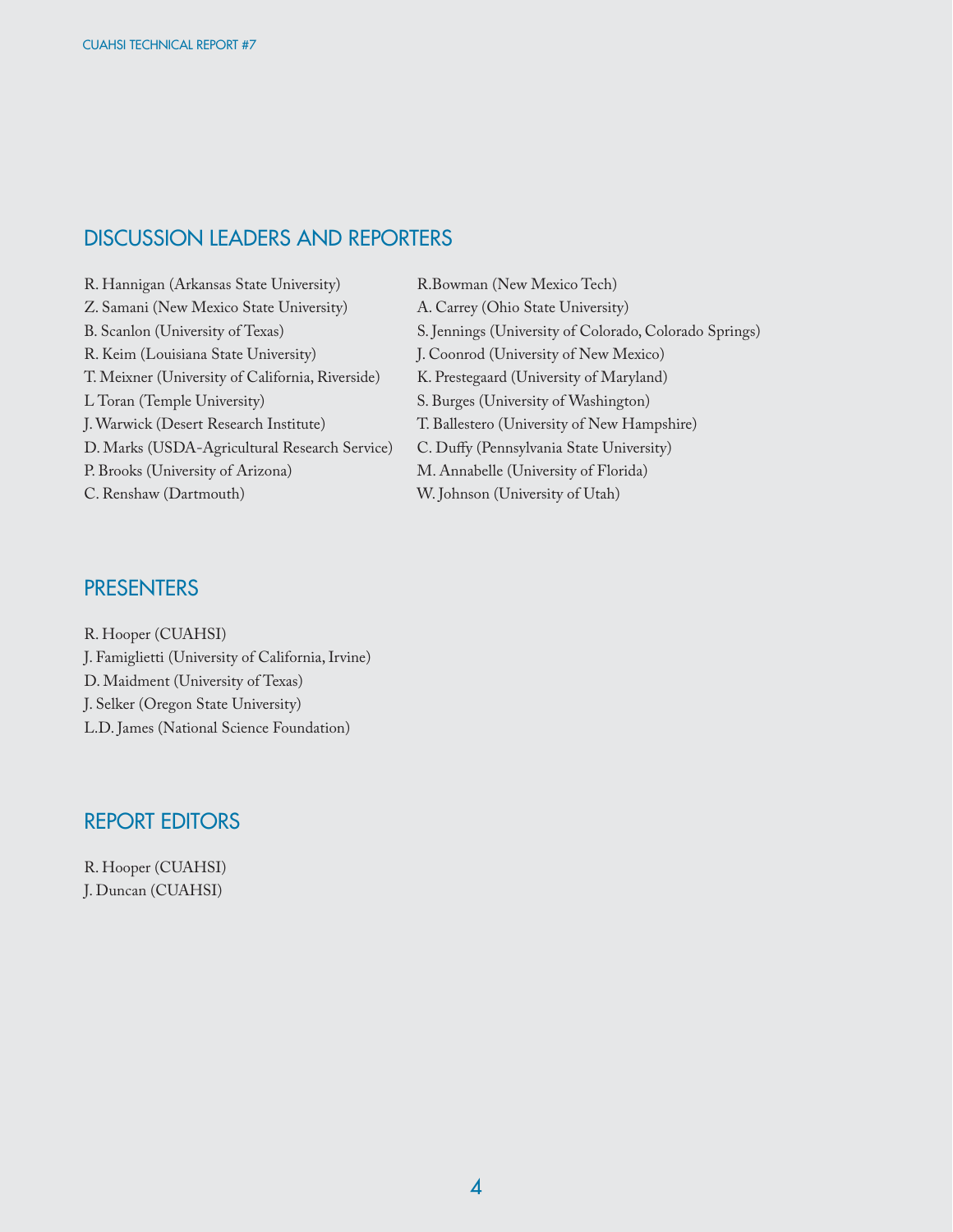## BACKGROUND

The development of large-scale environmental observatories to advance scientific inquiry into a broad range of problems from climate change effects to eutrophication to loss of biodiversity has been the subject of debate in the United States during the past five years. The larger scale of these field facilities will revolutionize the science in two important ways:

- *direct study of intrinsically large-scale phenomena* such as exchange of groundwater and surface water at the river-basin scale
- *easier testing of transferability of concepts* developed from small-scale studies by providing a broader range of wellcharacterized locations

Hydrologic scientists bring a unique perspective to developing large-scale environmental observatories by applying the hydrologic cycle as an organizing principle to landscapescale studies. Applying the concepts of conservation of mass and energy budgets allows for quantitative tests of our understanding at these large scales. From this perspective, the catchment emerges as a natural unit of the landscape, with boundary conditions that are convenient for hypothesis testing and model development. Because water serves as a solvent, as a transport vector, and as a critical factor in determining species distribution, the catchment is a meaningful landscape unit for a broad range of disciplines beyond physical hydrology including geomorphology, biogeochemistry, and ecology.

## SCIENCE VISION

Through a series of community workshops, CUAHSI has identified an integrated set of infrastructure elements, called HydroView, to support hydrologic observatories as well as the community at large. Hydroview consists of informatics, instrumentation, and synthesis facilities (Figure 1).



The goal of HydroView is to dramatically advance society's ability to estimate the terrestrial distribution of water and associated biogeochemical elements at any scale. This step forward requires innovative scientific concepts, measurements, and models. HydroView will take this step by implementing an unprecedented observing strategy focused on critical environments. The focus on observations arises from the recognition that hydrologic science has many concepts and models of these concepts that have not yet been rigorously tested. The integrated, multi-scale data to be collected at hydrologic observatories will provide the more powerful test required to advance the science.

Through a series of community workshops, CUAHSI has identified improving the predictive understanding of the following five science topics as the top priority:

- Linking hydrologic and biogeochemical cycles
- Sustainability of water resources
- Hydrologic and ecosystem interactions
- Hydrologic extremes
- Fate and transport of chemical and biological contaminants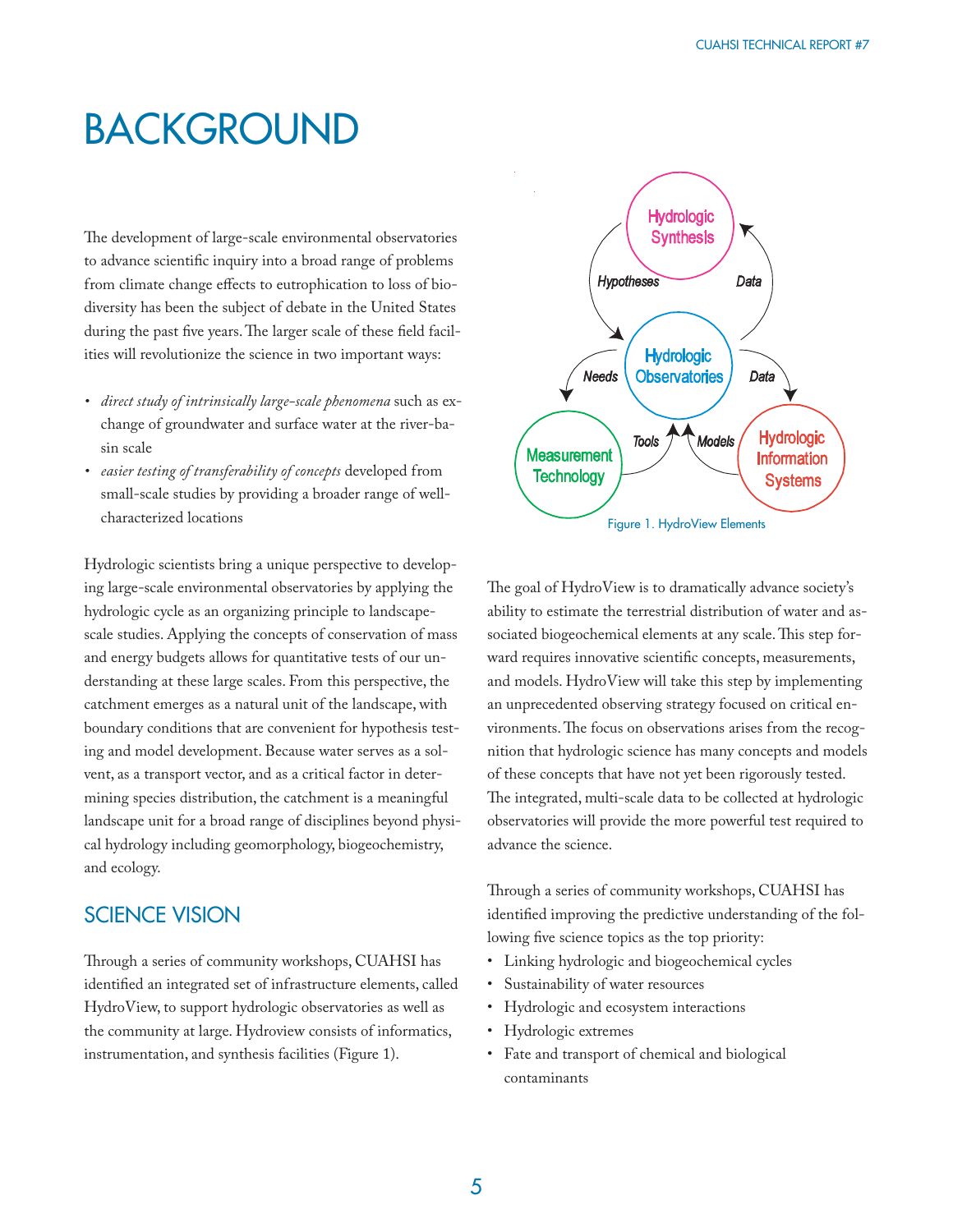Each of these topics can be addressed by three cross-cutting themes:

- Forcing, feedbacks, and coupling
- Scaling
- Prediction and limits to predictability

The integrated data collected hydrologic observatories will address all of these topics in a cost-effective manner because of the degree of overlap in the data required. Consider, for example, the measurement of evapotranspiration. Currently, an ecologist measures water flow in the xylem of a tree in one place, a hydrologist measures soil moisture and energy fluxes in another place, and an atmospheric scientist uses an eddy covariance tower to estimate evapotranspiration in a third place. By bringing these measurements together in one place, each can still pursue his or her scientific question, but the power to test which factors control evapotranspiration is vastly increased by the redundancy of the measurements. Furthermore, measurement of carbon dioxide concentrations on the eddy covariance tower can be added at a small incremental cost, but the ecologist or carbon modeler also has all the hydrologic data at her disposal to place those carbon fluxes into a larger context. This is the power of integrated data.

#### DESIGN CONCEPTS

#### Core Data

A significant challenge in the design of hydrologic observatories is the designation of "core data," defined as data that provide a characterization of the catchment that is useful for a broad range of questions. However, any characterization that is truly hypothesis-independent could easily consist of tens of thousands of physical, chemical, and biological measurements that are taken continuously in time and space. Because this is clearly not feasible with limited resources, any feasible characterization will necessarily be dependent upon the hypotheses considered. Of course, there is a spectrum of dependence. If one considers a three-dimensional space whose axes are spatial coverage of data, temporal frequency of sampling, and resolution of the data, where the orientation of the axes has the most complete coverage, highest frequency and highest resolution at the origin, then data near the

origin are less hypothesis-dependent and data farther from the origin are more hypothesis-dependent (Figure 2a).

For example, radar reflectance, which can be interpreted as precipitation rates, have complete spatial coverage and a high sampling frequency, placing them near the origin in the xy plane, but may have a coarse spatial resolution, placing it somewhat up the z-axis. LIDAR measurements of topography are high resolution and have complete spatial coverage, but are measured only infrequently; while, soil moisture measurements made by a TDR probe may have high resolution and high temporal frequency, but a very limited spatial extent.

Viewed in this manner, the challenge in the design of a hydrologic observatory is determining the boundary between core data and investigator data (Figure 2b).

Many multidisciplinary environmental networks have foundered on the definition of core data. A simple concatenation of each scientist's wish list for data rapidly becomes infeasible. On the other hand, how is the utility of any feasible data set for advancing the science determined?

In the prototype study, we recognized that virtually all hypotheses that we considered required the characterization of four basic properties of the catchment, where each property refers not only to water, but also to sediment, nutrients, and contaminants:

- Mass in each "store"
- Residence time within stores
- Fluxes between stores
- Flowpaths among the stores

In all cases, "stores" refers not only to surface and subsurface areas of the catchment, but also the atmosphere. In our discussions of the Neuse basin, we considered the control volume to be the entire catchment area in the horizontal dimensions and extending 1 km below land surface to 15 km above land surface in the vertical.

Therefore, our proposed definition of "core data" is those data that contribute to the quantitative estimation of these properties at a range of spatial scales. Particularly at large scales,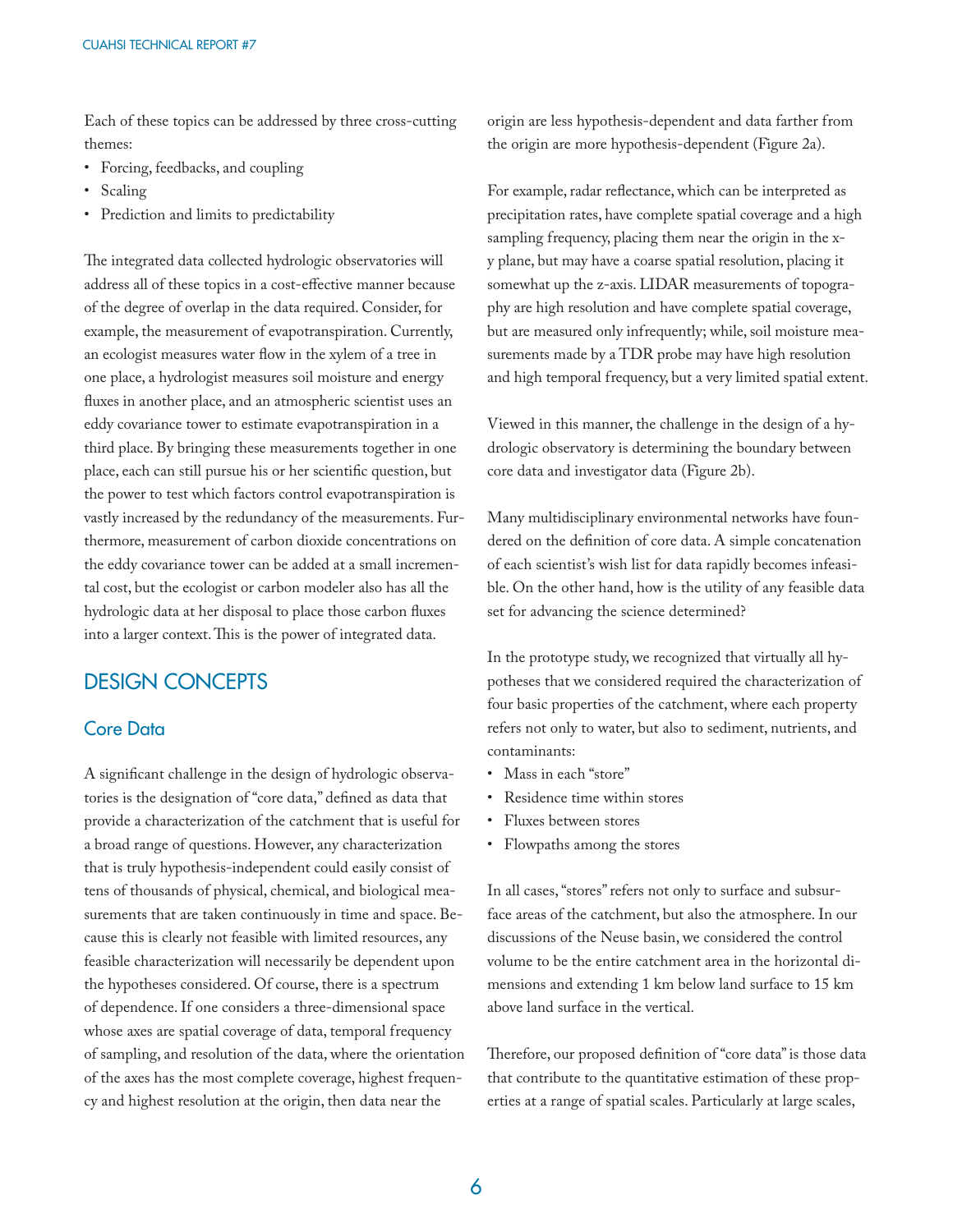

Figure 2. (a) Spectrum of hypothesis dependence. (b) Boundary between core data and investigator data.

these properties cannot be directly measured and must be inferred. We recognize that, in many cases, estimating these properties is a challenging research topic in its own right.

#### Hydrologic Observatories as Community **Resources**

To justify the level of investment a hydrologic observatory will require (our base scenario was an annual operating budget of US\$3M and a capital budget of US\$10M), these facilities must serve as community resources attracting a large number of scientists across a range of disciplines. To ensure high usage, the following design principles were adopted:

- 1. *A professional staff ,* headed by a PhD-level scientist, will operate the hydrologic observatory. This staff is accountable to the community through a CUAHSI governing body.
- 2. *Core data* will be immediately available to everyone using a common data model across all hydrologic observatories. The primary duties of the observatory staff will be to collect the core data and to populate the common data model.
- 3. *Site access* will be on an equal basis for all scientists, subject only to coordination constraints among existing projects.

The observatory staff will provide site coordination, secure necessary permits, and enforce any permit restrictions.

4. *Local support* will be provided to make the site attractive to remote investigators including laboratory facilities, field vehicles and other logistical support. Professional staff will assist in collection of investigator data where resources permit.

## Size and Scope of Hydrologic Observatories

Hydrologic observatories must be of a sufficient size to permit the examination of all interfaces in the hydrologic cycle, including the land-surface and atmospheric interface. The minimum size for studying mesoscale atmospheric processes is on the order of  $10,000 \mathrm{~km^2}$ , roughly two orders of magnitude larger than typical instrumented basins. This design size is not meant to be a rigid constraint. In some settings, particularly in the arid western United States, significantly larger basins must be considered. In other settings, such as the West Coast, smaller parallel basins must be used. Elsewhere, topographic divides have little hydrologic meaning and effective basins must be defined by groundwater divides. In all cases, the critical factor is the choice of boundaries that enable estimation of the four fundamental properties listed above in the most efficient and most precise manner.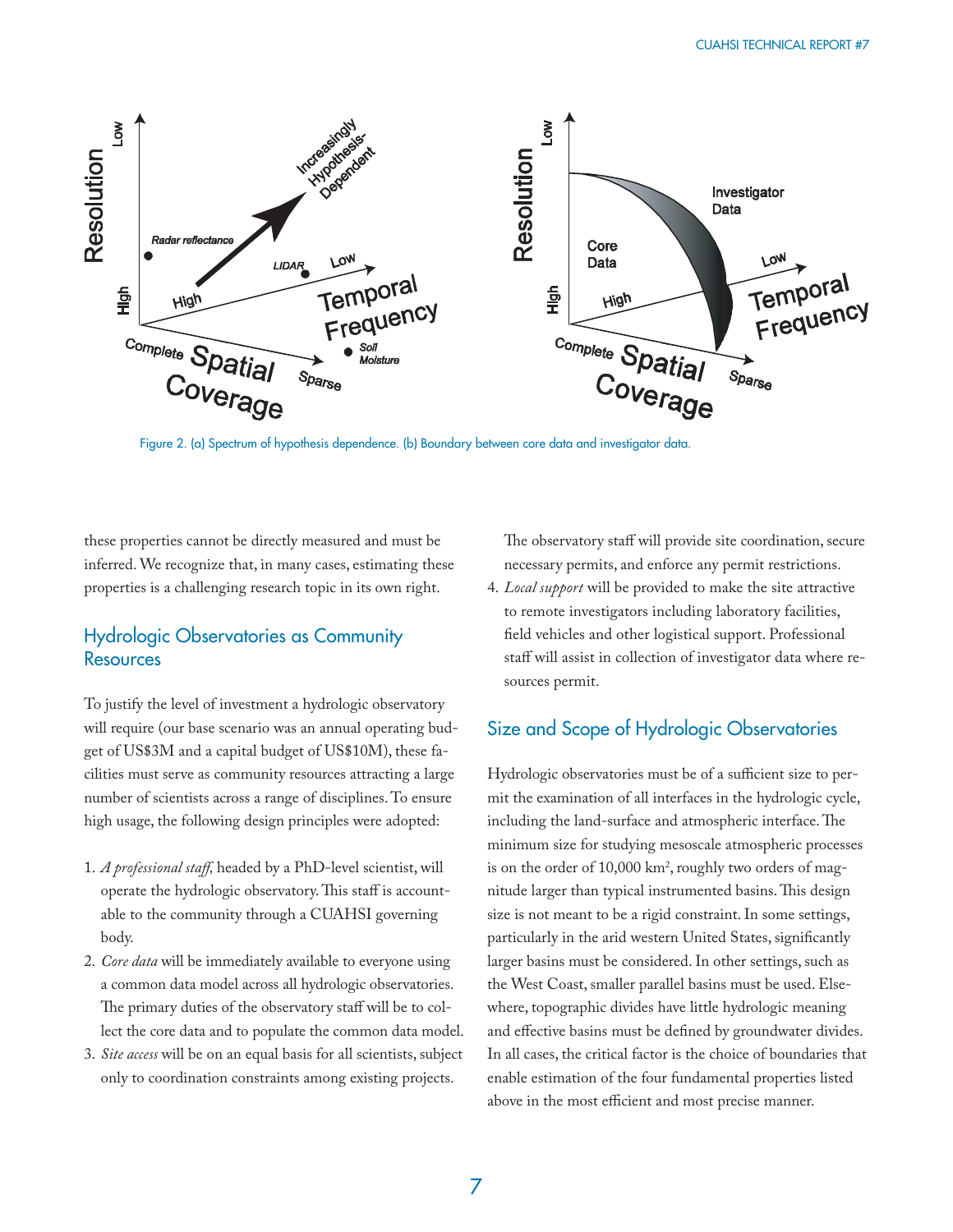A national network of hydrologic observatories is also envisioned. This will require a coordination of effort to ensure comparability of data. A common data model, common protocols, and metadata standards will be required for this effort to succeed. These tasks will require substantial investment and coordination with government science agencies, such as the U.S. Geological Survey, U.S. Forest Service, the USDA Agricultural Research Service, and National Resource Conservation Service. The prospect is daunting, but advances in informatics and technology services make this feasible. The CUAHSI Hydrologic Information Systems group is currently at work on the data model and anticipates that a prototype will be available well in advance of the establishment of the first hydrologic observatory.

Although our current focus is on the United States, the data model and all data protocols will be made available to all interested parties through our web site. We seek to coordinate our efforts with studies in other nations and to work closely with groups such as the International Association of Hydrologic Science's Prediction in Ungaged Basins (PUB) initiative.

#### Observatory Design Team

Given the design concepts and broad science topics described above, an observatory design team's role is to pick a set of hypotheses of interest to them and to define a data set that will test those hypotheses. If our contention is correct, these hypotheses will require the estimation of the four fundamental catchment properties described above. The observatory design team must articulate how to delineate the basin into stores (e.g., the number of vertical layers, horizontal compartments), designate which data are required to estimate these properties, and propose an analytical approach to convert the data into estimates of these properties. These data become the core data, which are the community product. Presumably, these data alone will not be sufficient to test the hypotheses and additional data will be collected. These additional data are "first publication" data that the investigator retains the right to publish, although they will be released to the public after a specified period.

In this manner, the observatory design team performs a community service (by defining the core data), and receives an incentive for that service (the ability to advance their own science with first-publication rights to critical data). In this way, we are also assured that the data are sufficient to answer some scientific questions. The core data, it must be stressed, are made immediately available to all scientists.

The observatory design team develops a specific work plan for the collection of the core data. This work plan is subject to review by a CUAHSI governing body to ensure compliance with network data standards and completeness. CUAHSI may add additional parameters to enhance data comparability across observatories, but the observatory design team will be assured of getting the data necessary for their hypotheses. The approved work plan is then given to the Observatory Staff to execute. The observatory design team does not control the collection or access to the core data. Periodic meetings between the Observatory Staff and the design team will be necessary to assess progress.

### EVALUATION CRITERIA

Because the design approach allows for local variation and encourages creativity on the part of the observatory design team, criteria for evaluating proposals for hydrologic observatories are needed. We have developed the following criteria:

- 1. *Hypotheses posed.* Do the design hypotheses address at least three of the five priority topic areas? Are the cross-cutting themes addressed? Are the hypotheses interdisciplinary? Are they innovative and exciting?
- 2. *Design.* Does the design provide estimates of the fundamental catchment properties across a range of spatial scales, including the entire basin (or basins)? How are intensively instrumented sub-basins combined with more extensive survey or synoptic data? What proportion of the data funded by this effort will be designated as "core data"? Is the design justified through quantitative analysis? Are benchmarks specified to gage increase in understand-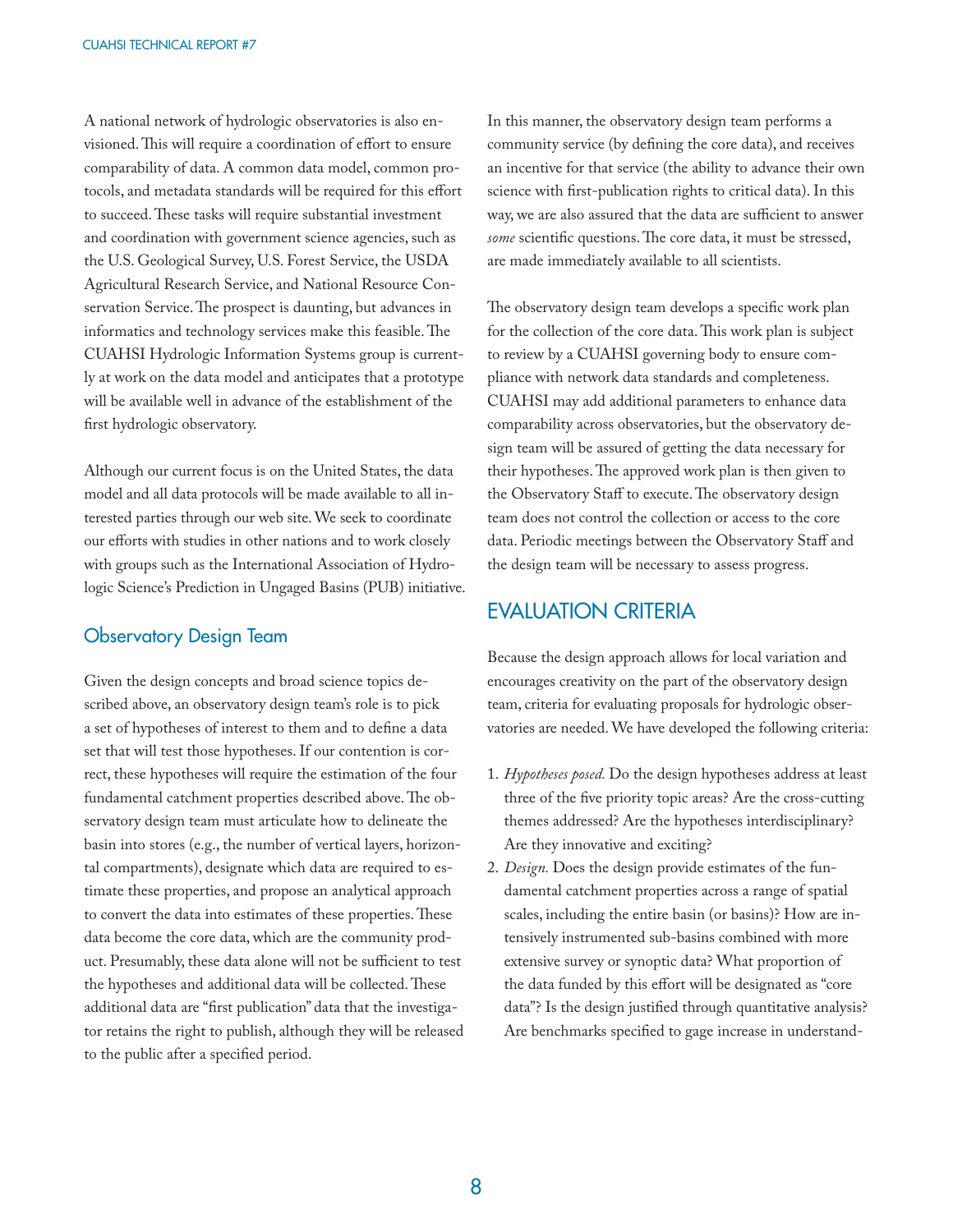ing through this effort? Is there the adaptive use of models to guide field data collection?

- 3. *Existing data.* How are existing data (including those collected at research sites and monitoring data collected by government agencies) leveraged in the design? Is full advantage taken of them?
- 4. *Institutional support.* Is there evidence of active support by government agencies and non-governmental organizations in the hydrologic observatory? Do stakeholder groups, such as basin commissions, support the effort and will they assist with access to private lands and other permitting issues?
- 5. *Education and outreach opportunities.* Have these opportunities been identified and is there a credible plan for pursuing these opportunities?

Although CUAHSI will not make funding decisions (such decisions are reserved by the funding agencies), these criteria capture the key aspects which we believe are necessary for the successful operation of a hydrologic observatory.

## **CONCLUSIONS**

At the outset of this prototyping effort, a more centralized approach was envisioned for HO design. However, the complexity and myriad peculiarities of individual basins render such an approach ineffective. Instead, we determined that design teams who are intimately familiar with the basin are needed to design the core data collection, but that these data must be cast in terms of transferable, fundamental properties of the catchment. The design challenge becomes one of balancing the interests of the observatory design team with the network requirements of comparable data.

As of this writing (August 2004), a pilot network of five observatories are planned for funding. The first two observatories will begin operation in the fall of 2005, followed by a third in 2008, a fourth in 2009, and a fifth in 2010. This staggered implementation will allow operational experience to be gained and will help to ensure the success of hydrologic observatories in meeting the goals we have set for them.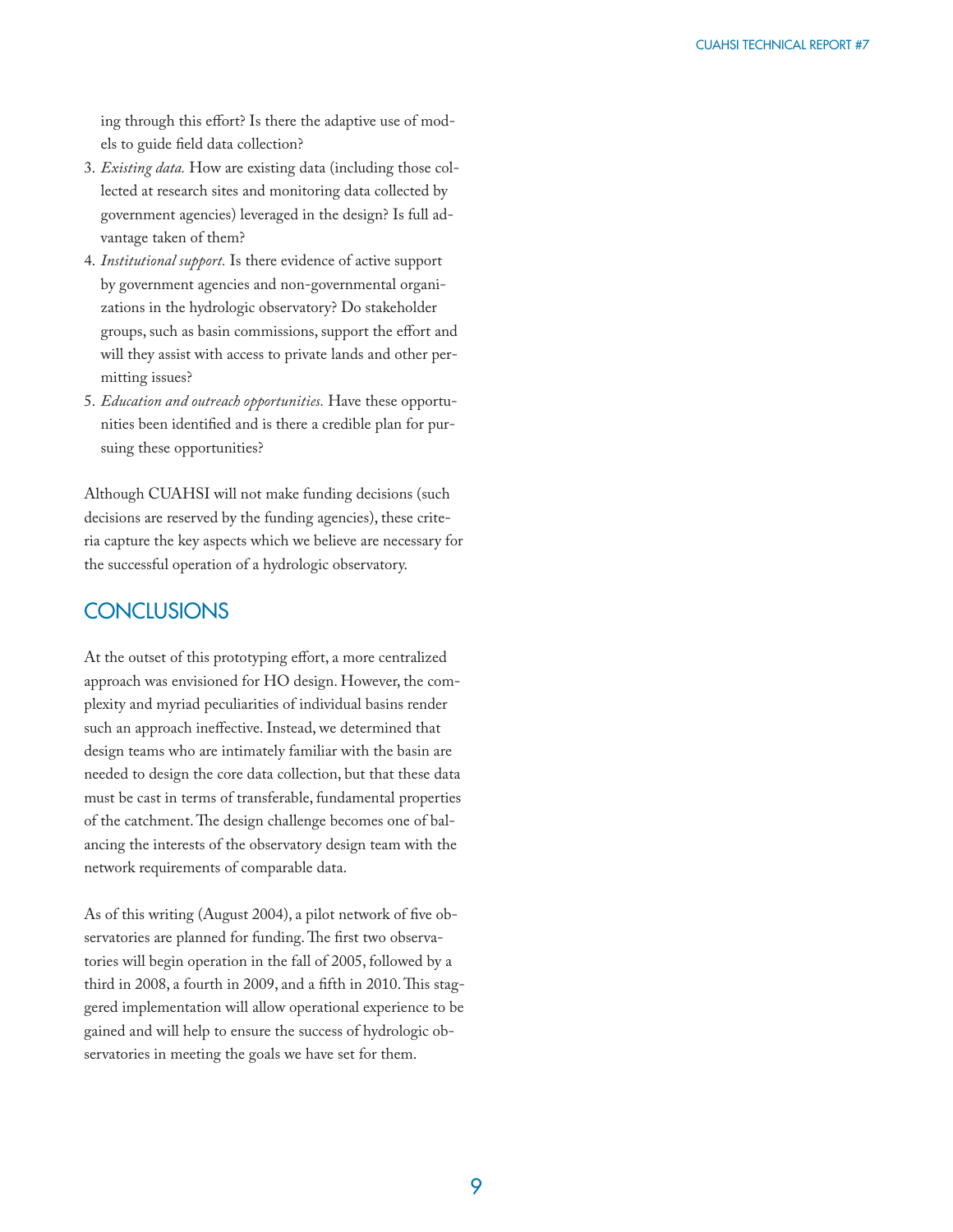## REPORTS OF HO BREAKOUT GROUPS

## POTOMAC RIVER BASIN

The Potomac design team members provided an overview of this proposed HO, highlighting the inclusion of a large urban area, fringe watersheds that drain to Chesapeake Bay, and heterogeneity in physiography that make the HO unique. Observatories where numerous detailed studies have previously been carried out (such as the Potomac) have a clear advantage on start-up because baseline data have already been established. A conceptual model for observatory can build on previous studies as a starting point, for example the USGS Potomac NAQWA study. Some decisions about the choice of what will be considered as core data may be dependent on the conceptual model developed for the HO. One of the most challenging problems for the Potomac is to quantify the fluxes of sediments and nutrients to the Chesapeake Bay and determining their land-based sources. Recommended core data will most likely include the need to calculate fluxes of water and associated constituents leaving the study area, which requires measurements of flow rates and concentrations at outlets. In this case, sampling protocols cannot rely solely on baseline sampling and will also need to include event-based monitoring because a large fraction of total load is associated with the largest flow events. A conceptual model should include planning for measurement of attributes that will be useful in characterizing fluxes as well as in developing predictive capability.

Two principal features that will make an HO attractive as a community resource are (a) the richness and availability of baseline data sets, and (b) other attributes such as the physical facilities that make it a desirable place to work.

Regions characterized by spatially rich data sets such as the Potomac may be able to utilize information to begin to address the question of scale. Starting at a scale at which there are well-defined data sets and understood governing principles in the basin, one could test the idea of moving across scales (scaling up) in the HO. One example is the availability of high-resolution LIDAR in selected areas, with a topographic resolution of 1 m. Small urban channel hydrologic models need this as input, but for the entire Potomac this may not be necessary. It may be feasible to obtain LIDAR for selected other areas of the basin and an appropriatelydeveloped conceptual model would dictate where to do that. Deciding how to allocate resources for expensive data collection over a large region will be a challenge; allocation of resources will be expected to be part of the HO proposal.

An example of data that could be used in cross-observatory testing might be Nexrad data (the next generation of radar) to address the question of whether a standard protocol could be developed to link Nexrad data with actual ground-based precipitation amounts across a variety of regional hydrologic conditions. In this case, Nexrad data could be considered essential core data and resources could be allocated to filling in existing networks.

Attributes that will be key to attracting researchers to work in an observatory include interesting or unique physical features (e.g., geology, climate patterns, long-term gaging records; dense networks of instrumentation in place), good researchers to work with at the host facilities, easy access (roads, airports, proximity to participating schools), and good brick-and-mortar facilities being available to researchers. Facilities include dormitories, a central or central-plus-satellite field offices housing field equipment, and a computer/modeling/study center where researchers can interact. Facilities should also have the ability to host visiting groups for training and lectures. Plans for the HO need to include providing access to field vehicles (vans, boats as appropriate) and technicians to maintain equipment and collect core data. In some cases it may be possible to take advantage of existing but underutilized facilities of several member universities. In large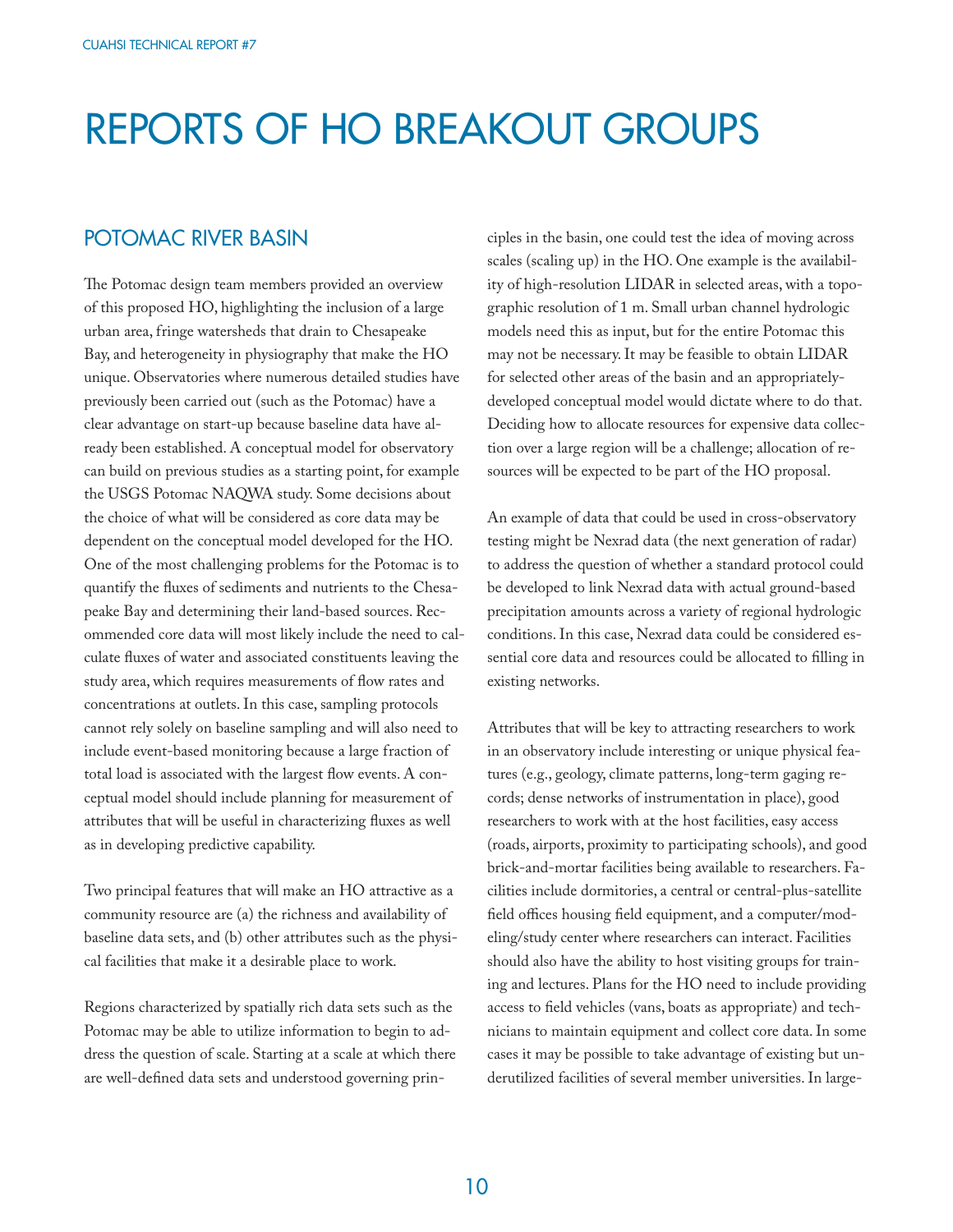basin HOs such as the Potomac, it seems as though satellite field facilities would be essential since it would be a five-hour drive from one end of the basin to the other. Insofar as an operating model is concerned, CUAHSI may want to look to the LTERs or field biological stations as examples. In many cases, the PI needs to raise funds to travel to the stations but the stations would provide some basic support services such as sample analysis.

The question of QA/QC of the core data was also discussed. Presumably, the HO facility will provide this function and also post new data as soon as possible. The HO field office should also provide access to sites and study areas, such as private property, and help identify public vs private lands. Handicap accessibility should be taken into consideration from the beginning in designing new facilities. This would include field vehicles and handicapped-accessible labs.

#### HOs as a Network

The break-out group felt that the network of HOs should be as diverse as possible to best represent continental variability in climate, geology, vegetation, and land use, particularly if the objective is to address hydrologic issues of national significance. Relevant considerations include spanning the range of physiographic types and topographic structure, natural water stores, and understanding of chemical and biological as well as physical processes. The general theme of quantifying stores, fluxes and pathways for water, energy and water-transported constituents is fundamental and an appropriate cross-cutting theme for the observatories. In general, larger basins such as the ones represented at the workshop (most much larger than  $10,000 \text{ km}^2$ ) are preferable to smaller basins because there is a better opportunity to answer more of a variety of questions and incorporate a suite of nested/ paired sub-basin designs within the large basins. In addition, the choice of large basins would encourage mesoscale climate modelers to be involved as participants.

The group was of the opinion that the five observatories selected as a strawman sample network from this meeting would make a workable network, but that there could be

other equally plausible locations chosen to form a network backbone. Concern was expressed regarding how a network will be put in place if the observatories are chosen one-at-atime—this would make optimizing a best set difficult.

Careful thought needs to be given to what kinds of questions will be appropriate to address across all HOs and how these questions will be formulated and adopted/evaluated by the HOs. Example cross-HO problems might include: (1) quantifying land surface-climate feedback and (2) evaluating the sustainability of water resources. These are challenging problems across the continent that would be expected to have various components of the hydrologic cycle play a more prominent role that others depending on the region in which the problems are being evaluated. The HOs and key questions also need to be selected so that there is visible payoff in results in five to ten years such that the value of the observatories is apparent to the funders. Concern was expressed as to whether there would be enough funds allocated in the HO budgets to answer cross- network questions, in addition to questions that may be more regionally-specific.

The collection of core data and connection of the HOs as a cyber-network of nodes is also of fundamental importance to the network concept. Collection of a common data set should be linked to a conceptual model and be driven be answering a specified set of questions that are relevant across all HOs. Using the tools being developed by the HIS team will allow one-stop shopping for modelers seeking high-quality data sets at one or more HOs, which will greatly expand the pool of researchers using the observatories beyond those involved in field work.

#### ILLINOIS RIVER BASIN

This group tried to address two questions:  $(1)$  How can we network HOs? and (2) How do HOs attract outside researchers? We used the Illinois River Basin as an example for discussion, but looked for solutions that would be generally applicable.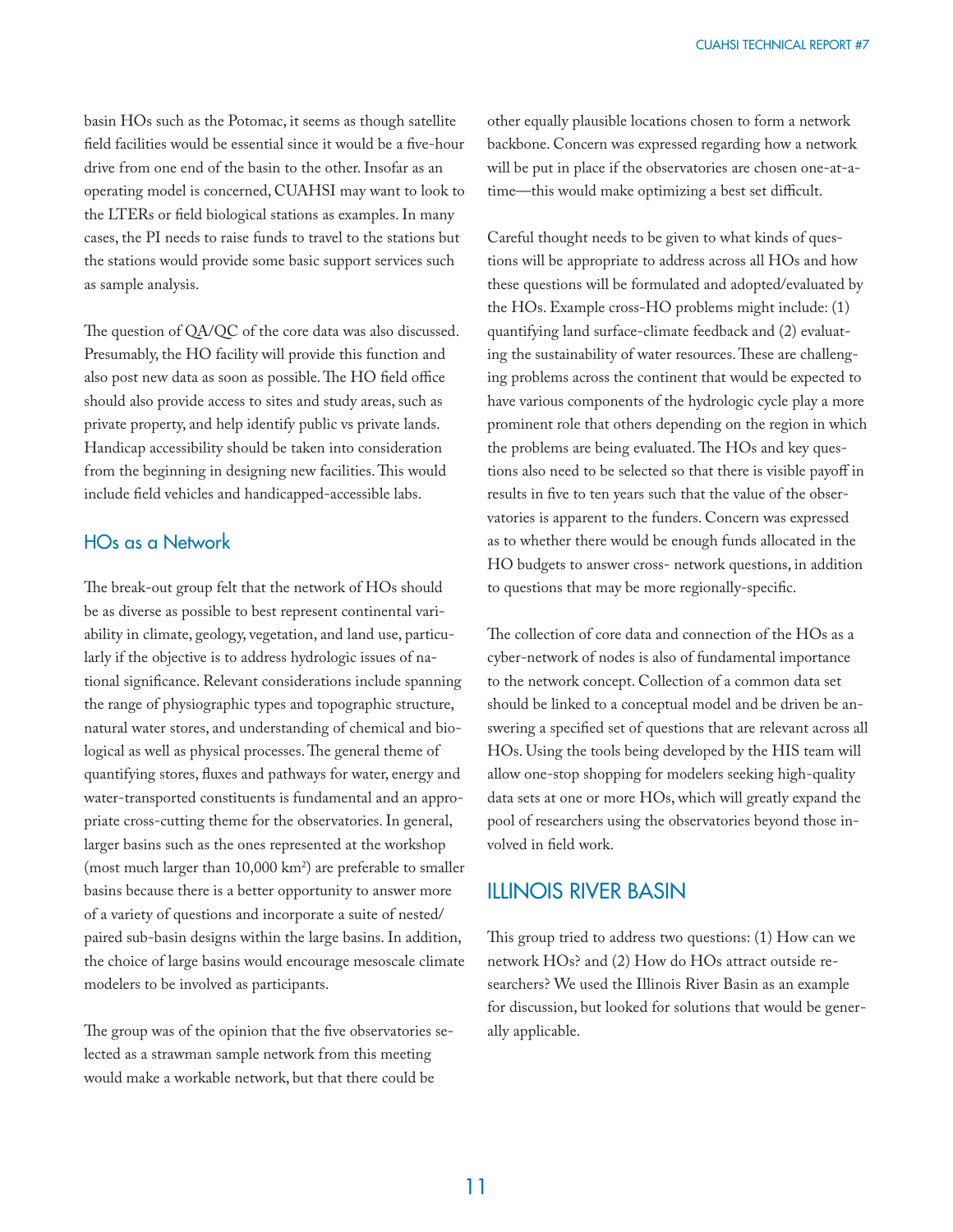Networking study sites can suffer from two opposite problems: study sites can become isolated or so many resources are devoted to coordination that scientific inquiry is not advanced. (LTERs perhaps suffered from the former and NAWQA from the latter.) A balance needs to be struck between networking and science needs.

To assist networking, overarching questions should be posed. CUAHSI plays an important role in identifying questions that cross cut sites. Common equipment and data collection protocols have frequently been mentioned to improve networking. Nonetheless, some data collection needs will be site specific. To this end, the core data set could consist of two parts: (1) core data for comparison across sites and (2) core data to assist individual site investigators that propose work at a given site. Our group thought CUAHSI should provide a template for the former data set before proposals are submitted, rather than individual groups coming up with slightly different versions of shared (core) data.

Some common themes show up on everyone's list of attributes to attract "outside" researchers to an HO. For example, researchers will want professional technical staff to help deploy instruments, ease of access to existing instruments and data, student facilities so that they can stay at the site for a period (good logistics, low cost or free), and an atmosphere that encourages multidisciplinary research.

Our group tried to identify additional strategies to encourage off -site researchers to propose work at an HO. Land access for field research was one of the top concerns. Field research is often plagued by lack of access, vandalism, or interruptions in data collection due to changes in access. We'd like to see the HO provide a map showing location of study areas, what the access would be, how safe the equipment would be, and existing data. HOs should be responsible for obtaining permits and permission for property use, informing appropriate authorities, and keeping local researchers and the general populace informed.

Another possible inhibition of traveling to another site for field research is the concern that your expertise is already available at the site, and additional contributions aren't needed. HOs should encourage additional collaboration by suggesting data gaps, posting questions (on the web or listservs), and visiting other campuses to talk about possible research.

Another avenue to consider is suggesting that researchers do comparative studies between their own field site and the HO. An example from the Illinois River Basin is comparing different agricultural practices in Illinois and Nebraska. Some collaboration that does not involve external funding could also be encouraged (experiments of opportunity).

We would like to see HOs with high levels of outside collaboration receive additional funding for support services. This would encourage the time-consuming outreach necessary to bring about collaboration.

## SUWANNEE RIVER BASIN

This group addressed five questions about how an observatory will function as a part of a network and what attributes will make an observatory a true community resource. The group used their proposed basin as a specific example for discussions, but focused on attributes and features that could be used for any proposed observatory.

#### HOs as a Community Resource

#### 1a. What are the attributes of an effective conceptual **model?**

An effective conceptual model:

- should be useful in designing experiments and testing hypotheses
- should be flexible, adaptive
- should be modified as data are collected in an iterative way
- should support research at multiple scales
- may include paired watersheds
- should address some site specific issues also
- should include history of land use and climate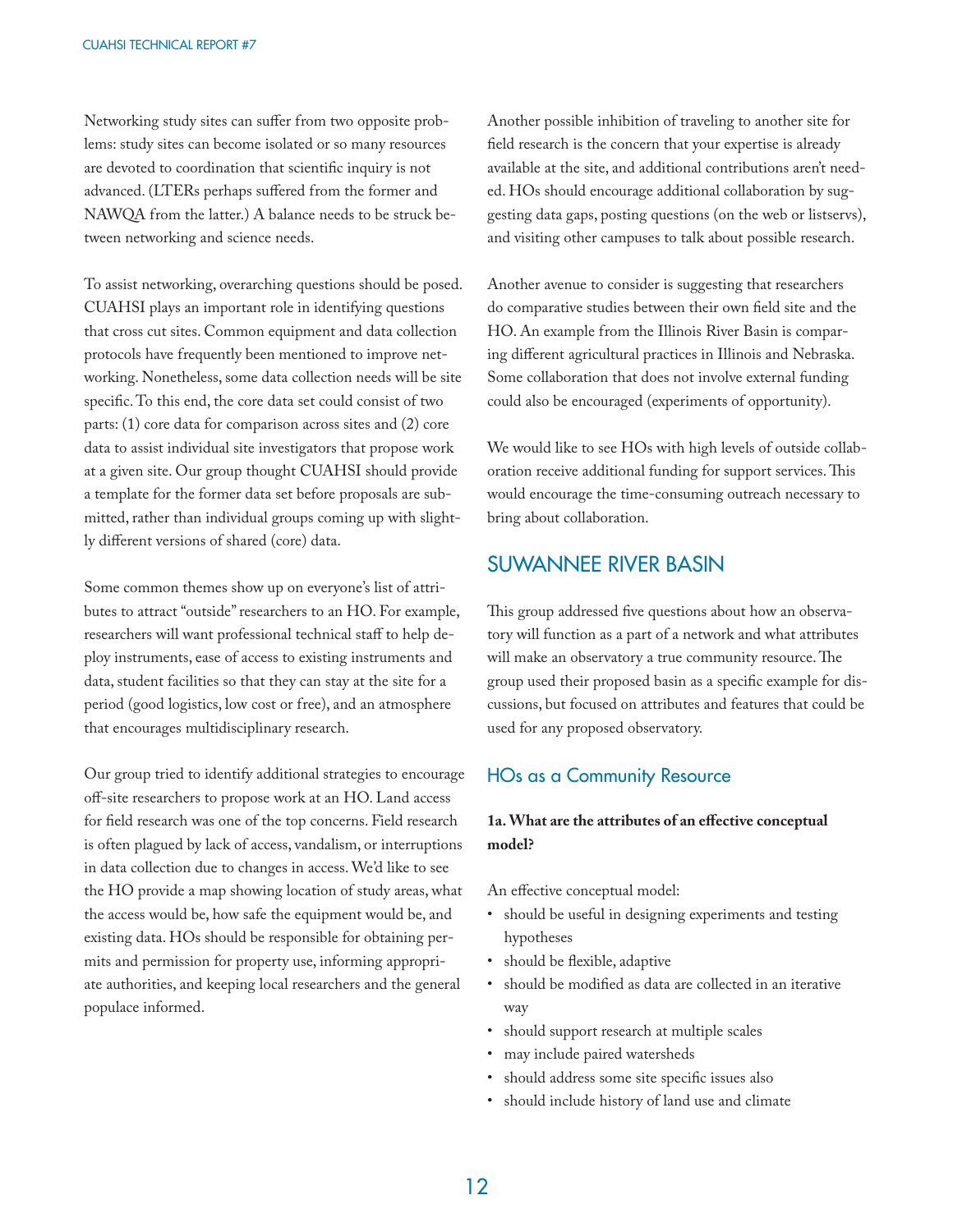**1b. Will core data, without a conceptual model or, alternately, a conceptual model that isn't meaningful to you,**  provide an effective baseline characterization of the site to enable you to conduct your research more efficiently than going to a different field site? Is this advantage great **enough to overcome disadvantages of the site (e.g., distance)?**

A conceptual model is as important as the core data for PIs to develop and test new hypotheses.

#### **2. Are there critical services that the HO should provide, beyond the core data, to make it an attractive place to work?**

Basic requirements include field vehicles, laboratory space for setting up and testing field equipment, chemical laboratory facilities to analyze water samples, mobile chemical labs for field use, meeting rooms, sample storage facilities (including refrigeration), computers and dataloggers.

We assumed that much of the equipment would be made available through the Hydrologic Measurement Facility or would be provided by the PI.

Providing staff to assist with field studies is **critical**. Staff should be able to assist with site access, liaison with other local state, federal, or nongovernmental organizations that may provide equipment, lab facilities, or expertise in different research areas. It would be beneficial to have a pool of students who could be used for intensive field campaigns.

**3. What kind of energy measurements should be part of core data (as opposed to investigator-driven science projects)? Conversely, what proportion of the core data budget should be allocated to energy measurements?**

Core data should include micrometeorological measurements of ET (Eddy covariance and/or Bowen ratio) in representative land use settings. Short and long-wave net radiation should also be measured. Water vapor and carbon fluxes should be included in Eddy Covariance system.

Measurements of sap flux in representative vegetation types would also be valuable. Energy-budget measurements should also include soil-moisture and soil water-pressure measurements to estimate evapotransporation (ET) from subsurface measurements. Lower atmosphere boundary-layer measurements should be included that would provide a link to general circulation models (GCM) grids. The measurement network should be designed to link with satellite remotesensing approaches for estimating ET. Depending on the HO, energy exchanges with deeper groundwater and geothermal budgets may also be critical core data.

The percentage of the core budget allocated to monitoring the energy budget would depend on the prioritization of this task relative to the conceptual model for the HO but should not exceed 10%.

#### **4. What "static" information do you expect to be available at an HO? How frequently should these be updated?**

Static information should include:

- Compilation of all existing and published data on land use/land cover, hydraulic properties of soils and aquifers.
- LIDAR topographic map of the HO
- Hydraulic properties of soils (including saturated hydraulic conductivity and water retention functions) for representative soils
- Hydraulic properties of aquifers including hydraulic conductivity and storativity
- Groundwater age dating

The goal would be to populate the geovolume database to the best ability. A database of all static measurements made in various studies in the HO should be developed and constantly updated. More detail should be provided in focus areas determined from conceptual model. Updates of static data would depend on developments in technologies or measurement devices and research requirements.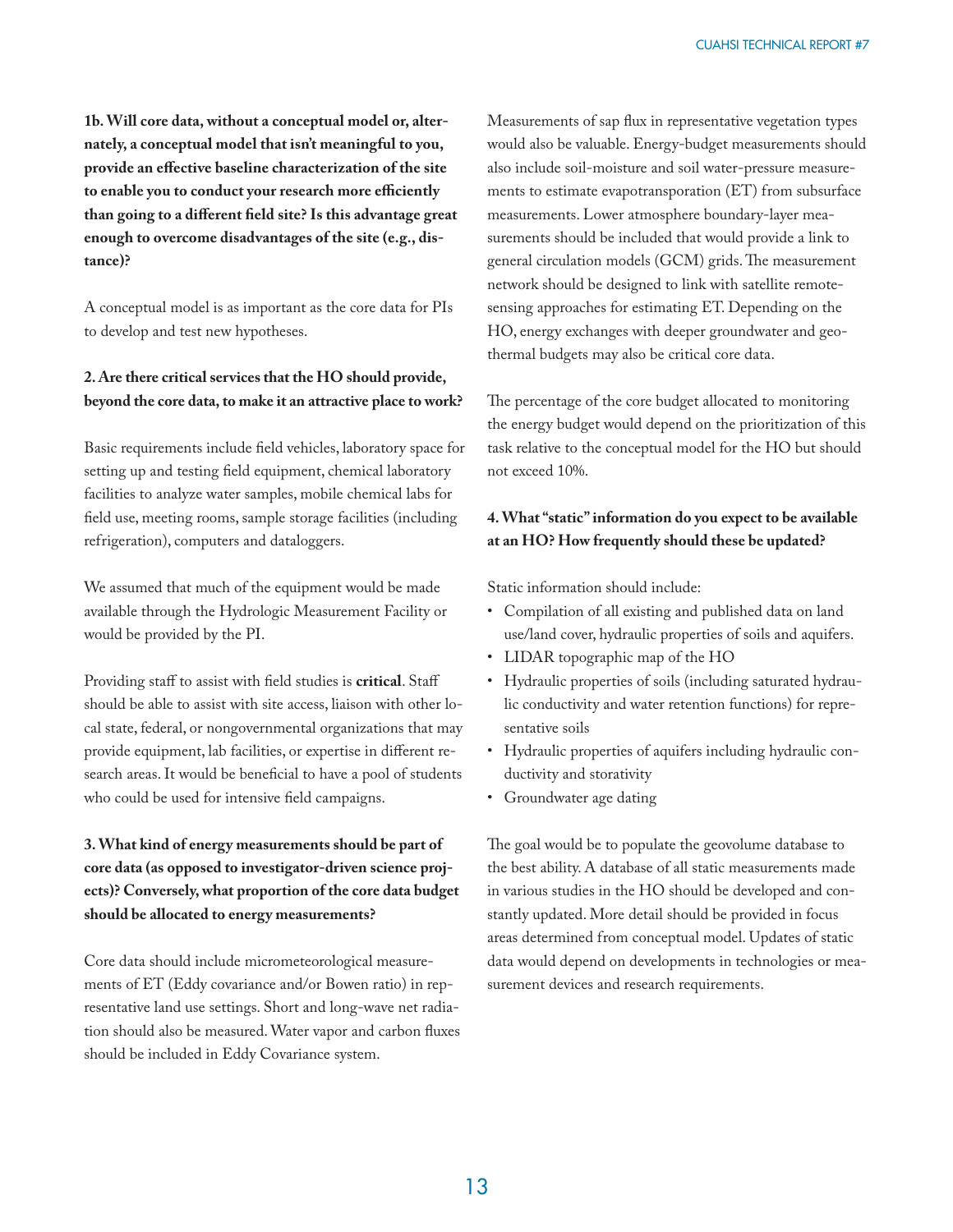**5. What proportion of the core-data budget should be devoted to "pushing the envelope" and developing non-stan**dard data? How would the suitability of these efforts be **determined?**

Less than 5% of core-data funds should be devoted to cutting -edge technologies and high-risk data collection. Funds allocated to this kind of work should be allocated to "proof-ofconcept" work, through a competitive process driven by individual PIs judged by an independent advisory panel, perhaps organized by CUAHSI. Additionally, staff at HOs should try to obtain external funds for these kinds of projects.

#### HOs as a Network

#### 1a. How effective was this network at addressing your sci**ence topic?**

 HOs did not seem to emphasize impact of urban areas on hydrology. The selected network could address urban issues across US. Selected network seemed to sample a range of climate, land use, and geology and appeared to be representative. The group did not have time to address other science topics.

#### 1b. Would you choose a different set of 5 sites from the 24 **prospectuses?**

Some suggested Alaska should be included in the network because of its sensitivity to global change while others suggested arid regions are even more sensitive to global change. The purpose of the network should be to increase the scale of the research; geographical criteria not necessarily as appropriate as range of scientific questions (e.g. global change, urbanization).

#### **2. Must CUAHSI develop cross-observatory hypotheses**  to design an effective network?

CUAHSI should develop a set of hypotheses. Many hypotheses should be transferable among observatories; however, each HO should not be required to work on every hypothesis. The hypotheses should be provided for general guidelines. Data collection and analyses should formulate new hypotheses that were not considered prior to data collection. Fundamental measurements often imply cross-network hypotheses.

#### 3. Is the Neuse "flux/store/pathways" paradigm effective **for integration across the network?**

The Neuse paradigm is effective at a minimum. It may not be detailed enough in some cases; therefore, *we must make sure we address processes within boxes and have appropriate control volumes.*

## GREAT SALT LAKE BASIN

Like the other groups, this group addressed five questions about how an observatory will function as a part of a network and what attributes will make an observatory a true community resource. The group used their proposed basin as a specific example for discussions, but focused on attributes and features that could be used for any proposed observatory.

1. What are the attributes of an effective conceptual model? **Will core data, without a conceptual model or, alternately, a conceptual model that isn't meaningful to you, provide an**  effective baseline characterization of the site to enable you to conduct your research more efficiently than going to a different field site? Is this advantage great enough to over**come disadvantages of the site (e.g., distance)?**

Despite some confusion, most agreed that the scale of this site's conceptual model should be a transect from lake to ridge crest. This was likely to reasonably capture the essential hydrology of the site, and yet was general enough to be adaptable most research projects. Further, some recognized that a generalized conceptual model of the site would greatly aid in interpreting results, particularly when testing models and concepts across a network of sites. The group agreed that it was essential to include any impacts of water management within the conceptual model. All the proposed HO's (except perhaps Alaska) likely are affected to greater or lesser extent by water management. Explicitly including management will facilitate the transfer of HO science to society.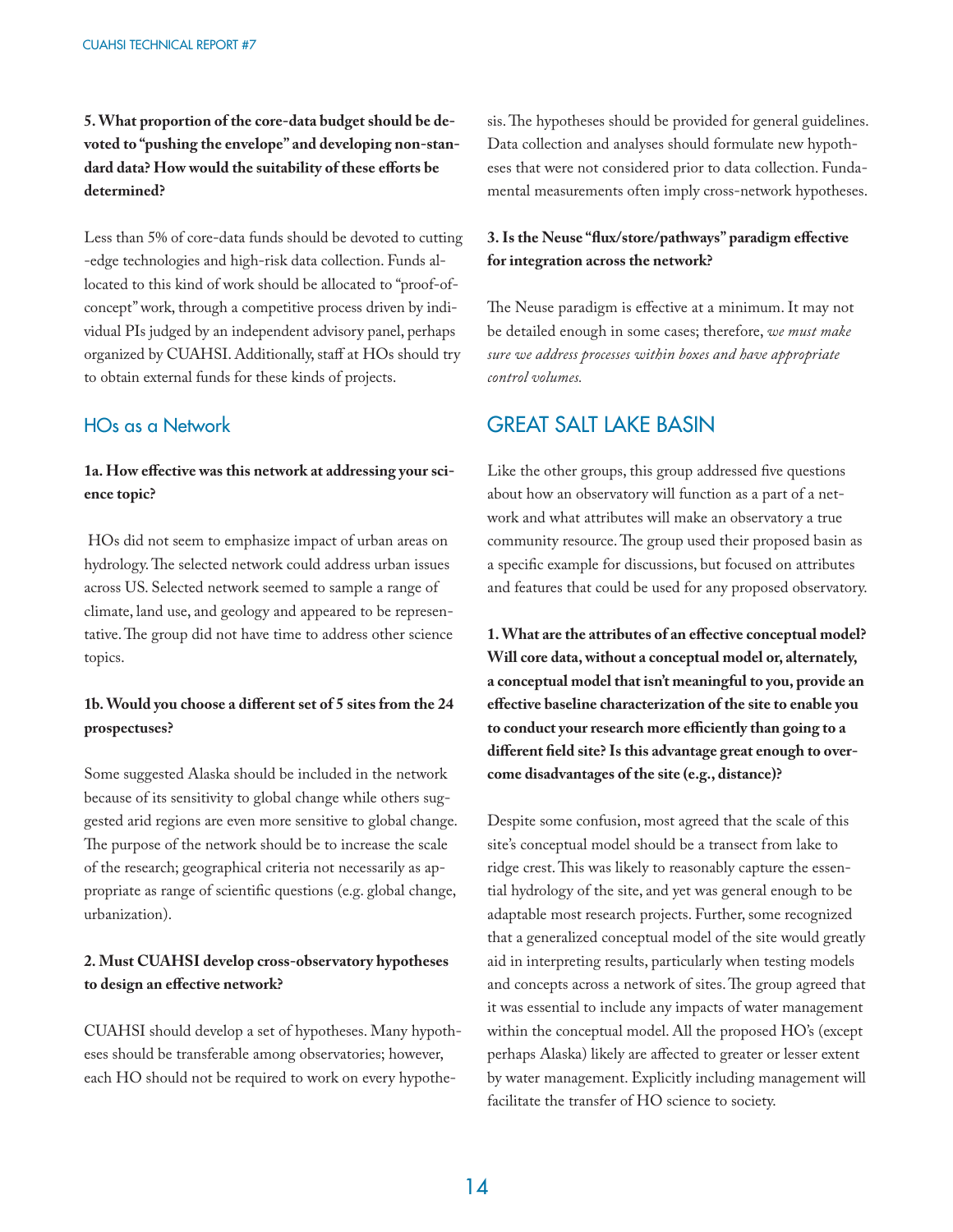#### **2. Are there critical services that the HO should provide, beyond the core data, to make it an attractive place to work?**

The group identified the following facilities as essential:

- Affordable housing near field sites
- Field vehicles
- Lab space for basic analyses
- Professional staff

The group identified the need for professional staff to assist with the following:

- Collection core data
- Consultation with (prospective) PIs regarding experimental design (e.g., sampling locations) appropriate to specific basin.
- Acquisition of appropriate access, permits, etc. to sampling sites.

In addition, to promote collaboration, the host institution should provide the following:

- Hosting of annual meetings for all users of facility to promote collaborations and identify links among projects. CUAHSI should host similar meetings at national professional meetings for all users of all sites.
- Host institution should allow visiting graduate students to enroll in appropriate courses so that graduate students from other institutions may continue their education while being present to collect data. Classes open to the community might attract others to the HO just for the opportunity to take specialized classes not available at their home institution. This could be part of the HO's educational outreach.

#### **3. What kind of energy measurements should be part of core data (as opposed to investigator-driven science projects)? Conversely, what proportion of the core data budget should be allocated to energy measurements?**

Energy measurements are critical and offer an opportunity for an HO of develop a novel resource—extensively gaged basins already exist, but a well designed HO could be the first site to accurately close the energy budget. This would be attractive to many researchers, such as those whose interests depend on, for example, ET. This is the type of infrastructure that would both attract external researchers and yield novel core data that would be essential to inter-basin comparisons of energy budgets. The group noted that in addition to installing new sensors (e.g., eddy towers), some existing sensors may need to be upgraded. And there should be plans to complement ground-based point measurements with regionally averaged, remotely sensed data. However, energy measurements off all types may be difficult at the Salt Lake HO due to the steep gradients. Finally, the group noted that it was essential that the HO reach out to NCAR and other agencies to inquire about cooperative efforts in this important area.

#### **4. What "static" information do you expect to be available at an HO? How frequently should these be updated?**

Critical data essential to attract external researchers include:

- Basic GIS data layers for land use, etc. that includes both present-day and as much historical data as possible.
- LIDAR
- Repository for archived samples of both water and cores.

**5. What proportion of the core-data budget should be devoted to "pushing the envelope" and developing non-stan**dard data? How would the suitability of these efforts be **determined?**

The group thought that the infrastructure for much of the core data likely already exists (e.g., stream gages, wells). To the extent that this infrastructure is supplemented, the installation design should be defined by the science drivers. At Salt Lake, supplemental gages, for example, should be focused along the proposed transect. The group suggested that the HO investigate the use of the new generation of low-cost micro-sensor technologies as an alternative to traditional sampling protocols, such as the use of embedded micro-pressure transducers rather than full-blown USGS-type stream gages.

The group thought that installation of additional equipment to collect traditional data was less likely to have immediate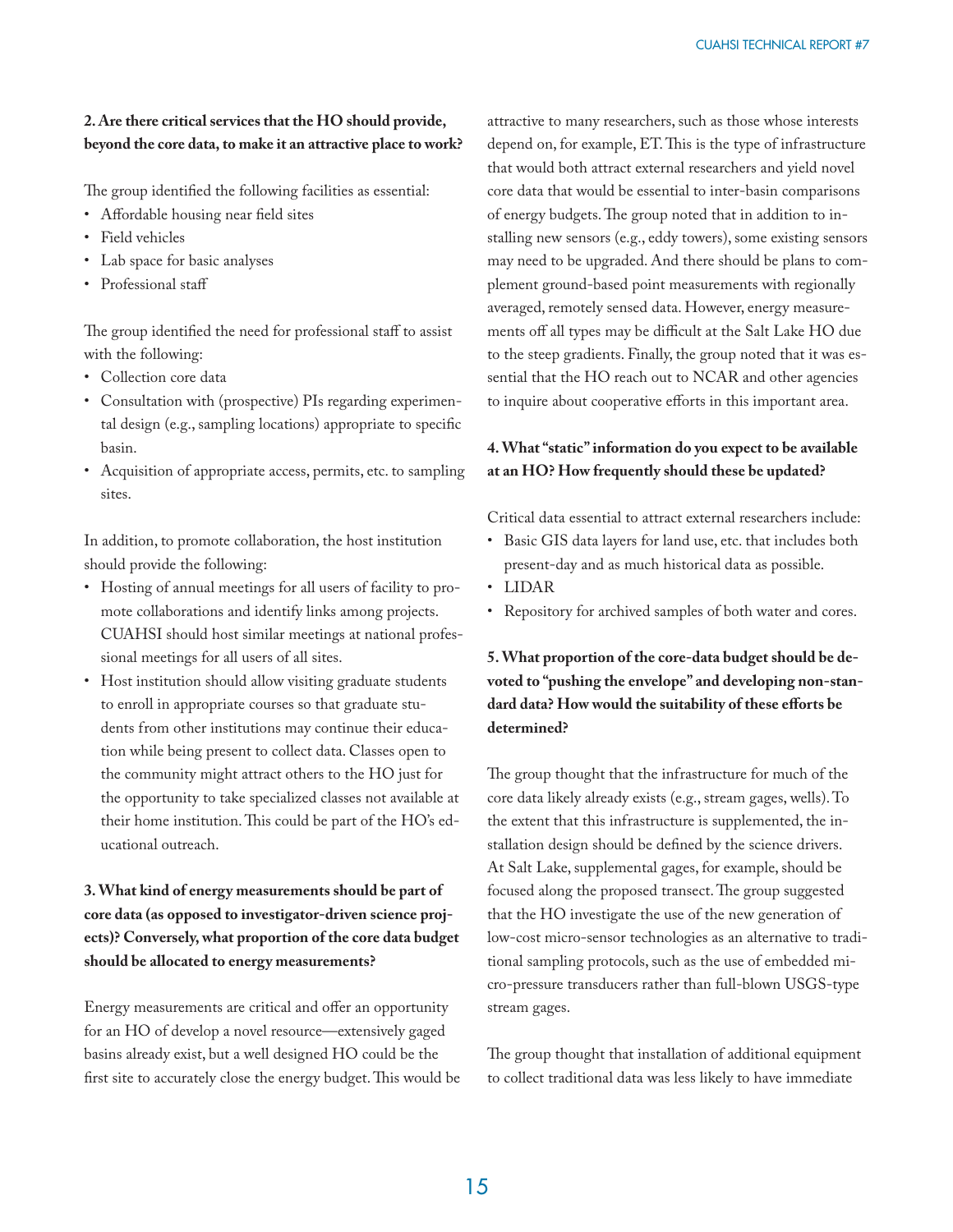payback in results than would be obtained by devoting funds toward installing equipment to collect more cutting-edge types of data. The group thought that the HO should consider what emerging data types are likely to become "standard" over the next decade. For example, ten years ago, eddy towers might have been considered cutting-edge", whereas many now consider them standard. Other emerging data types that may be applicable to the Salt Lake HO include groundwater age and novel isotopes (e.g., nitrogen).

The definition of the core data set should consider those that might bring researchers from other disciplines to the site. For example, sediment transport data might attract geomorphologists while nutrient cycle data (e.g., carbon, nitrogen) could appeal to biogeochemists.

## PACIFIC NORTHWEST BASINS

The Pacific Northwest Observatory group tried to address two main issues: (1) How will individual HOs function as part of a network and (2) What attributes make an individual HO a community resource. The group used the proposed Willamette/Deschutes paired basin design as an example for these discussions.

#### HOs as a Network

The exact location of observatories is not as important as the science the site will enable.

Energy budgets, in addition to being of scientific value, are also an important piece of information when comparing different observatories.

#### HOs as a Community Resource

To make these sites a useful resource, a critical service will be student and training support.

Some example core data include:

- Input precipitation (snow/rain)
- Hydrologic Fluxes (sublimation/ ET)
- Storage/Flows
- Water quality parameters (TMDL constituents)
- DEM (LiDAR)

### Land Cover/ Land Use

Other data that would be useful for the PNW observatory are delineating the rain/snow boundary and employing transects along elevational and directional gradients.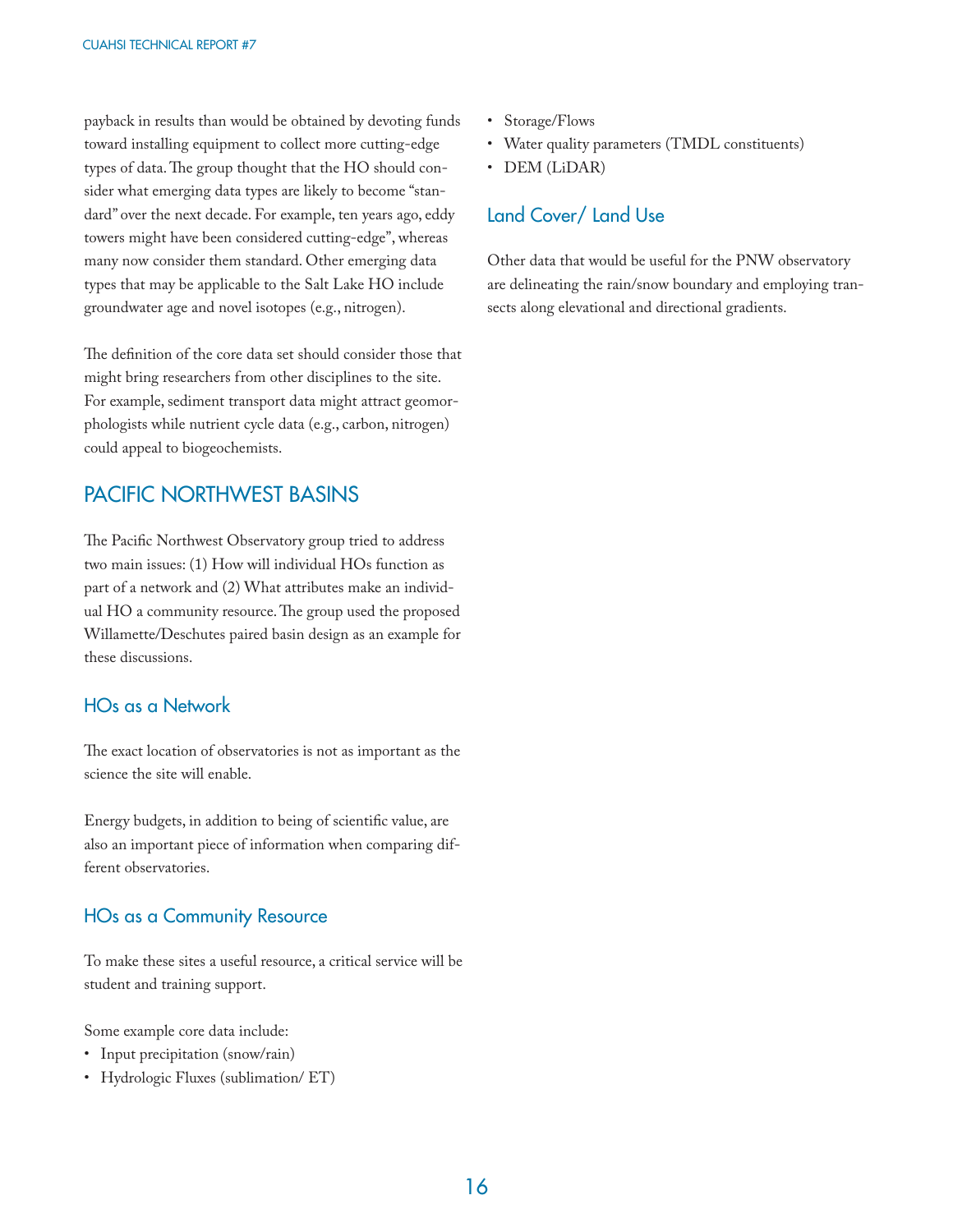## REPORTS OF SCIENCE TOPIC GROUPS

### **BIOGEOCHEMISTRY**

The group's focus included formulation of the statement that the understanding of biogeochemical cycles will aid in understanding the hydrology of the observatories.

#### Core Data

Identification of what should be designated core data was the primary discussion topic of the breakout group. Many in the group are interested in understanding the stores, fluxes and mass balances of biologically important major elements. They would like to use the core data to estimate budgets. The group believed that collection of a broad set of core data will allow integration across the network to determine the mass, fluxes, flow paths and residence times. Additional integration can be achieved by nested watershed sampling design in every watershed to facilitate scaling studies.

Measurements of water quality are of great importance to those in this breakout group. Most in the group believed that convincing the HO community of the need to measure water quality was one of our primary charges if the HOs are to serve our needs.

Core data identified by the group included:

- Major ions
- Dissolved organic carbon
- Major nutrients
- Silica
- Total suspended solids
- Isotopes of water
- Microbiological measurements

Data collection should be directed at development of high capital investment, low personnel measurements of much of the core data. Development of novel ways of data collection will require close cooperation with those involved in the Hydrologic Measurement Facility (HMF). For example, the measurement of nitrate needs to be faster and cheaper. Development of better methods, possibly remotely sensed or remotely collected nitrate data, in collaboration with the HMF facility, will provide a great service to the biogeochemical community represented among the attendees of the breakout group.

Design of the core data and infrastructure of the hydrologic observatories to serve the biogeochemical studies of those in the hydrologic community would require sampling and analysis of water-quality samples in a variety of media in addition to streams, such as groundwater, throughfall, and rainfall.

Observatory design should probably include an intensively instrumented sub-basin of approximately  $1 \text{ km}^2$  at each site. Nested designs at every HO site will facilitate cross-observatory comparisons and assist in the determination of universal scaling laws.

The HOs should be designed to provide a sample archive, with samples collected and preserved in such fashion to make them useful for biogeochemical analysis in the future. The HO should include infrastructure to ensure the core sampling is conducted routinely and broadly and that the samples are preserved appropriately. Funds to provide core services of for sampling and analysis should be included as part of every observatory.

The group estimated that approximately 10,000 samples for biogeochemical analysis should be collected and analyzed annually at every observatory. The group estimated that approximately \$1M of the annual operating budgets should be directed towards the sampling and analysis of the biogeochemical samples. The group did not come to a conclusion about how much of the capital costs should be re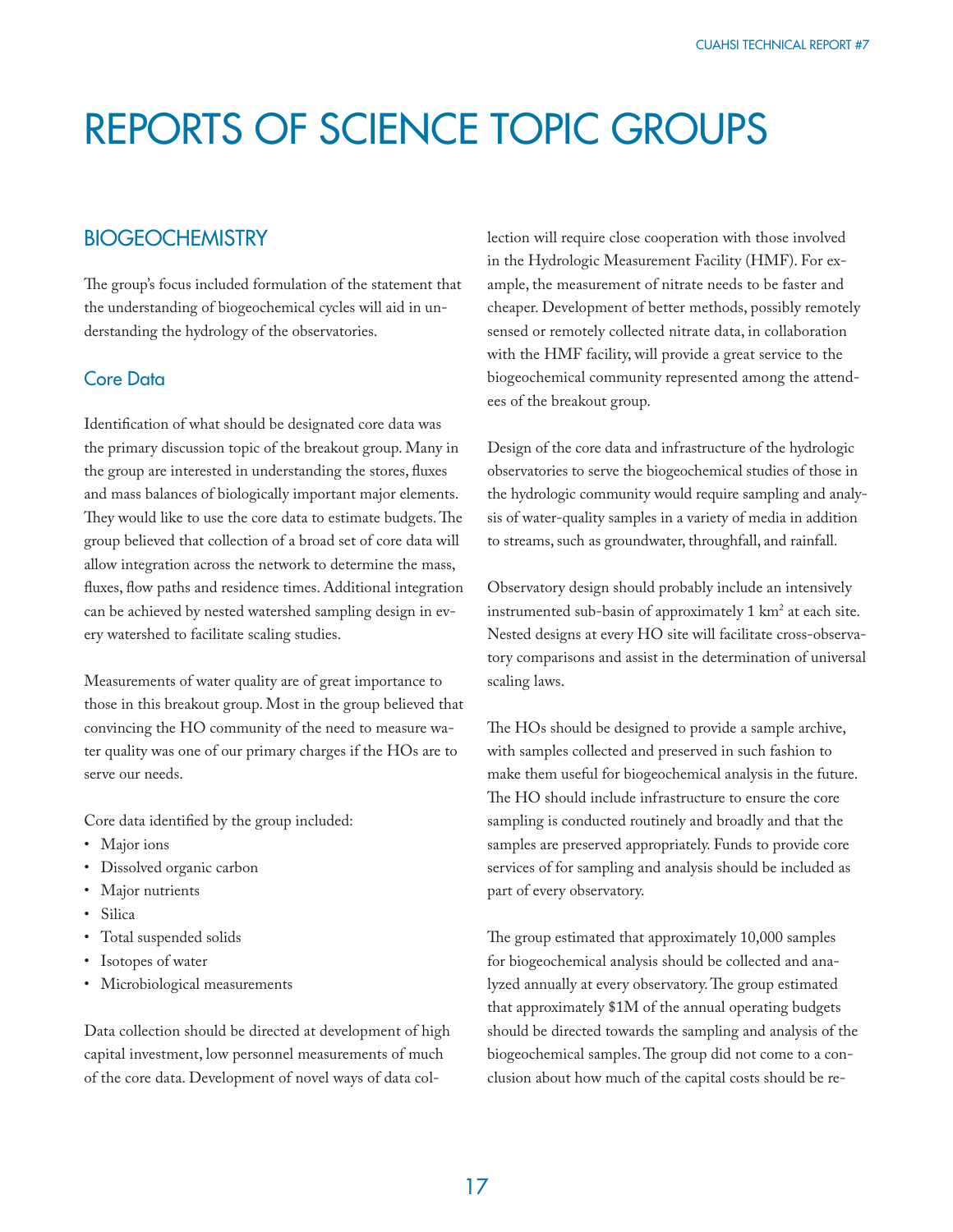served for biogeochemical facilities. The group thought, however, these required a significant investment of funds.

#### Non-data Facilities

The group was in agreement that providing places for long and short term students stays would enhance the usefulness of the HOs. Training for students in field sampling and analytical techniques would also enhance the usefulness of the HOs.

### Additional Questions Discussed by the Group

- What does biogeochemistry tell about flow?
- What are the concentration/discharge relationships?
- Determine the differences and similarities of the chemical and hydrographic dynamics in different systems at different scales. What do these tell us about flow paths? This question implies sampling at a variety of scales and over different events.

## **ECOLOGY**

The group did not discuss the specific questions but rather began with a discussion of the parameters that should be addressed by a network and if the selected pseudo-network addressed those parameters. Some of the types of parameters or characteristics of a network included: urban, agricultural, and natural ecosystems and upland aquatic zones. In addition, at each HO or across the network there needs to be a gradient of precipitation (wet/dry), temperature (hot/cold), environmental, and setting (continental/marine/boreal). Other important considerations are the steepness of the gradient and temporal variation.

The group thinks that a regionalization scheme as a way to determine the location of a network was not a good starting point. The selection process must be hypothesis driven with those questions informing the development of a network. For hydrologic and ecosystem interactions these questions should address the ecology/hydrology interface. Collaboration between the ecological and hydrological communities

should be pursued with questions that address the impact of ecological processes on hydrologic processes. An interaction between proposed NEON observatories and CUAHSI HOs may be the best way to proceed because there may be a certain amount of redundancy in the two approaches. The group felt that HOs must incorporate measures that are traditionally ecological. Examples of these kinds of data included:

- Nutrient cycling
- Land use/land cover
- C3 vs. C4 plants
- Precipitation recycling by plants

The group discussed some of the questions they considered to cut across several of the sub-disciplines of hydrology, including hydrologic and ecosystems interactions. The group felt that societal relevance should be the ultimate driver. Some of the cross-cutting themes included:

- Water resource management
- Water supply
- Water quality
- Land use changes
- Climatic variability

The hydrologic community must be challenged to address new objectives with innovative approaches (i.e., beyond the normal ways of doing business such as increased numbers of stream gages). The group suggested that some of these objectives include:

- Higher-resolution land use and land cover data
- Better understanding of the distribution of temperature including micro- temperature profiles
- Better understanding of energy budgets
- Ecological-hydrological connections and the human impact on those interactions
- Extreme events
- Impacts of exotic species on hydrological processes
- Disease sites and vectors as related to hydrology
- Disturbance events such as massive forest die off as affected by changes in hydrologic processes
- Changes in hydrologic parameters caused by ecological disturbance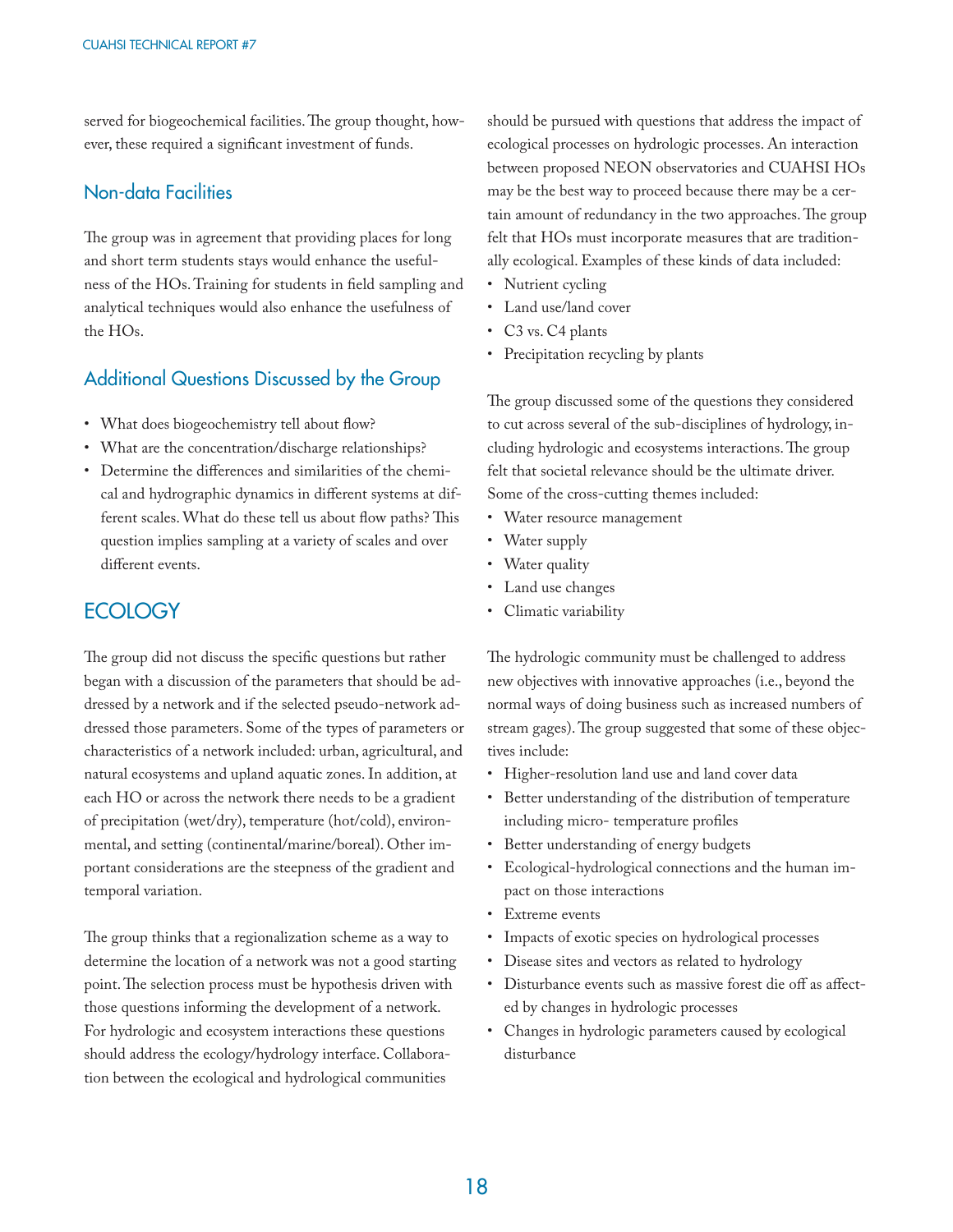The group thought that HOs need to address the collection of new ecological data that could be used for advancing the knowledge of ecosystem-hydrology interaction. The network broad definitions, however, should be used for defining science questions. Each HO needs to develop its own approach to answering those questions.

The group felt that the HO network must emphasize human interaction with ecological and hydrological systems, integrate existing data throughout the system and from other sources, have good management, and be smaller than those HOs that are presently proposed.

#### **SUSTAINABILITY**

This session initially spent some brief time discussing and defining sustainability. For the purposes of this break-out group, sustainability was broadly defined as the ability of water resources to meet intended uses.

### 1. Effectiveness of the pseudo-network

The five selected HOs forming the network were assessed for their ability to meet science topics of interest to the audience members of this group. Some science topics could not be adequately addressed by the pseudo-network (e.g., insufficient latitudinal variation in each of the selected HOs to address climate science questions). Additionally, groundwater sustainability seemed to be a pervasive problem in that the selected HOs may not have demonstrated how robust they could quantify that aspect of the hydrologic budget.

The sustainability context was believed to be a socioeconomic as well hydrogeologic issue and, therefore, a political appreciation of the HO network outcome is important. For example, "What political settings exist at each HO?" or "How might political or socioeconomic research be addressed by the HO network?"

Planning issues, directed at sustainability issues, could be addressed via a conference/workshop prior to the ultimate selection of individual HOs or the entire network. A workshop dedicated to political, social, and economic science appropriate and applicable to the HOs is warranted.

To determine the suitability of the selected HOs and the pseudo network to be effective in meeting science topics, the HOs and science topics were tabulated (Table 2), and each HO was ranked  $(1 = low, 3 = high)$  as to how they met the needs of a particular science topic. Ideally, the HO network would be effective if there were at least two or three 3's in all rows of Table 2.

Overall, the general sentiment was that an appropriate network of five HOs can address the major sustainability issues and that the proposed pseudo-network is workable. Does the pseudo-network address sustainability? The reality is that the five HO candidates comprising the pseudo-network, nor the pseudo-network itself, probably were not selected (in the voting process) with an emphasis on sustainability. Thus, this criterion will require clear delineation, documentation, and metrics if it is to be used as one of the pillars for selection of an HO or the HO network.

The workgroup developed a list of the major challenges facing the sustainability issue for the HOs which are as follows:

Major challenges in socio/political water management

- Sustainable groundwater extraction/use
- Surface water quality visa-vise agriculture, industry, mining
- Optimization of water utility within western (or eastern) water law
- Flood, hurricanes, natural strategies/science needs
- Effects of climate change on critical processes; supplies, ecosystems, people
- Urbanization issues/effects on water supply/quality
- Irrigated agriculture
- Drought
- Reservoir management
- Constraining State laws/water rights
- Conservation practices/programs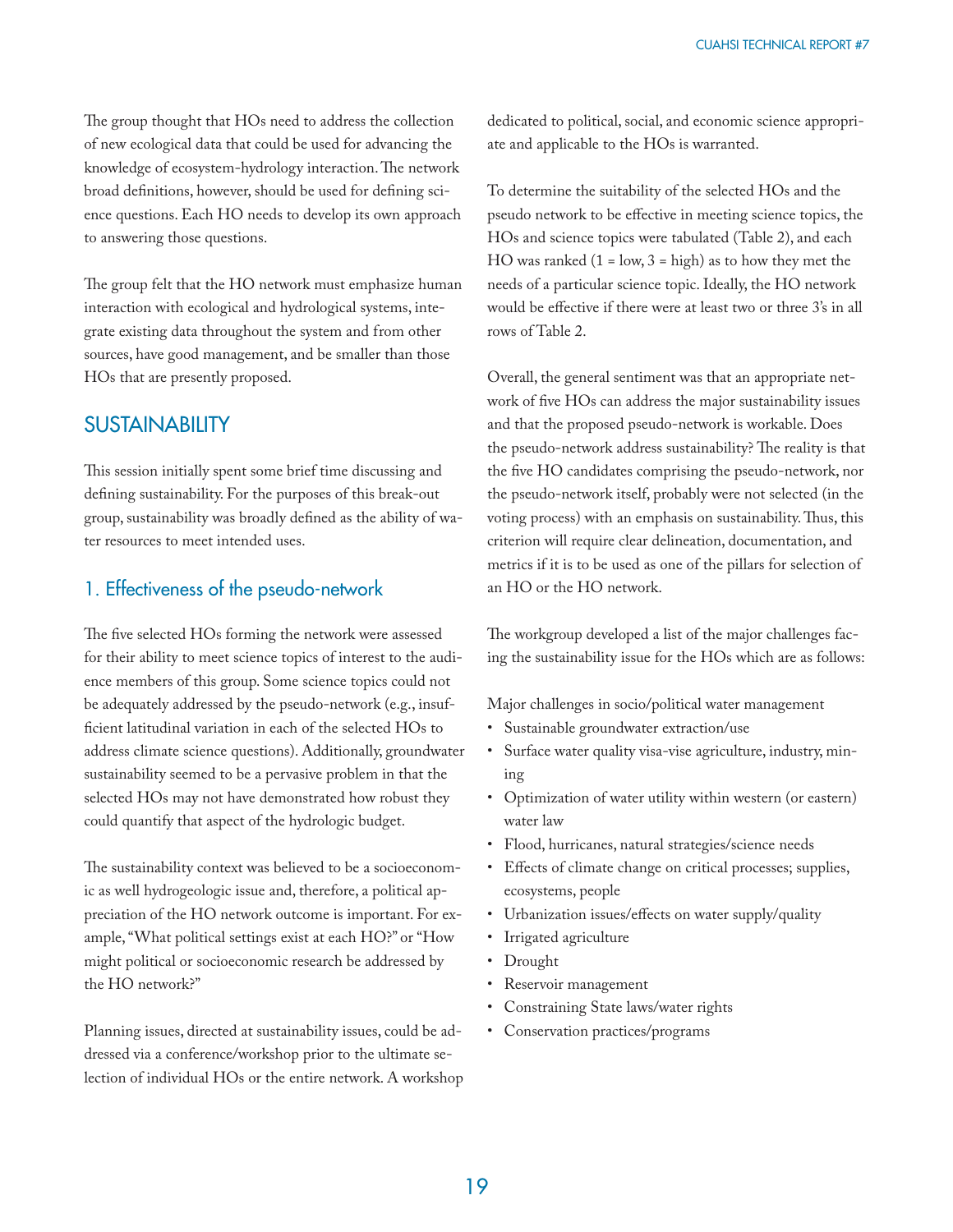|                                                              | <b>PNW</b> | <b>GSL</b> | <b>Illinois</b>  | <b>Suwannee</b> | Potomac  | Comment             |
|--------------------------------------------------------------|------------|------------|------------------|-----------------|----------|---------------------|
| Sustainable GW extraction/use                                | 2          | $2 - 3$    | $2 - 3$          | 2               |          |                     |
| Surface water quality visa-vise Ag,<br>Industry, Mining      | 2          | 2          | 3                | 3               | 3        |                     |
| Optimization of water utility within<br>western water law    | 3          | 3          | $\left( \right)$ | $\overline{2}$  | $\Omega$ | west vs.<br>east    |
| Flood, hurricanes, natural strategies/<br>science needs      |            |            |                  | 3               | 3        |                     |
| Effects of climate change on critical<br>processes; supplies | $2 - 3$    | 3          | 3                | $\overline{2}$  | 2        | sea-level<br>change |
| Urbanization issues/effects on water<br>supply/quality       | 2          | 3          | 3                |                 | 3        |                     |
| Irrigated agriculture                                        | 3          | 3          |                  | 3               | 1        |                     |
| Drought                                                      | 2          | 3          | $2 - 3$          |                 | 2        |                     |

#### Table 2. Rating of HO Pseudo Network

Core data required to support major challenges

- Regional long-term stores, fluxes
- Project future demand on water; support these requirements
- Capture extreme events with societal impact
- Uses of water within basin: ecological; human
- Instream flow history
- Water quality vulnerability/susceptibility assessment
- Projected water demands
- Instream flow rights
- Waste water/return flows
- Demographics

The discussion on this topic went back and forth between the actual core data needs and the science hypotheses that they could address. Example scientific questions are as follows:

The group strongly believed that a CUAHSI Workshop on integrating social science/economic data gathering in HOs was necessary prior to the HO selections to insure that sustainability issues are adequately addressed. For example, "How should policy and management be incorporated in HOs?"

Global hypotheses and research questions

- Ecosystem water demand Are ecosystems on a downward trend/spiral? How susceptible to stresses are the ecosystems (global change)?
- Changing public interest in water issues How does the public affect the sustainability of water resources?
- Water limitations to growth Is water truly a limit to growth? What are the local expressions, responses, or lack of interest/response?
- Political context by region/HO (varies significantly) -How is the political body represented by the HO geography open to management?
- Human factor data collection as changes (incentives vs. regulation promoting sustainability) occur: Political changes could entail experiments (possibility)
- Historic reconstruction/trajectory Can HO data be used to recreate pre-human influence hydrographs?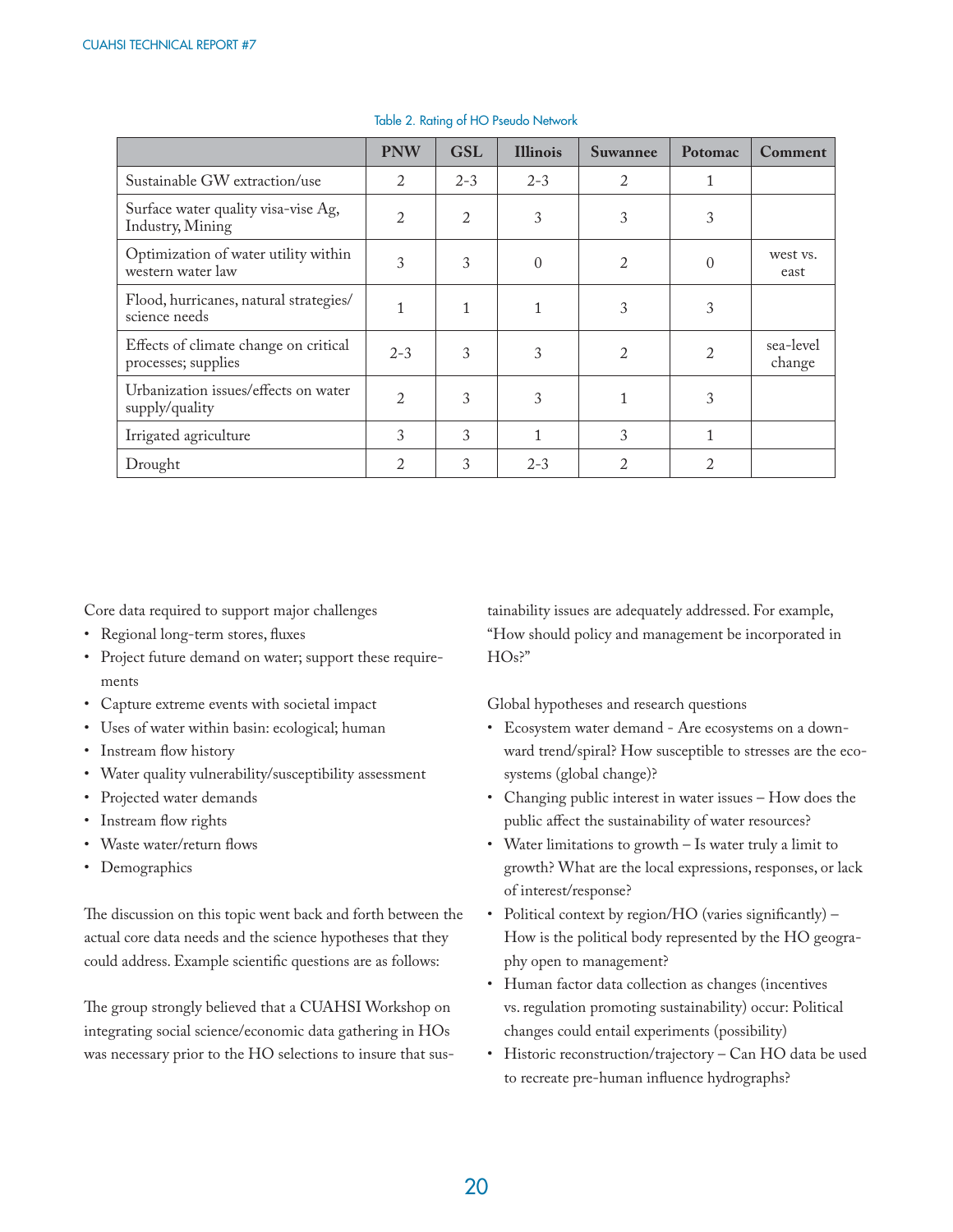#### Can data integration occur?

For integration of all HO data to occur, socioeconomic data will be necessary to add to the core data (four fundamental characteristics) to effectively address broader issues of sustainability. This means that it is important that social sciences are involved in each HO. Sustainability interest groups (physical-social sciences) will be necessary in each HO in order for effective data integration to occur across the network.

Data scales must be appropriate for each area and discipline. These scales will need to be clearly delineated and details on their scalability should be known (as for hydrologic scalability issues).

HO groups working on sustainability will need to work with HIS teams to incorporate socio-economic data. Ultimately, the HOs and the HO network should be viewed as platforms from which social scientists can perform non-hydrologic and non-CUAHSI research (demographics, health, etc.).

### HYDROLOGIC EXTREMES

Discussion in began with a review to determine what was meant by "extremes"—some suggested that any abrupt change in condition, whether in vegetation cover, ecosystem characteristics, anoxic events, mass wasting events, etc. should be included. It was recommended that one approach is to think of land and vegetation as the "substrate" and water as the "change agent." Focus was placed primarily on extremes defined as the tails of the frequency distributions of precipitation, streamflow, or other hydrologic parameters, with consequent effects on ecosystems considered as a secondary impact. It was pointed out that hydrometeorology is only one of the drivers that may result in extreme events, and that a proper assessment of causative mechanisms also requires understanding of the physiographic and geologic controls on watershed hydrologic response, the impacts of anthropogenic modification of the landscape, and direct intervention in the hydrologic system, for example, by impoundment and diversion of flows, construction of levees and other flood control structures. Furthermore, there are cascading series of events

that may generate extreme consequences. For example, forest fires may alter precipitation-runoff relationships by creating hydrophobic soil layers and also increasing the likelihood of mass wasting, thus allowing triggering of catastrophic debris flows even if the associated precipitation event is not extreme.

Other components of the conceptual framework for studying hydrologic extremes include a focus on the consequences of the timing and sequencing of events, the joint probabilities of less extreme events that may combine synergistically to trigger an extreme response, the tendency of extremes to occur in association with large-scale cyclical patterns (e.g., ENSO), the possibility of secular trends in climate or of land-surface characteristics that might cause long-term alteration of frequency distributions for hydrologic extremes, and the relative importance of hydrologic extremes with respect to the long-term cumulative flux of water, sediment, nutrients or contaminants. For example, the 1993 floods in the upper Mississippi drainage caused very large nutrient and contaminant loads. Economic and planning aspects of floods and droughts are clearly important and require social-science input, as the workgroups discussing sustainability of water supply also recommended. Important issues of allocation under conditions of shortage are related to the reigning legal doctrine—for example, prior appropriation vs. riparian rights —and to the cultural norms for resolving disputes.

If hydrologic extremes are characterized as opposite tails of the frequency distribution—floods and droughts—we need to recognize that floods and droughts are different in fundamental ways and that the attempt to design a monitoring protocol requires an understanding of those differences. Floods are short-lived and often develop rapidly, requiring rapid and flexible response in order to collect adequate data to describe them. In many cases it may not be physically possible to put people on site while the flood is in progress, and even if it is possible to reach the site it may not be possible to make the relevant measurements, either because of the physical difficulty of measurement or the speed with which the parameters to be measured change. Conversely, droughts develop slowly and are recognized as extreme only by virtue of their duration. The extent to which a drought is "extreme"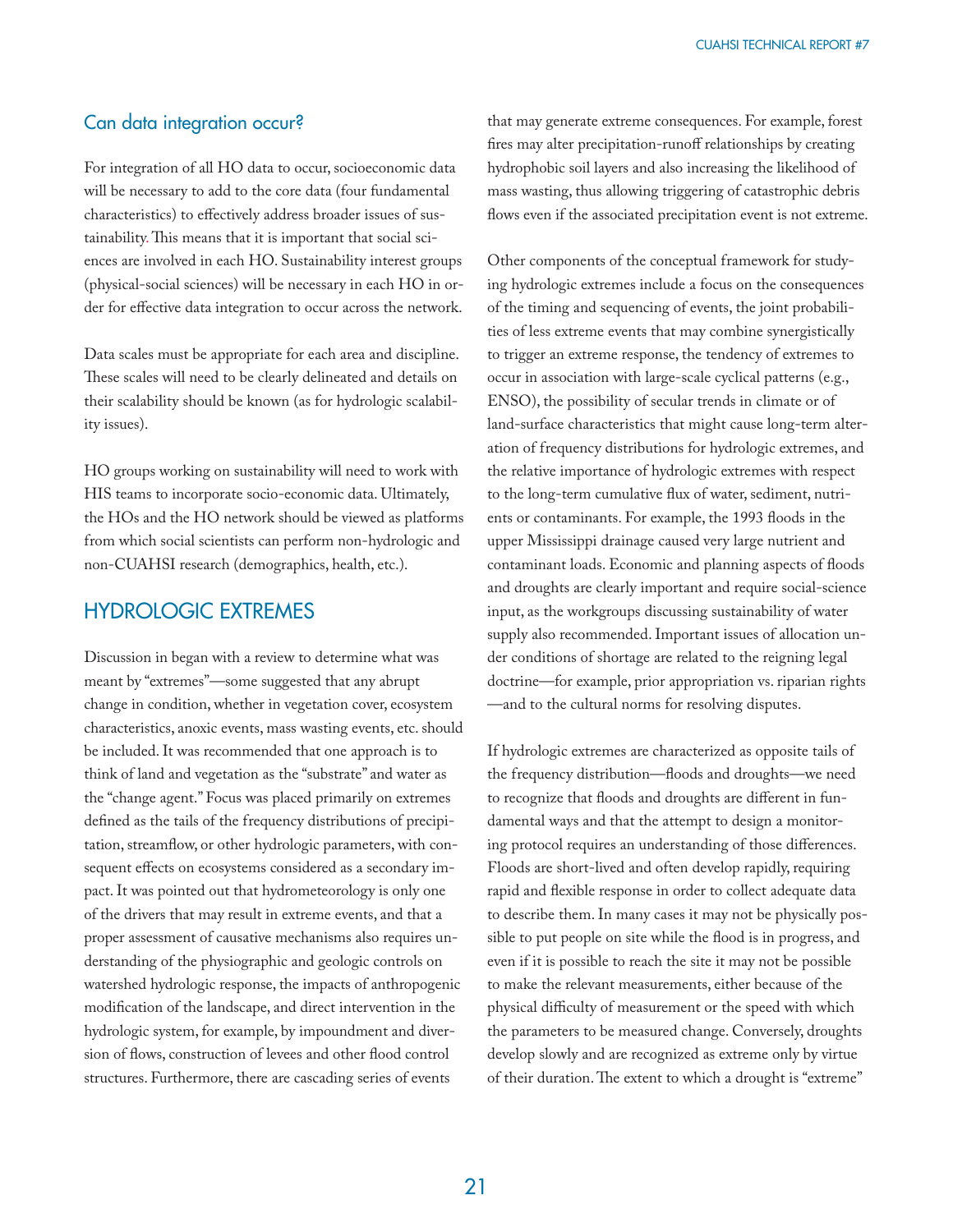is a function of the shortage of precipitation to replenish supplies, the water demand exerted by natural processes and human uses, and the buffering capacity of the water supply system. Adequate monitoring requires characterization of spatially extensive patterns of atmospheric conditions, energy budgets, vegetation condition, snow and its ablation, soil moisture, ground water, and stream flow, as well as fluxes across all of the relevant interfaces. Detailed hydrogeologic mapping to characterize groundwater systems will be expensive, but important in understanding drought influences. Although droughts may not require the rapid response that is needed for floods, they may require a much longer time base of sequential observations, because of a relatively long time lag between the precipitation deficiency and the drought response of the basin.

It is important to quantify uncertainty measures explicitly in all observed states and fluxes.

#### 1. Is the selected pseudo-network of five Hydrologic Observatories effective to address the issue of hydrologic ex**tremes? If not, are there other combinations you would recommend?**

a. Floods: There was general agreement that this network adequately represents the range of precipitation extremes and mechanisms of runoff generation. There was some sentiment favoring the inclusion of an Arctic site to capture processes and patterns that are dominant in cold regions, and a suggestion that this might be substituted for one of the two western sites or one of the two mid-latitude sites. One person suggested that it would also be desirable to include a site affected by the southwestern monsoon. Another suggested that we should seek to study areas where naturally occurring extremes have largely been eliminated by management activities, chiefly through dam construction. Members of group A felt that five sites might not be enough to capture the range of conditions associated with hydrologic extremes; members of group B felt that they would be adequate if the area of inquiry were confined to the continental United States.

Additional recommendations are that we should develop protocols for assessing changes in frequency of floods over time as a function of human influence on the hydrologic system and on geomorphology, and that we should seek to examine gradients of hydrologic response to the same storms under conditions of differing physiography and geology. We should also recognize the spectrum of flood-generating mechanisms (e.g., convection cells, tropical cyclones, rain-on-snow) and make sure that the network includes as many of these as possible. Scaling issues are also important, and different response mechanisms may be responsible for the most extreme events at different spatial scales—for example, intensity associated with convection may be dominant in small drainage areas, whereas a large fraction of basin area contributing at lower flux rates may be dominant at large drainage areas. The fullflood hydrograph is of concern at all scales.

Many scientists typically think of floods in the context of channel networks, but what about other kinds of hydrologic settings – e.g. karst or wetland environments? Also, what about mechanisms that are not easily studied in the continental United States, for example, glacial outburst floods?

**b. Droughts:** The time scales of interest are on the order of many decades, several years, within year, and within season, depending on climatic regime and human biological adaptation. With respect to droughts, it is not as clear that we have enough basic information to assess whether any particular network is adequate. Groundwater reservoirs typically have 20-30 times the storage capacity of surface reservoirs in a basin; in some environments those reservoirs wax and wane over time, whereas in others (such as the high plains aquifer) we are mining groundwater that is thousands of years old. This setting, where drought is a direct reflection of the rate of resource consumption in an environment that would be relatively dry in the absence of deep wells, is represented in the pseudo-network only in the GSL HO. Karst systems are yet another type of hydrogeologic setting. Some karst areas are represented in the network, though not necessarily all major varieties. Another issue of concern is whether the HOs allow us to assess the feedback effects of droughts on climate; the spatial scale of the HOs probably is still too small for this purpose.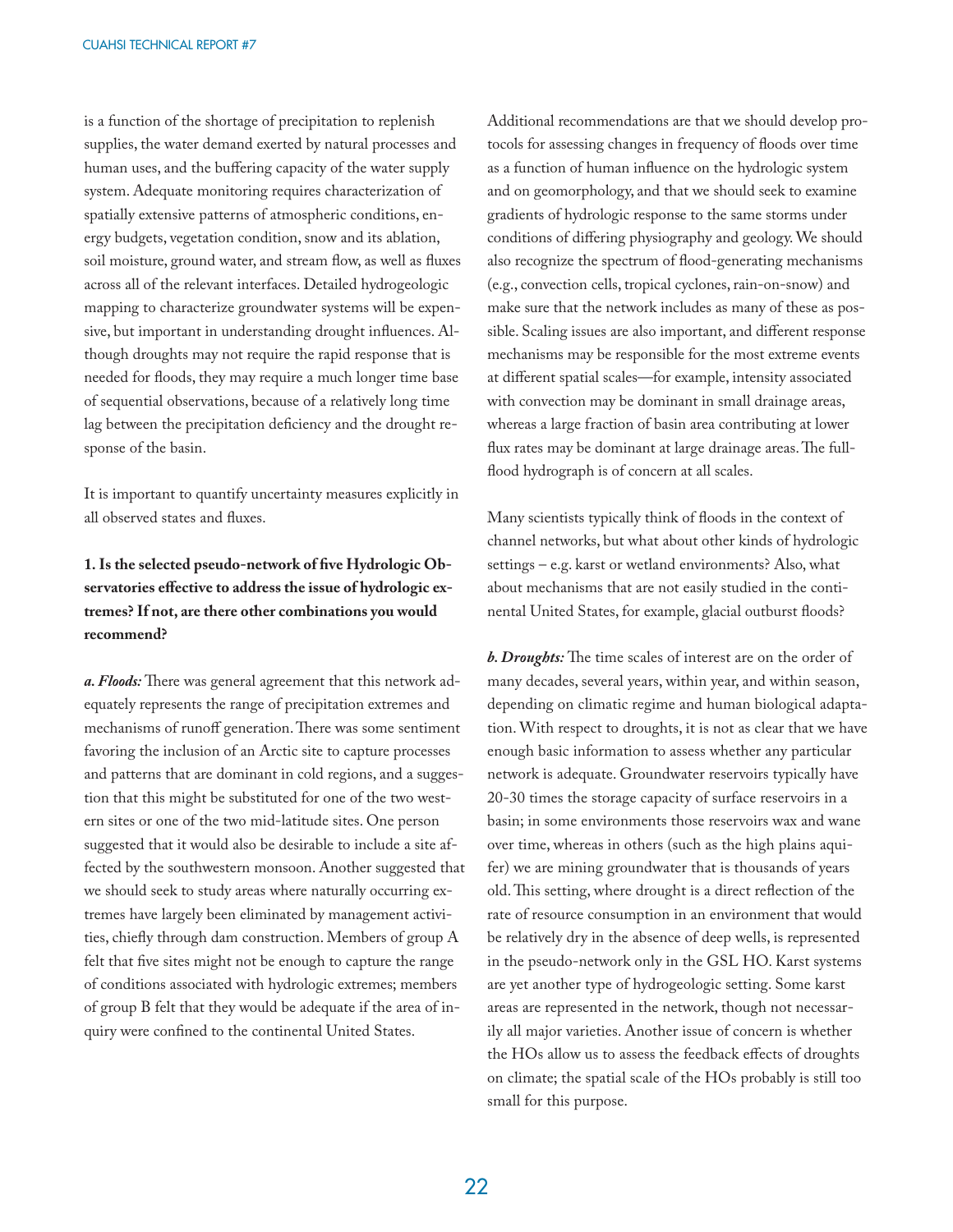*c. General:* We may need to think beyond the boundaries of the HOs to allow for rapid deployment of resources to respond to extreme events in areas that are not already part of an HO. Should HO resources be use for this purpose? Should HO-based expertise in designing response plans be used to inform such plans for other areas? The spatial extent of a severe drought covers an area considerably larger than an HO. HO design needs to consider how measurements and characterization within the HO would inform less spatially well recorded information that is of considerable interest to large-scale modelers and to society.

Although there are various measures for assessing magnitude or intensity of a drought or flood, their impacts are a function both of natural factors and of the ways that human societies have adapted to these phenomena. Therefore, to the extent that we are concerned with their societal significance, we need to incorporate understanding of the strategies different communities have developed (or not developed) to cope with these events when they occur.

#### **2. Does CUAHSI have to develop a set of cross-observato**ry hypotheses in order to design an effective network? If so, **how should such hypotheses be selected and by whom?**

Group A participants generally agreed that we do need a set of cross-observatory hypotheses in place to ensure that individual network proposals view their own field areas within the broader context. Each proposal should be able to characterize the range of conditions represented by its particular study area and to assess that range of conditions in relation to the broader range that might characterize the network as a whole. For example, we must make sure that the human impact and the role of urbanization are included in the scope of investigation, but this does not mean that every HO in a larger network would need to incorporate an urban area. The *network* of HOs must cover the range of important problems they are designed to address, but not every HO needs to address every problem. Instead, we must make sure that each HO rigorously address the problems that the selection process identifies for it. The cross-observatory hypotheses should give some guidance about the function of individual HOs

within the network, but should still allow flexibility on the part of individual design teams to respond to their own specific circumstances.

An example was discussed as a way of looking at how a cross-observatory hypothesis might help to set the research agenda for individual observatories: Regionalization of flood peaks has a long history in hydrology. Rainfall-runoff modeling also has a long history, and at least some rainfall-runoff modeling is process-based. Flood-peak regionalization is frequency based. How are these related? This has not been answered. How might HOs help us answer this question? Both the dominant processes and the frequency distributions will be different from one HO to another, and only by comparing across the network might it be possible to detect larger-scale relationships.

With a limited temporal scope of measurements, we may find it easier to answer process-based questions than to collect enough years' worth of data to resolve frequency questions, hence the desirability to locate HOs in areas with some long-term data available. Furthermore, the application of statistical models may require that certain assumptions about the data series be satisfied, whereas process-based measurements do not require the same assumptions. On the other hand, a network may allow us to substitute space for time through the greater variety of hydrologic settings and the different frequency distributions observed for extreme events. We might be able to improve on existing regionalization approaches, whereas under present circumstances we often do not have enough gauged watersheds to be able to generate regional curves. We might need to invest in finding proxy paleoclimate data to augment instrumental records. Finally, the investigation of process will help us to account for changing landscape response to hydrometeorological drivers, thus improving statistical models.

Other network-level hypotheses might address the uncertainty of existing stage-discharge relationships for assessing flood peaks. Because of the difficulty of measuring flood flows, the upper ends of most rating curves are based either on indirect discharge measurements or on simple extension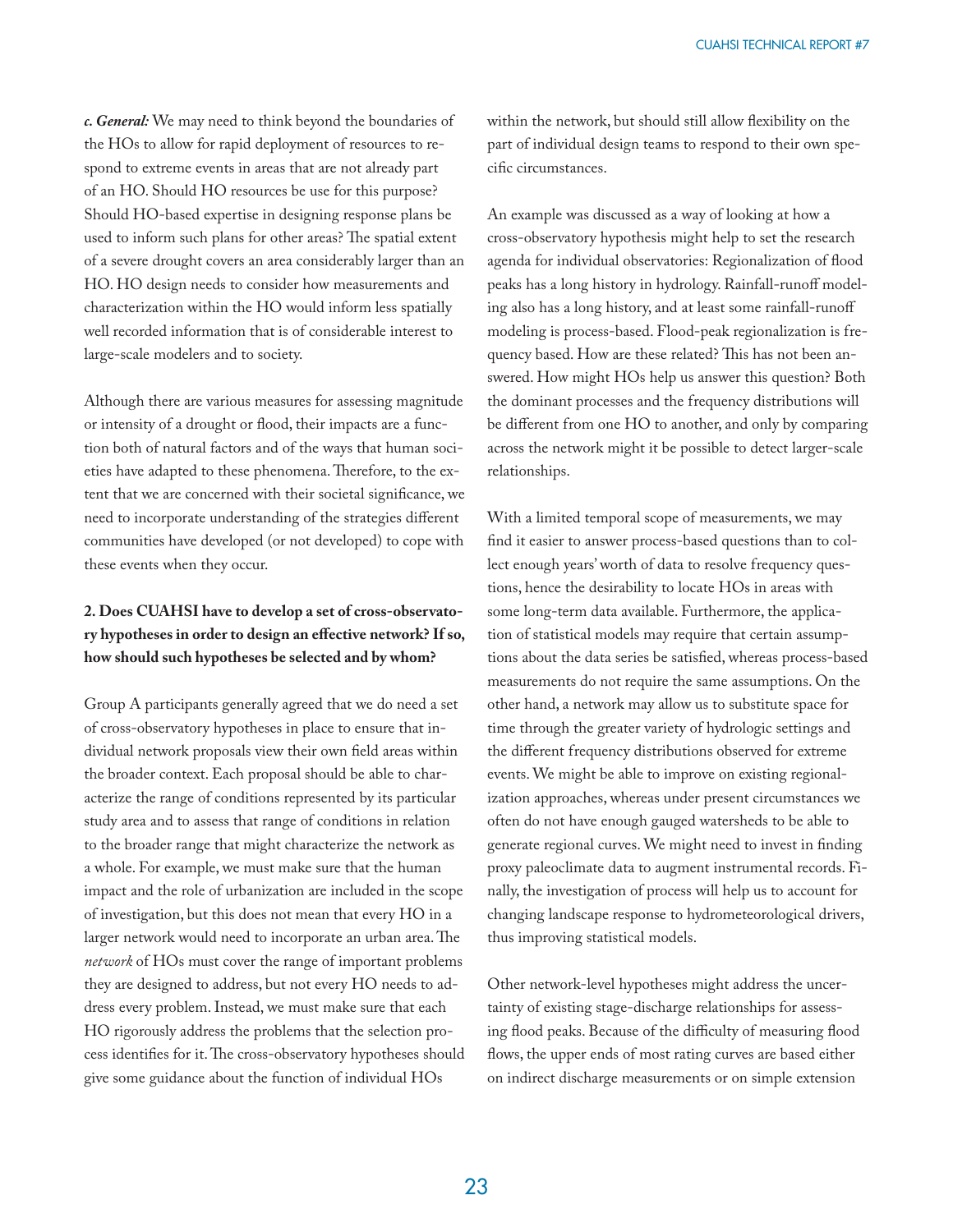of the relationship derived for much lower flows. USGS is already engaged in attempts to assess accuracy of extreme flood peaks derived from indirect estimates. A cross-observatory initiative might focus on developing improved protocols for assessing flood peaks and temporal and spatial pattern of inundation. These in turn could contribute to improved approaches for assessment of flood hazards—including frequency analysis and innovative mapping procedures—at national and regional levels.

Should CUAHSI, NSF, or some other body decide on what should be the cross-observatory hypotheses? Group A participants suggested that for practical reasons, it would be desirable to take a first cut at this in time to provide some guidance for the first round of proposals to be completed in spring 2005. The suggestion was that example questions might be developed by network design teams and posted to the CUAHSI web site for general consideration. It was also suggested that CUAHSI might want to provide NSF reviewers some general guidelines about the range of conditions and processes that ought to be represented in the network.

#### 3. Do you agree that effective integration can occur at level of mass, flux, flowpath, and residence time?

It was generally agreed in group A that these four characteristics are the appropriate ones to consider, but that the three cross-cutting themes—scale, feedback and coupling, and prediction and limits to prediction—ought to be explicitly incorporated in the discussion. An example was the question of how many direct precipitation measurement stations are needed to calibrate weather radars, and the extent to which the density needed varies across physiographic boundaries. Experimental design might itself be an object of research, for example, by deploying a network of portable radars and a dense network of rain gages to gather enough data to develop an effective network for a more permanent installation. We often lack adequate data on the spatial gradients and range of variability that we are trying to monitor. Thus, we may need different networks for characterization of patterns as compared with networks for estimation of the properties

of those patterns. Not every HO team will have the same level of expertise on every such technical question and, therefore, we may need to have portable equipment and expertise to allow training and transfer of expertise in areas that may not originally have been recognized as important.

A key aspect of the discussion also focused on the need for adaptive monitoring—altering the spatial and temporal monitoring design to account for changing circumstances and to take advantage of opportunities as they arise. Partnerships with the atmospheric modeling community might also help to improve the sampling design, for example, of precipitation measurement stations. In more general terms, it was agreed that there is a need to develop strong integration of measurement and modeling. Only adequate data can be used to test models, but in many cases models are essential to fill in gaps at locations or times where data are not available. Furthermore the improvements in science need to be shared with the monitoring agencies for improvement of agencybased monitoring networks.

Another point recognized by group A was the need to identify appropriate scales for measurement in different landscapes and to determine how to scale up from point-based observations to spatially valid representations. For example, it was suggested that the resolution of soil-moisture datasets needs to be on the order of a 1-km<sup>2</sup> grid; yet we know that soil moisture content and saturated hydraulic conductivity may vary tremendously within distances of only a few meters. There is also a need to move from the notion of characterizing frequency distributions at isolated points or nodes in a network vs. characterizing the spatially extensive patterns throughout a network—such as looking at the frequency distributions or temporal patterns of stage or discharge at a single location during a flood, as compared with the spatial heterogeneity and temporally dynamic pattern of flood inundation and its influence on changing discharge in the longitudinal direction as well as the time dimension. One comment suggested that we need to use data to change the science rather than simply to make marginal improvements in existing models.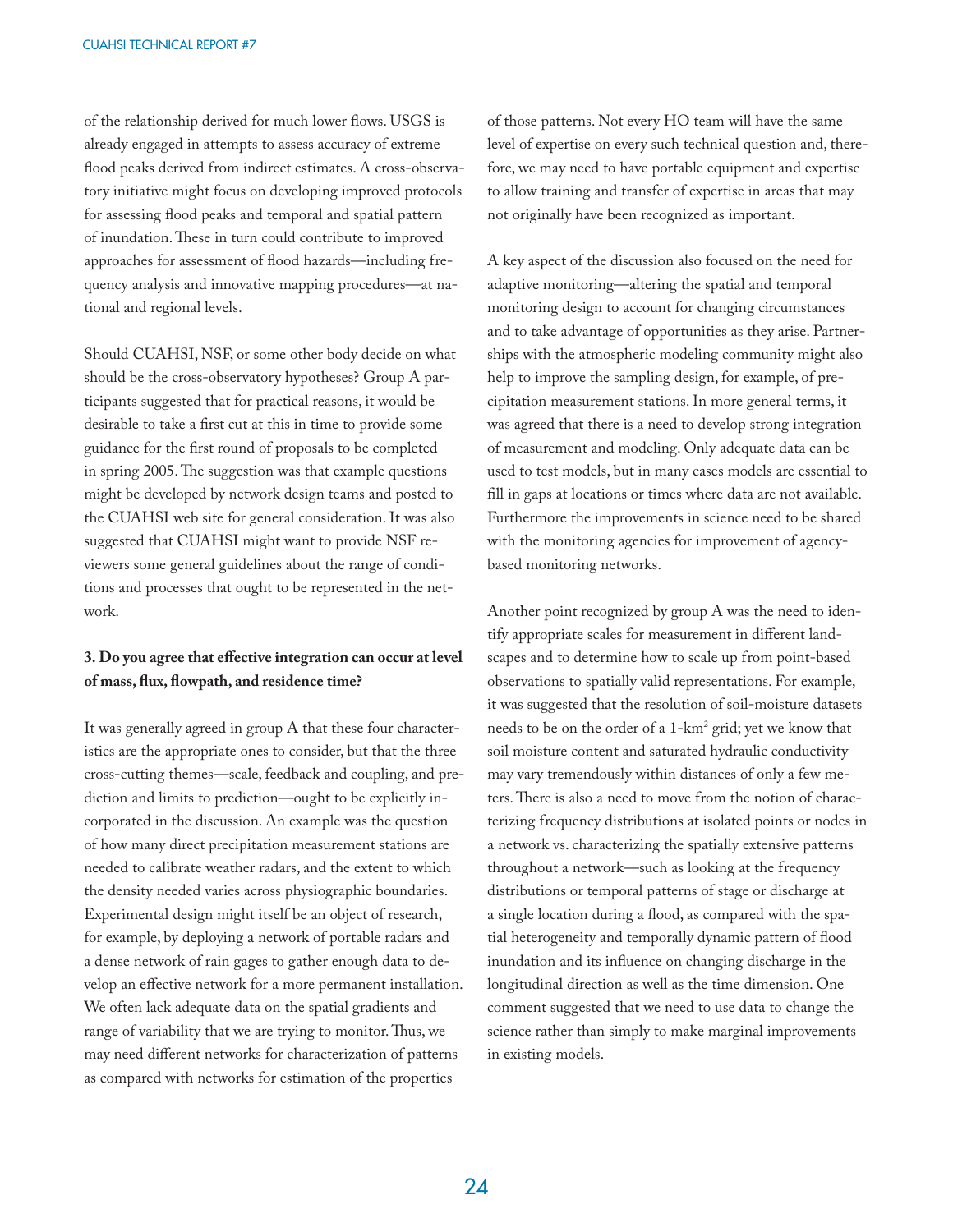Remote sensing is recognized as a natural tool for bridging scales, for example in assessing soil moisture or snow cover. For soil moisture, however, the promise has not yet been realized, and the natural variability and patchiness of soil moisture are very difficult to characterize in the lateral direction; three-dimensional profile characteristics are even more difficult to characterize. If we can find ways to bridge these scales, can they be applied at more than one observatory?

## ECOLOGY AND HYDROLOGY

1. Is the selected pseudo-network of five Hydrologic Observatories effective to address the issue of hydrologic ex**tremes? If not, are there other combinations you would recommend?**

In general, the selected pseudo-network can be effective at addressing the interactions between hydrology and ecologic health. The group did not choose a different set of five sites, but rather recommended that there should be diversity within sites and across the network. Thus, it is important to have urban areas and undeveloped areas; a variety of land uses; a variety of ecosystems; a variety of climates; and controlled and uncontrolled rivers. In addition, researchers should be able to make recommendations for areas where no HO exists. Research from the HOs should assist in making recommendations that can address societal problems across the nation.

It was noted that the pseudo-network does not include Sonoran, Chihuahuan, or Mojave deserts; Arctic systems; or short-grass prairies. It was also noted that the network does not include a presence of large reservoirs. The pseudo-network includes large urban areas located in upper and lower parts of the watersheds. A wide variety of land uses and climates are represented; although the lower latitudes of the United States are not captured.

The group agreed that the most important consideration to initiate the network is the ability of the first two HOs to succeed, so that the network will expand and continue. Furthermore, once two HOs are selected it is imperative that all immediately move from a spirit of competition to one of cooperation.

#### **2. Does CUAHSI have to develop a set of cross-observato**ry hypotheses in order to design an effective network? If so, **how should such hypotheses be selected and by whom?**

This discussion was the most opinionated with one researcher immediately objecting to the idea of a certain set of hypotheses driving network design. The key word, may be "level" in that some general, high-level hypotheses could be appropriate for most proposed networks while more-specific (lower-level) hypotheses could be addressed only by individual observatories. Most agreed that an NSF-run competition or a CUAHSI committee would not be necessary to develop a set of hypotheses. Instead, the HO proposals will include hypotheses, some of which will be cross-observatory hypotheses. Hypotheses should deal with climate change, scaling issues, urban development, conservation practices, water development, water protection, and land management. The type of general, high-level question that would be appropriate for driving network design is, "How is the partitioning of water in different stores related to ecological health?"

Several participants discussed that the hydrologic community has an obligation to help change policy. One person noted that eastern U.S. water law is changing dramatically. Another noted that HOs could be used to help set appropriate Total Maximum Daily Loads (TMDLs) for agencies. The work done at one HO should have impact on policy at a national level. Some examples of these considerations are wetlands and endangered species. Protection of wetlands has become a national issue. Threatened and endangered species databases should be included in the HIS component of the HO. There is so much diversity in landscape that it is hard to generalize but we want to be able to apply what we learn from one place to another.

Collecting similar data across a network of HOs will facilitate the testing of hypotheses that could not be tested otherwise. One person noted that Eagleson could not test his hypotheses, but that his hypotheses could be tested with an HO network. Another participant noted that the network can provide a uniform way to test things like the 'minimum disturbance' hypothesis. Tree ring and spring data are two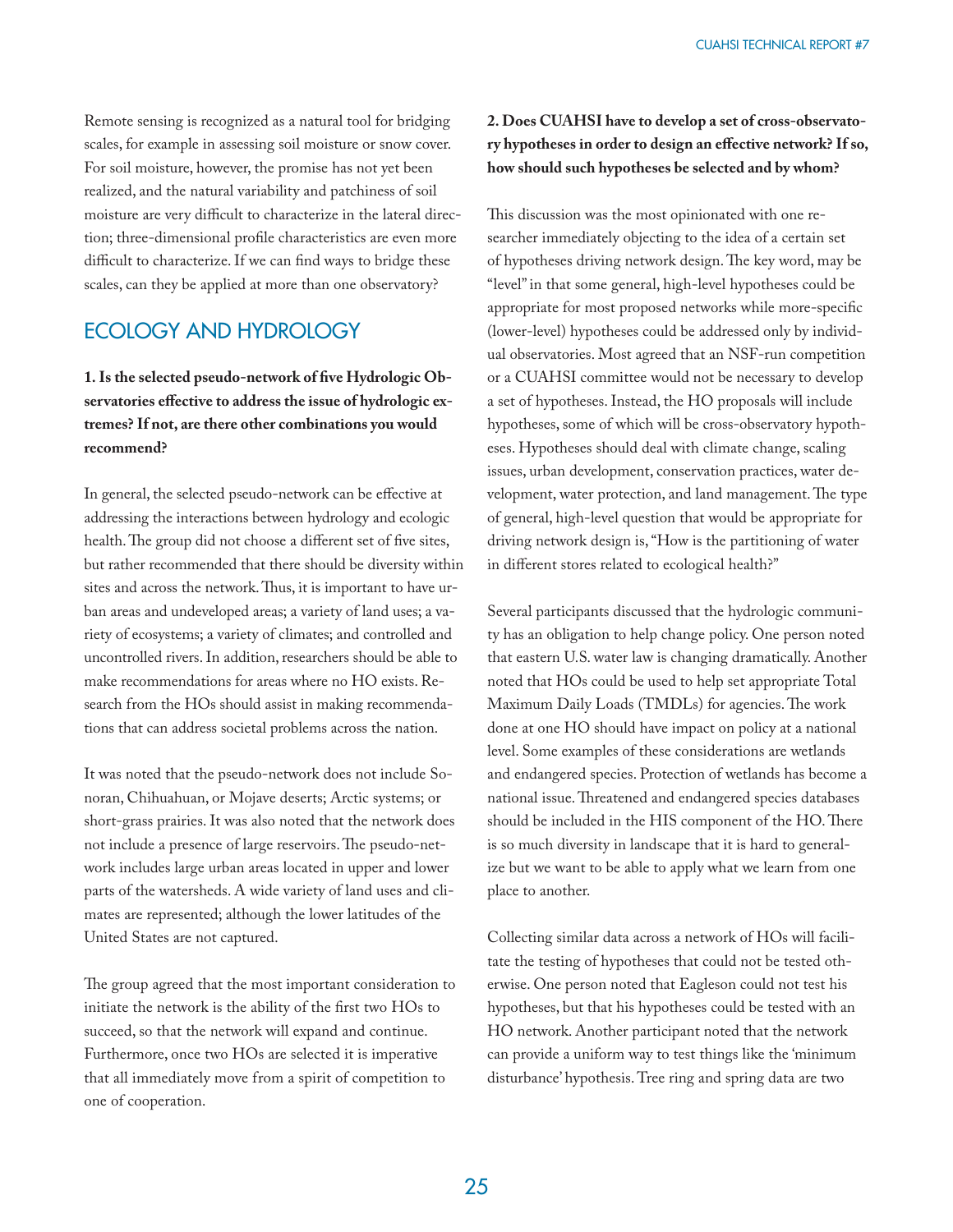specific examples of useful data facilitation or collection by HOs. It would be useful if the HOs made tree-ring data available, and HOs could install instruments at springs, as this is relatively inexpensive.

#### 3. Do you agree that effective integration can occur at level of mass, flux, flowpath, and residence time?

There was general agreement that data can be integrated at the level of the four fundamental characteristics of the basin (mass, flux, flowpath, and residence time of water, sediment, nutrients, and contaminants). Several participants noted that energy and carbon should be explicitly included. Several commented that the Nuese prototype does not address ecology or biology at all and most believed the conceptual model needs to include some reference to ecology. The focus of the observatories on hydrology will naturally lend themselves to expanded ecology research, because all ecology shares the dependence on water. We should encourage ecologists to work at the HOs, and thus include them in some of the planning, but hydrology should still be the main driver.

There was some discussion about the benefits of LTER sites in the basin. Some were concerned that LTERs do not share data/information, but several others pointed out that NSF recently mandated that LTERs share data and be open to outside researchers. Assuming coordination with LTERs, an HO with an LTER would certainly be advantageous for researching questions dealing with the interactions of hydrology and ecology. In addition, some upfront coordination with NEON would be extremely useful.

In general, the research of hydrologic and ecologic interactions requires detailed characterization of shallow groundwater, biotic mapping, and water quality data. In addition, the hydrologic (both surface water and ground water) regime needs to be well defined at multiple scales and its relationship to land use/land cover/land alteration.

Similar to some of the discussions for the individual HOs, there was discussion of strategically placing instruments to understand "hot spots." The group was asked to give some

examples of research questions that could be answered by having an HO network.

The example questions are as follows:

- What are the interactions of surface and groundwater in karst systems and how does that impact the fauna that rely on nutrients via the transport of water?
- What is the hydrologic response to different activities in the basin? What is the impact on stream health?
- Do wetlands and floodplains really help improve stream water quality? What is the connectivity between wetlands and rivers and how does it vary for different flow rates?
- Can you restore the riparian areas?
- What is the resilience of a watershed after disturbance?
- Can conservation design protect ecosystems?
- What are nutrient requirements? State agencies have to come up with nutrient requirements. Agencies need standards (i.e., what is normal versus what is elevated).

## FATE AND TRANSPORT OF **CONTAMINANTS**

Given this major driving issue, the goal of a hydrologic observatory network (with respect to contaminant fate and transport) is to:

- Examine water-quality issues across land use contrasts (differing extents of particular land use types), and land use change contrasts (differing rates of change between land use types).
- Examine water-quality and flow-path issues across geologic contrasts, which control the time scales of groundwater and surface water transport, sediment loads, and solid-phase reactivity.
- Examine water quality issues across climatic contrasts, which control precipitation and recharge rates and, hence, also transport times and storages.

The core data collection activities would/could include:

- Characterization of the hydrologic system via geophysical, geologic, hydrologic techniques (of course).
- Characterization of groundwater ages and transport times via environmental tracers (e.g., tritium, He, CFCs).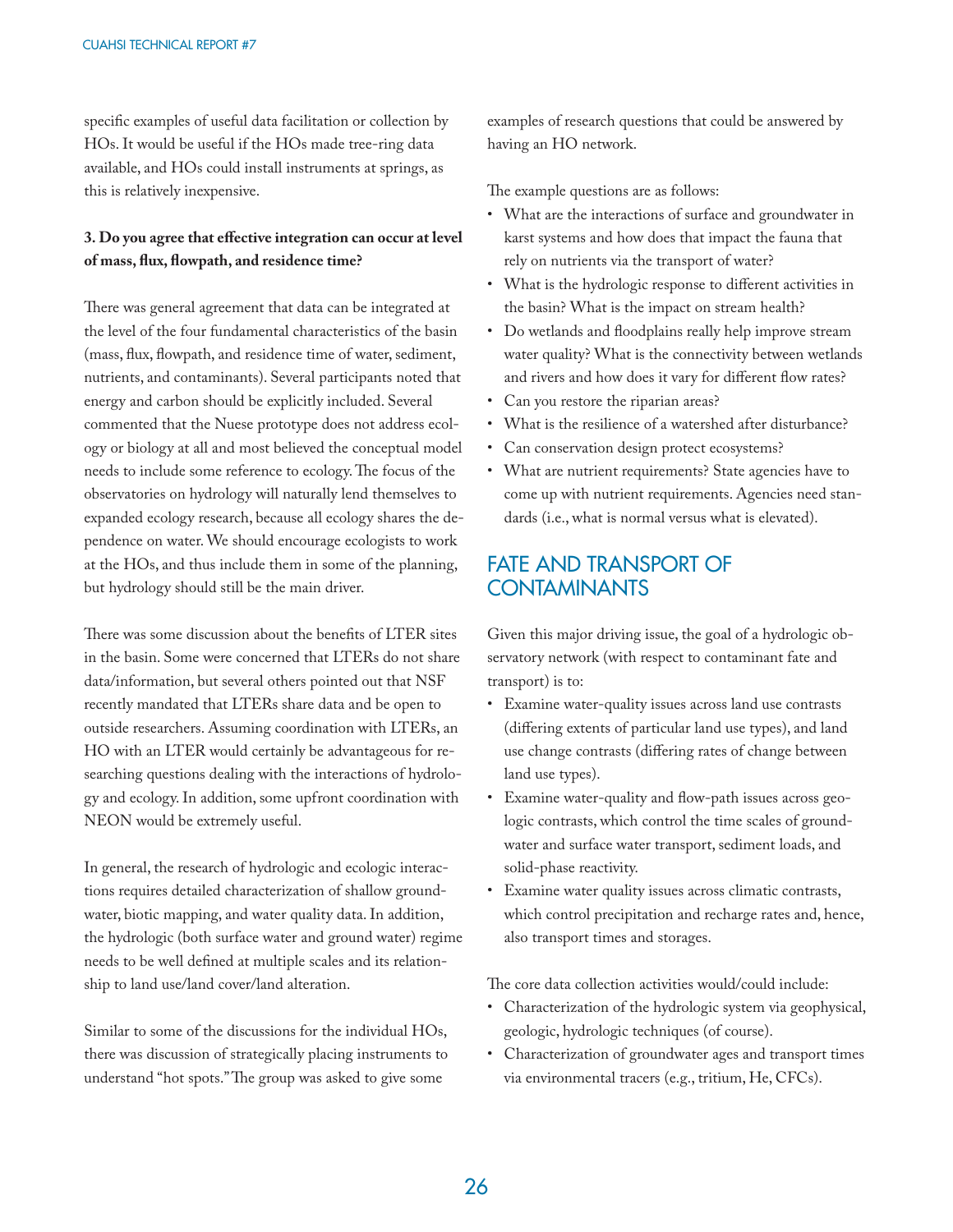- Monitoring of atmospheric influx of major contaminants (e.g., PAHs, Hg, nitrogen, chemistry of precipitation)
- Monitoring of major surface water and ground water discharge points of system (e.g., major municipal or other wells) since these locations act as integrators (e.g., basin mass discharge, groundwater age, quality).
- Monitoring of land and water use via on-ground methods in concert with remote sensing methods.
- Identification of critical hydrologic zones (e.g., recharge areas, biogeochemically important areas) a prerequisite to evaluating effect of development on water quantity and quality.
- Target water quality monitoring strategically, for example, transect extending up-, across-, and down-gradient of an urban system.
- Target instrumentation across gradients in land use (to capture spatial and temporal changes).

Important emerging issues and opportunities in contaminant fate and transport that could be addressed within the framework of a hydrologic observatory include:

- Comprehensive monitoring of known contaminants (e.g., de-icing salts, nitrate) to elucidate flow paths in the system (opportunity tracers).
- Salinization of groundwater due to irrigation and over drafting.
- Widespread occurrence of pharmaceuticals, health care products, and other compounds with uncertain biological significance.
- Lack of monitoring of water quality in infiltration basins in urban areas, lack of knowledge of flow paths to receiving water bodies down-gradient of urban areas.
- Effects of dam removal on downstream water quality.
- Fracture, karst, and other preferential flow pathways.
- Catchment-to-basin transport of contaminants. Scaling transport processes between defined units within the basin.
- Comprehensive stormwater urban runoff monitoring over long term. Characterize first flush mass discharge and compare to baseline mass loads.
- Groundwater quality monitoring below urban, urbanizing, or suburbanizing areas. Characterize transitions in water quality.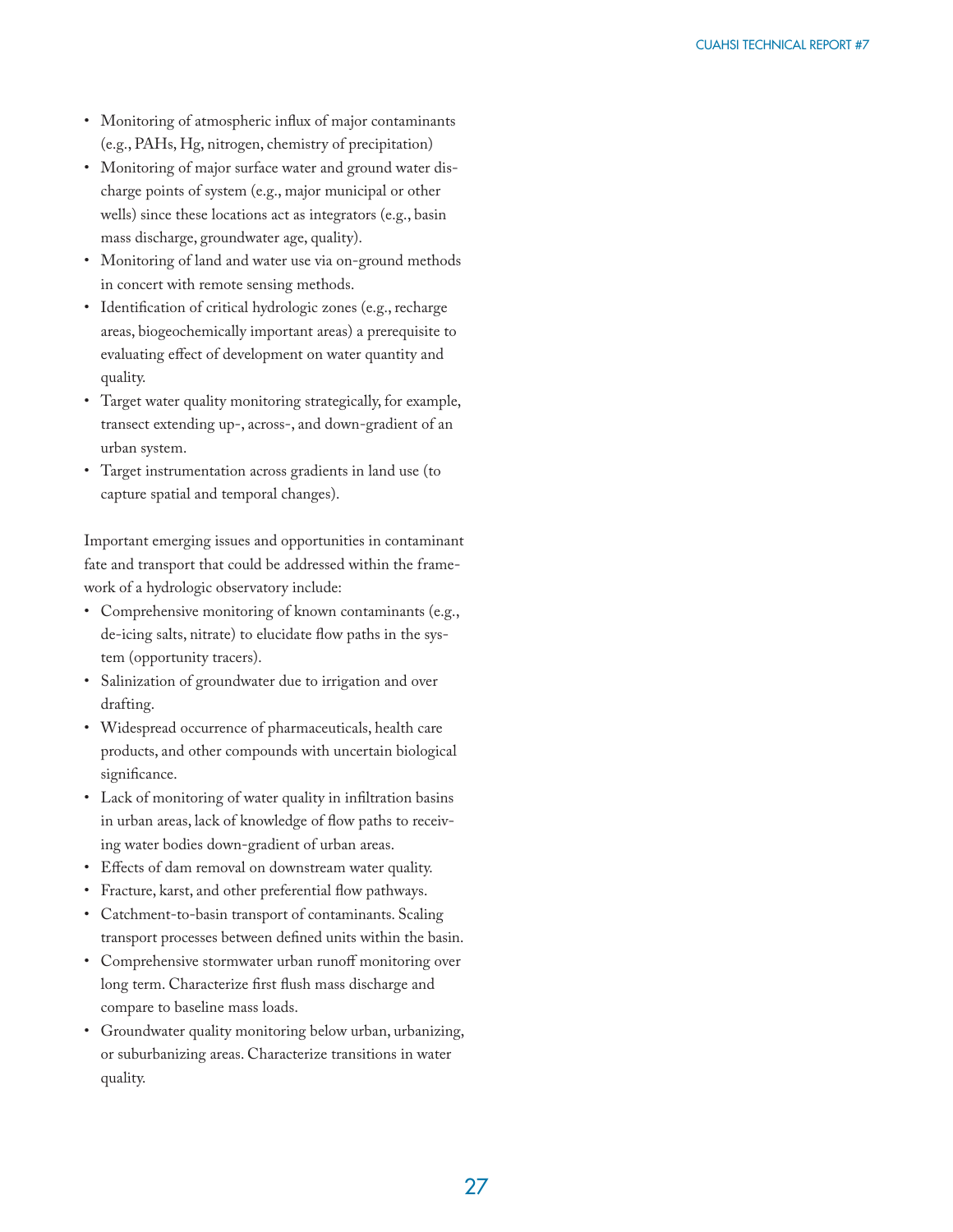## REPORTS OF FOCUS GROUPS

Four focus groups were formed to identify and discuss outstanding procedural or operational issues that were not addressed in the scientific focused portion of the workshop.

The first focus group was on observatory proposal evaluation criteria. The group identified key components of a proposal and gave relative rankings to them.

## EVALUATION CRITERIA

Purpose of HO: To provide the scientific community with **a fi eld facility that is well characterized by core data and provides the necessary services to enable its utilization by researchers across the country and around the world.**

#### A. Core Data (40%)

- 1. **Conceptual basis for design.** The conceptual basis for the design should have the following characteristics:
	- a. **Hydrologic Cycle.** Embraces the entire hydrologic cycle and enables research at the boundaries between traditional subdisciplines
	- b. **Breadth.** Provides a characterization useful to a range of disciplines including physical hydrology, biogeochemistry, geomorphology and ecology.
	- c. **Scalable.** Provides a strategy for testing hypotheses across a range of scales, up to and including the entire proposed HO.
- 2. Hypotheses posed. The core data should be justified on the basis of a set of hypotheses that will enable resource allocation decisions to be justified among the competing demands. Discussion should include an objective basis for delineating core data from investigator data.
	- a. **Breadth.** As a set, the hypotheses should address at least three of the five priority science topics identified by CUAHSI.
- b. **Specificity.** The hypotheses should be sufficiently specific to enable design decisions to be made, such as the location of sampling points, precision and resolution of data to be collected. Fundamentally, the hypotheses establish the scientific value of the data. Have quantitative models been proposed to allow for evaluation of the relative utility of different data series?
- c. Scientific creativity and importance. Hypotheses will be evaluated based upon how fundamental they are and how innovative they are.
- d. **Testability.** Can the hypotheses posed by rejected by the proposed data? Are alternate hypotheses stated? How objective are the proposed tests?
- 3. **Utility.** Will the proposed core data be useful to the community at large? Has a sufficient context been developed to allow "outsiders" to understand what the data represent?
- 4. **Leveraging of Existing Data.** 
	- a. **New data collection.** Has an analytical approach been specified that uses existing data to justify new data collection?
	- b. **Value added.** What is the relative value of the existing data that will be used for characterization of the proposed HO and the new data to be collected? In general, new data collection should enable larger bodies of data to be used for scientific purposes.
- 5. Evaluation of Core Data. Have sufficient resources been requested to evaluate whether the data collected meet their intended uses? At what time intervals will such evaluations been accomplished?

## B. Data (20%)

Although the HIS effort will provide a search tool ("HydroViewer"), specify the structure of data files, and provide metadata standards, it is the responsibility of the HO to assure data quality, to track samples that are collected for labo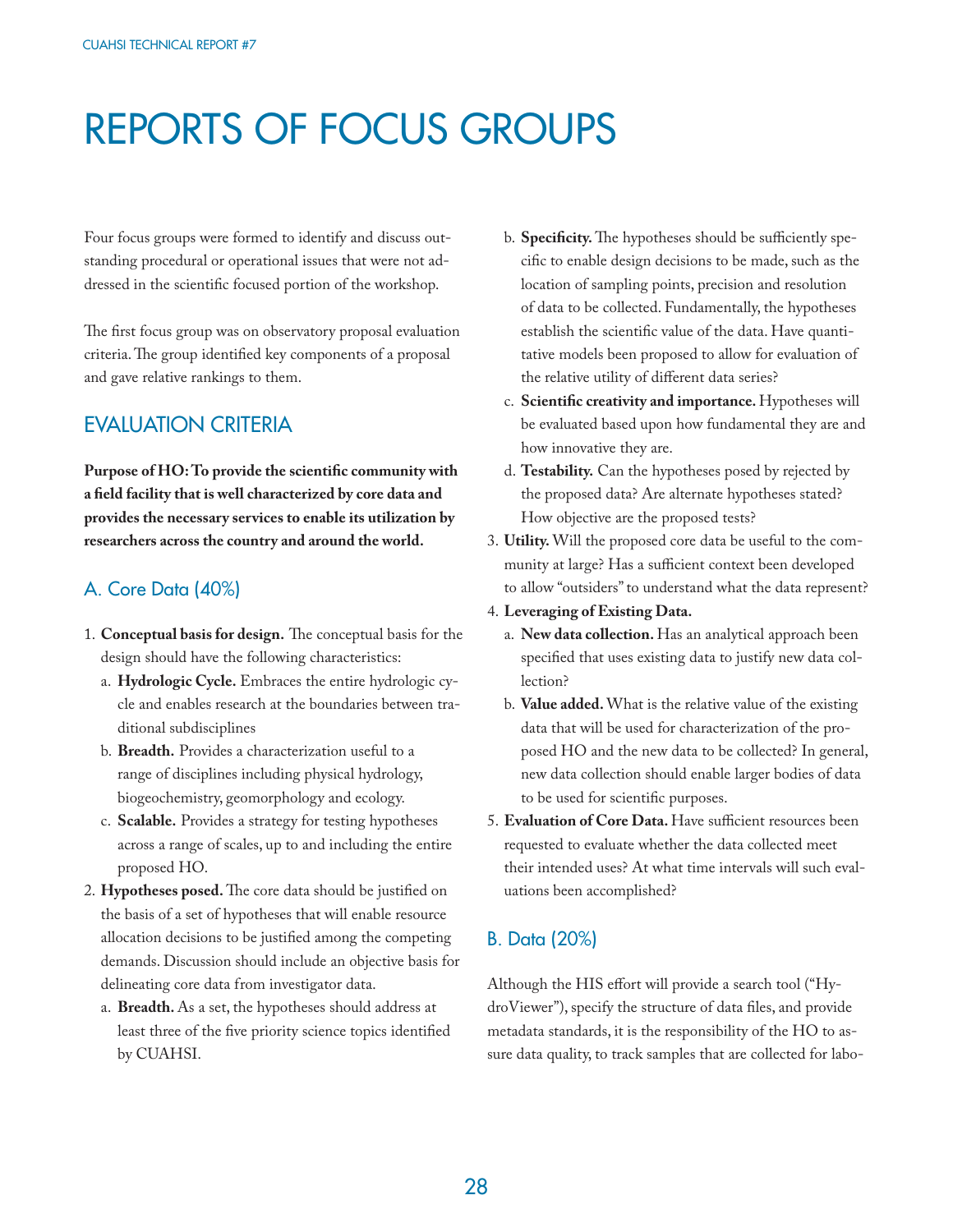ratory analysis, and to assemble data series meeting the specified structure, and to host one node of the Federated Digital Library of HOs.

- 1. **Quality Assurance Plan**. Although detailed QAP's do not have to be specified in the proposal, does the proposing team have experience in developing such QAP's and/ or demonstrate knowledge of the content and structure of these plans.
- 2. Data Management System. Are sufficient labor and computing resources requested to deliver authoritative core data in a timely manner? Have targets been set for release of reviewed data?
- 3. **"Real-time" Data.** Has a mechanism been proposed for streaming sensor-collected data directly to the web?
- 4. **Derived data products.** Have derived products (such as material fluxes) that will be provided by the HO been identified? What is the proposed delay between delivery of these products and the release of the data? Are there sufficient resources to deliver these products as promised?
- 5. **Site Description.** For HOs to be successful, potential users must be able to understand the site. Extensive descriptions of the site, including both text (e.g., land use history, settlement patterns, etc.), maps (e.g., geological setting, geomorphological development) and multimedia products (e.g., actual or virtual fly-overs of the basin,  $3-D$  renderings of the basin, and interactive tools for exploring the basin) are critical. What are the plans for developing such a library of products? How will a new user get oriented and understand the HO?
- 6. **Data Archiving and Back-up**. Have mechanisms been specified to maintain the integrity of the data base?

## C. Management Plan (20%)

CUAHSI will provide a management plan to provide community input into the annual work plan collecting core data and coordination of HOs. Proposing teams may accept CUAHSI management at this level or propose an alternative mechanism if they do not wish to have CUAHSI manage the HO network. All proposals, however, must specify internal management of the HO.

In this discussion, the following terms will be used:

- Science PI: The principal investigator of the NSF proposal who has led the design effort
- Site Director: The person who oversees the day-to-day operation of the HO
- HO Executive Committee: The group of co-PI's and other senior personnel who are receiving salary from the grant
- **User Committees:** Committees of various user groups, potentially chaired by a member of the HO Executive Committee, whose time is uncompensated.

The generic model for HO management consists of the Science PI who is responsible for meeting the terms of the grant. The Site Director reports to the Science PI; the professional staff, in turn, report to the Site Director. A major concern under this model is that there is sufficient oversight by CUAHSI that the Science PI does not co-opt the HO to meet his or her own research agenda. Proposals should indicate what checks exist on the power of the Science PI and how community input will be received and acted on.

- 1. **Duties and Lines of Authority**. Have the duties for each of the constituent parts of the HO team (Science PI, Site Director, HO Executive Committee and User Committees) been specified and their authorities delineated?
- 2. **Evolution of and Changes to Core Data**. Have processes been specified to change the core data? Who makes that decision and at what intervals can changes to the core data be considered?
- 3. **Project Management System**. Has a management system been specified that will collect the data necessary to evaluate whether the HO is delivering its products on-time and on budget? [Note: CUAHSI plans to offer project management services to HOs, but will require the cooperation of HO teams to collect the necessary data.]

## Services (10%)

HOs must be able to accommodate non-local scientists to achieve the goal of making them a community resource.

1. **Access Permits**. Has the proposing team made provisions for acquiring permits to access private lands and to place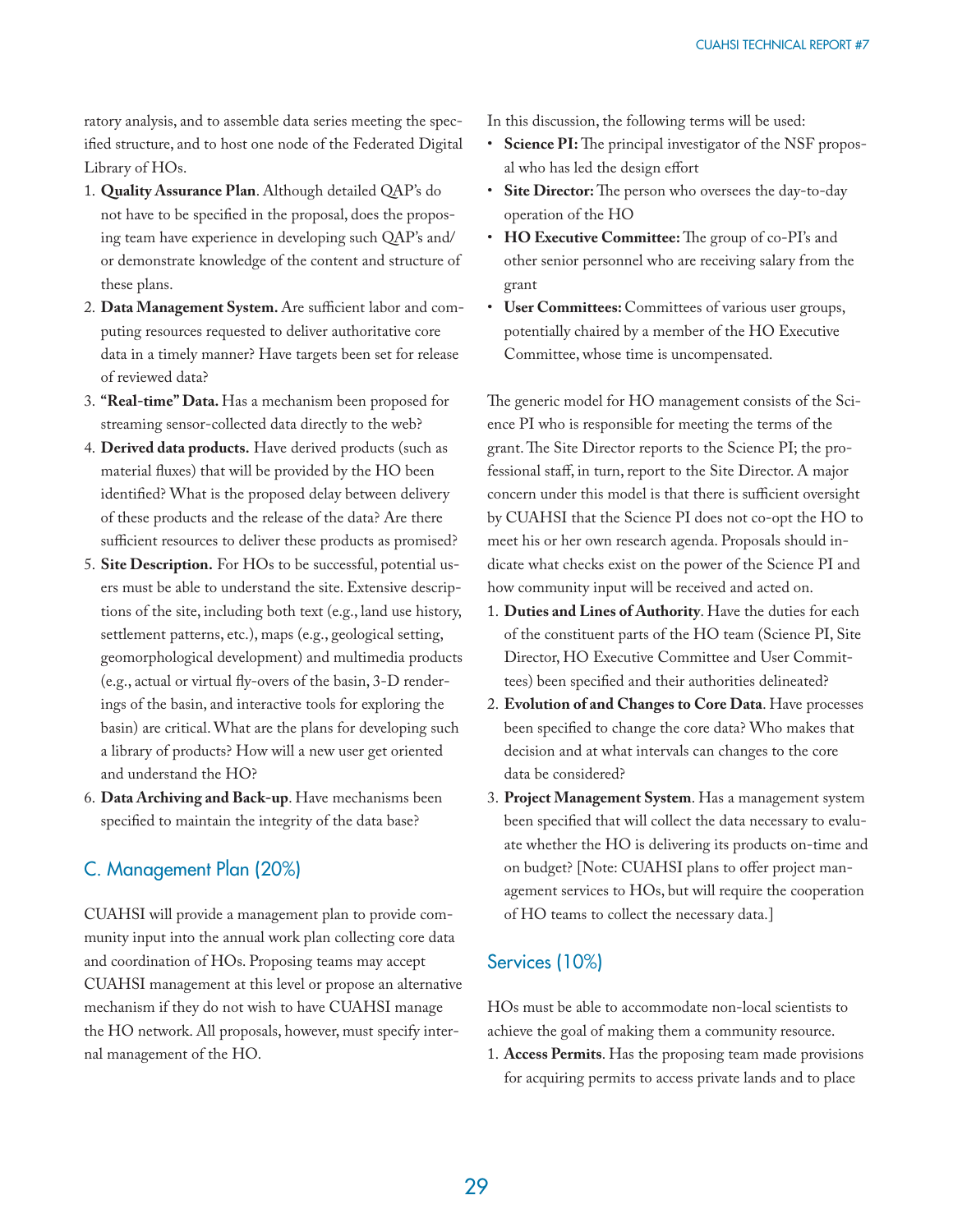instruments in public lands? Is there a mechanism for enforcing permit restrictions on users of the HO, such as the development of a User's Handbook or orientation session for users?

- 2. Facilities. What laboratory, office, library, and computing facilities will be available for use by visiting scientists and students? What vehicles (cars, trucks, boats) will be available for visitors? Will insurance be provided for visitors? Will students be able to access university resources, such as auditing or taking classes?
- 3. **Housing.** What assistance will be provided for short-, medium-, and long-term visitors to find housing?
- 4. **Environmental Health and Safety.** Are orientation classes available to users of the HO, whether for field work (e.g., wilderness survival, firearms training, first aid) or for laboratory work? Have liability concerns been thought through for users of the facility (e.g., what insurance should users provide, what is the host university liable for).

## Education and Outreach (10%)

To assess the broader impacts of a project, NSF requires a statement of the educational opportunities afforded by each proposed project. Clearly, HOs offer many possibilities. All areas of education (K-12, 13-16, Graduate, and Informal) should be considered. CUAHSI will request a full-time E&O Coordinator as part of its management budget to assist the HO network to achieve a strong E&O component. Past experience has shown that both a bottom-up and topdown approach must be pursued simultaneously for an effective E&O program.

## HO MANAGEMENT

- Need dialog between PIs and focus groups so recommendations for management plan are not developed in a vacuum.
- Need to provide two levels of information: (1) guidelines on management principles (objectives) and (2) guidelines on structure.
- Need to define the relationship among the following (Figure 2):
- PI (scientific leadership, tenure track faculty member)
- ODT (co-PIs from host institutions)
- OPS (site director, Ph.D. scientist non-tenure track
- Non-local PIs (cooperating investigators)
- Science Advisory Board (locally focused)
- HO standing Committee (works for CUAHSI)
- CUAHSI E&O standing committee
- CUAHSI HIS standing committee
- NSF
- CUAHSI Headquarters staff
- Need flexibility so that can adapt to change (i.e., when funding comes through CUAHSI rather than NSF).
- Need a mechanism to add outside collaborators to ODT.
- Need a mechanism to track observatory use by others.

## METRICS OF SUCCESS

#### Three-year metrics

- Progress in installation of core data, accessibility of data, prompt archival of data
- Physical facilities to support mission are in place
- Integration with HMF/HIS activities has been achieved
- Survey hydrologic science community on value of HO, including level of interest in HO; also establish structure for regular survety/feedback
- Reporting requirements for HO success in implementing objectives, marketing efforts, business plan implementation, new courses and curriculum development
- Site visit by CUAHSI/NSF team at three years
- Administrative efficacy Is staffing complete? Evaluation of personnel performance?
- Linkages to static info, other auxilliary data, other agency data
- Quality of data, QA/QC protocol development
- Improvements in conceptual model of hydro. system, integration with modeling efforts

## What should be achieved in five-year cycle?

• Strong evidence if having engaged community (hydrologic and broader societal, other scientific disciplines, demon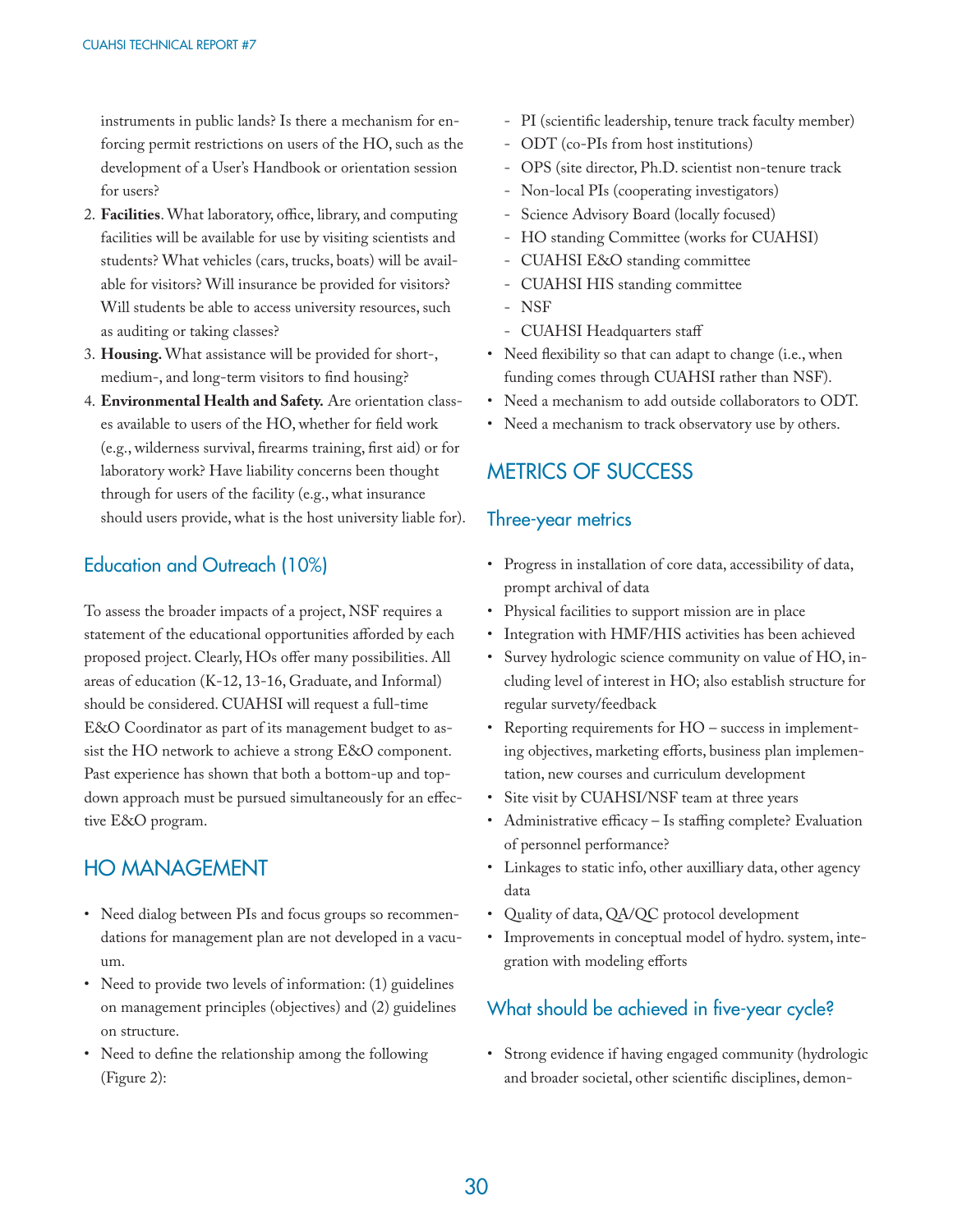strate increasing trend of interest level, geographic diversity of users)

- Generation of core data, what fraction of sensor network has been installed and is functioning (100%)
- First publications should be coming out
- Publications of data, studies that use the data
- High level of integration with HIS/HMF
- Strong evidence of impacts on education (grad student research through outreach partners—college /K-12)
- Strong evidence of integration/coordination with network of HOs
- Clearly distinguish contribution of HO infrastructure (new/scientific accomplishments) that would not have been possible without the HO)
- Well-defined plan for second cycle of funding and long-term plan
- five-year synthesis report
- Strong evidence of having addressed all CUAHSI science themes

## Long-term metrics

Quantitative measures

- Hits on website
- Data downloaded; how to track data downloads
- Publications
- Use by outside PIs/outreach
- Use of data in papers
- Track service to outside researchers (hours? number of projects
- Non-NSF resources acquired
- Number of visiting scientists, sabbaticals, graduate students from the outside

Long-term

• Enhancement of HOs by partnership with other agencies, other communities



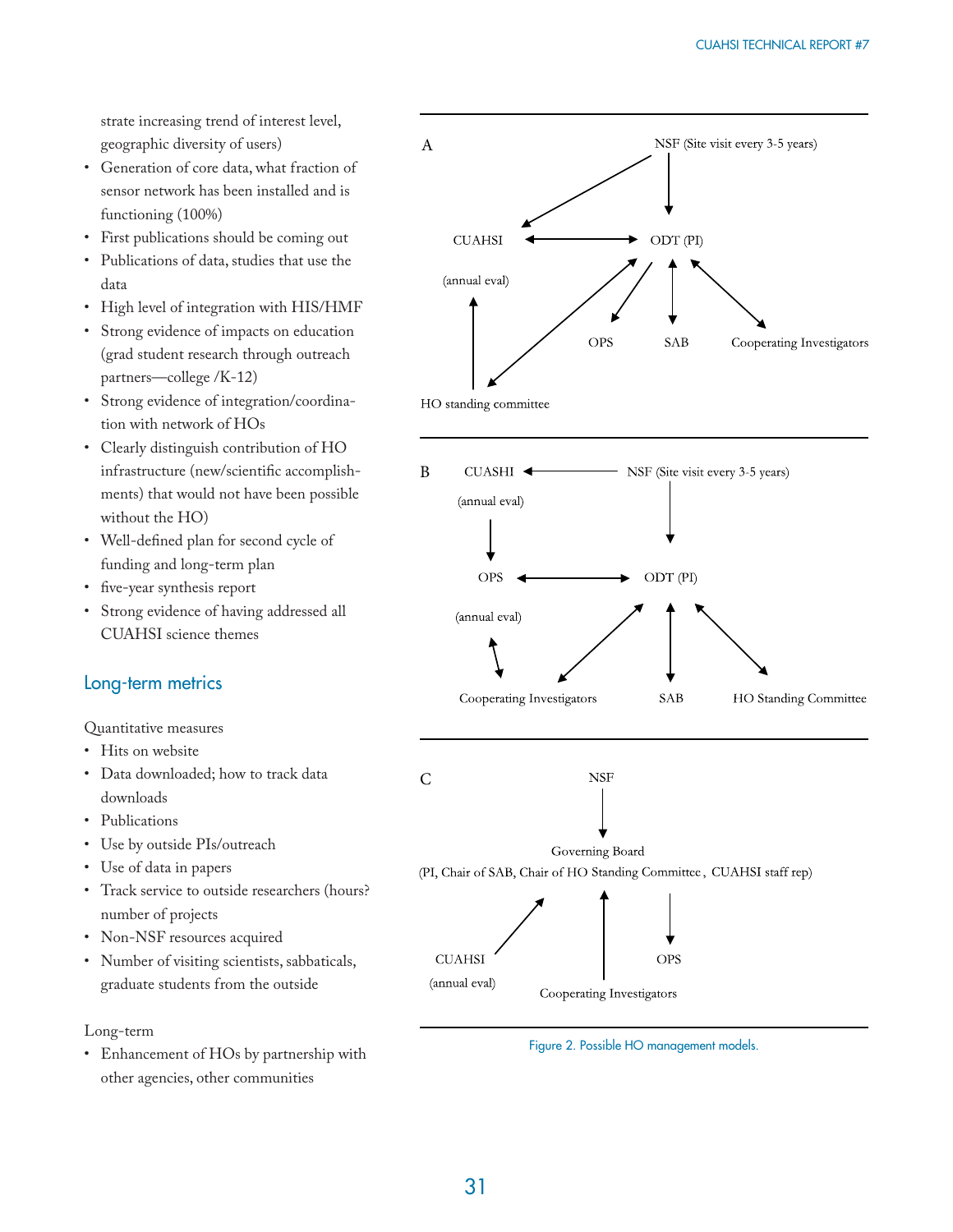- Evaluation of societal impacts
- Adaptation of HO model at other levels (local scale)
- Contribution to advancing science, improving forecasts of hydrologic quantities
- Attracting young people/researchers to go into the field of hydrology
- Integration/real establishment of networks

## DATA COLLECTION PROTOCOLS

Observatories are envisioned to have many scientists and research teams working at multiple sites. Therefore, to be broadly useful, the data from these observatories should be collected by employing citable methods. Having standards and protocols to ensure data comparability is essential for observatories to function properly. There is a long current list of citable methods to use for the myriad of environmental data that will be compiled. Where possible, it would be better to use a predefined set of methods and protocols than to have CUAHSI define new ones. However, if there are competing standards, it would be necessary for the Hydrologic Measurement Facility team to provide a mechanism to decide on one.

A list of current citable methods include:

- USGS
- Nexrad
- ASTM standards
- EWRI
- EPA Water Quality Methods
- LIDAR
- Ameriflux
- Other NSF Observing initiatives

There are some data that do not have guidelines and therefore need more urgent attention. For example, derived indices that could be part of the core data, like surface roughness.

One possible way to overcome these differences is to have testbeds with cross-validation of the same sensors in different environments and with different probes using the same calibration techniques. It would be essential for observatory teams running these testbeds to share information and interact with the HMF. Core data would have more stringent requirements. The investigator specific data would be less stringent.

Other issues to be dealt with by the Obsevatory Standing Committee include standardizing the reporting units used (e.g., nitrogen-nitrate). Each observatory team would have to commit to one procedure for core data so that the broader community could reliably use that data. Quality assurance and control are obviously big services the observatory staff would have to perform, but deciding on what methods to ensure data quality would also have to be decided. A protocol establishing communication guidelines for sensors would also be important if a researcher wanted to use a sensor in multiple observatories. The HMF will take the lead in determining these standards and training all cognizant people at each site.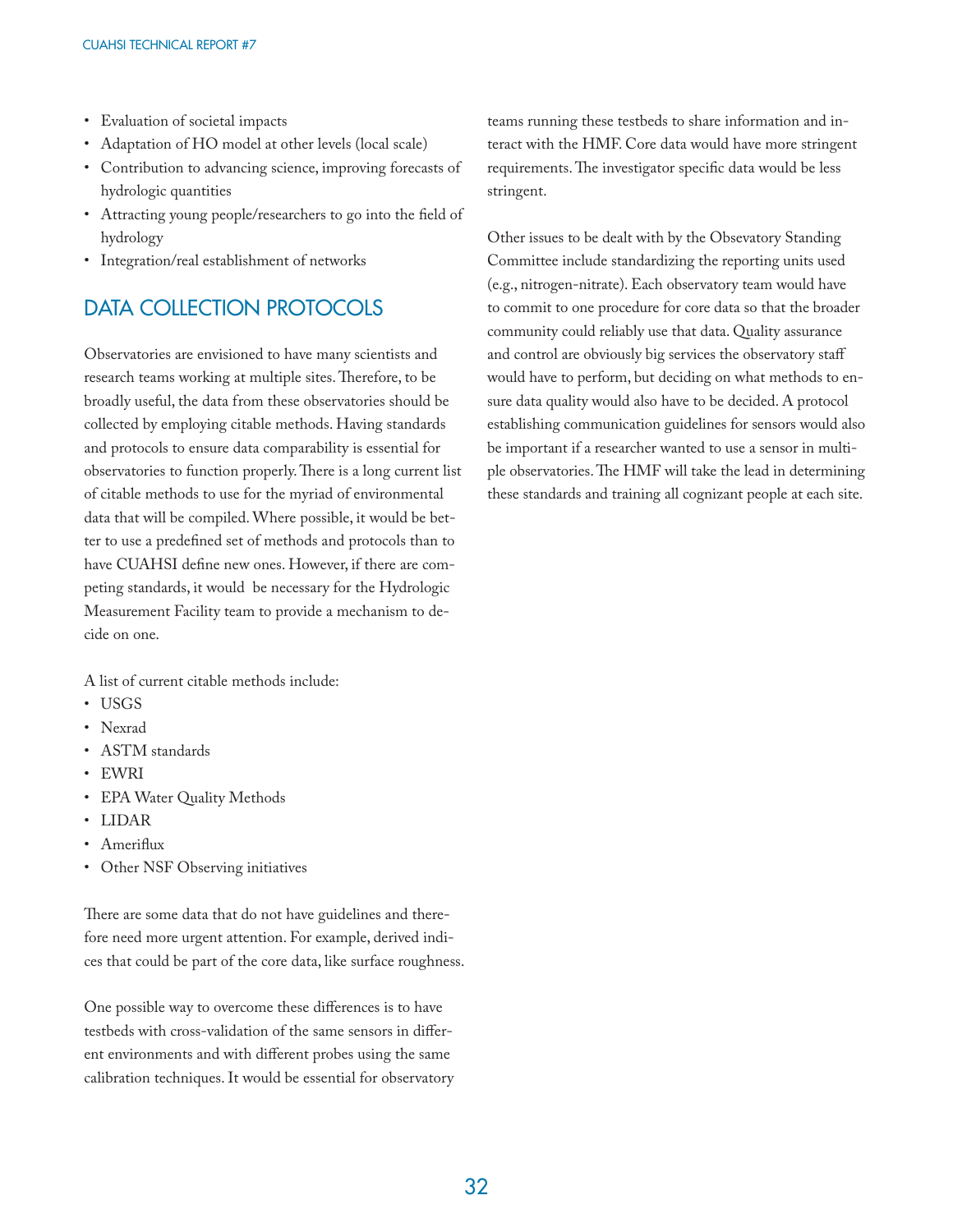## **CONCLUSIONS**

The workshop was instrumental in coalescing hydrologic science researchers around a truly community oriented platform to transform the science. In addition to elaborating on the incentives of a platform (versus a specific research tool such as standard instrument packages), it also pointed out the insufficiency of current plans to operate such a large-scale network effectively in the immediate future. There are many issues to be resolved at many levels.

To this end, a small number of testbeds (n equal to or greater than 2) could, for a relatively small investment, resolve a great number of standards, sensors, and management issues.

## Additional findings:

- 1. Providing high spatial and high temporal resolution data collected at frequent intervals (wall to wall data) would be more beneficial and less costly to researcher than more dynamic types of data.
- 2. Having a community organization such as CUAHSI is essential for managing the open and equitable research platform that observatories will be.
- 3. Despite pointing out the many issues to be resolved, the workshop was a smashing success because it laid a more solid foundation for hydrologic science researchers to build, manage, and deliver a successful community resource.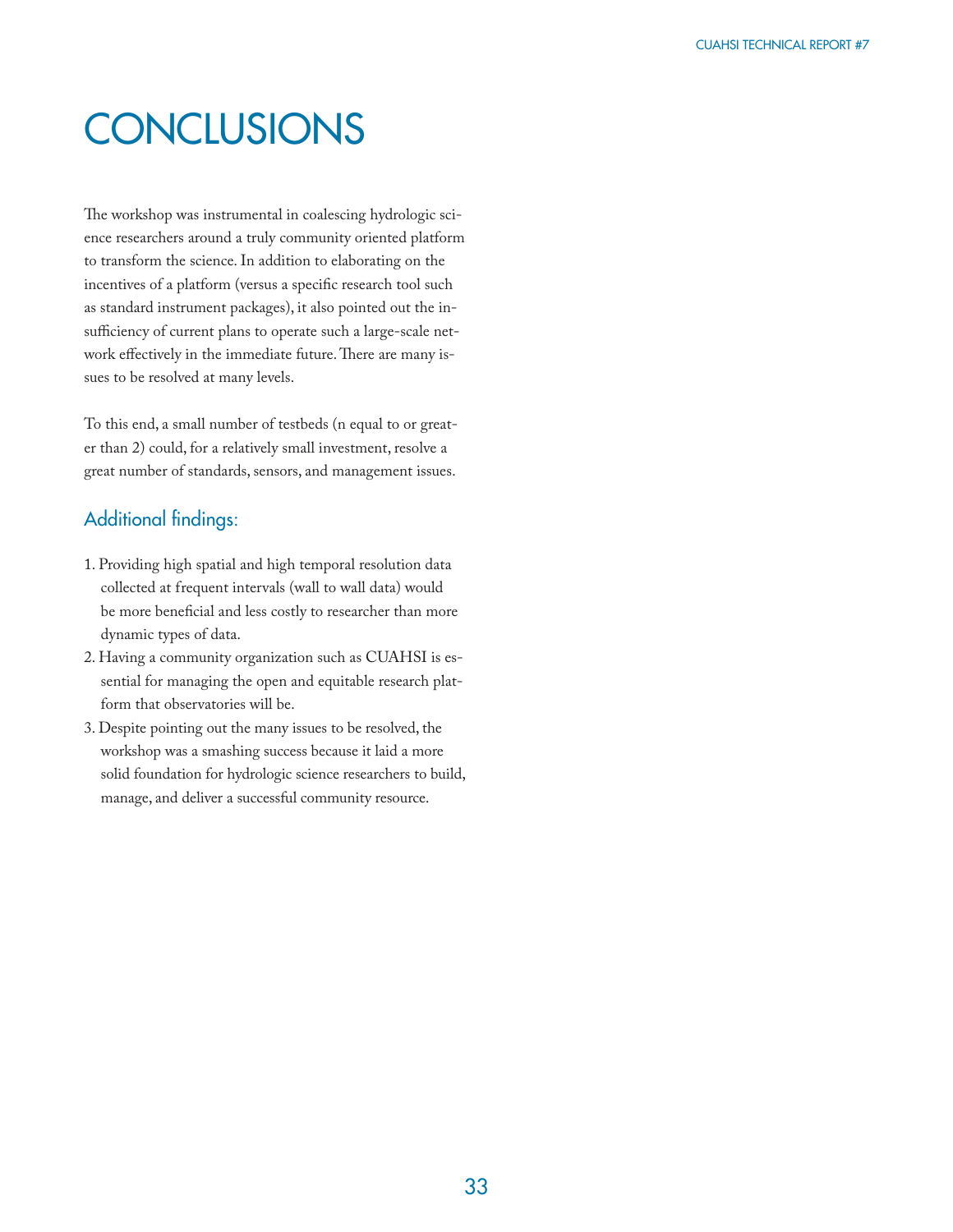## APPENDIX 1. WORKSHOP AGENDA

## DESIGNING HYDROLOGIC OBSERVATORIES AS A COMMUNITY RESOURCE CUAHSI National Workshop, Logan, Utah, August 24-25, 2004

#### Tuesday August 24

7:30 – 8:30 Registration. Continental breakfast provided.

#### Plenary Session. Room ENGR103. Webcast overflow in ENGR101.

| Kermit Hall (USU president): Welcome<br>8:30 |  |
|----------------------------------------------|--|
|----------------------------------------------|--|

- 8:45 John Wilson: Opening remarks
- 9:00 Rick Hooper: Charge to Workshop
- 9:30 Jay Famiglietti: Neuse River Prototype Observatory
- 10:00 Break
- 10:30 John Selker: CUAHSI HMF and HOs
- 11:00 David Maidment: CUAHSI Data Model and HOs
- 11:30 Doug James: What Makes a Good Proposal?
- 12:00 Lunch: Taggart Student Center
- 1:30 Poster Session: Poster Area. ENGR building 3rd floor
- 4:30 Election closes

#### **Plenary Session ENGR 103**

| 4:30 | Peggy LeMone (NCAR). GLOBE and HOs                                            |  |  |  |  |
|------|-------------------------------------------------------------------------------|--|--|--|--|
| 5:00 | John Wilson. After the Neuse: Opportunities to get involved with CUAHSI       |  |  |  |  |
|      | Discussion of volunteer opportunities in various CUAHSI committees, including |  |  |  |  |
|      | 1. HIS Standing Committee                                                     |  |  |  |  |
|      | 2. HIS Users Committee                                                        |  |  |  |  |
|      | 3. VP Editorial Board                                                         |  |  |  |  |
|      | 4. HO Focus Groups                                                            |  |  |  |  |
|      | a. Proposal Evaluation Criteria                                               |  |  |  |  |
|      | b. HO Management Structure                                                    |  |  |  |  |
|      | c. Metrics of Success                                                         |  |  |  |  |
|      | d. Concepts for Data Collection Protocols, Lab Methods, and Data Standards    |  |  |  |  |
| 5:30 | Announcement of Election Results                                              |  |  |  |  |
| 6:00 | Shuttle buses depart for Conference Dinner at the Copper Mill Restaurant.     |  |  |  |  |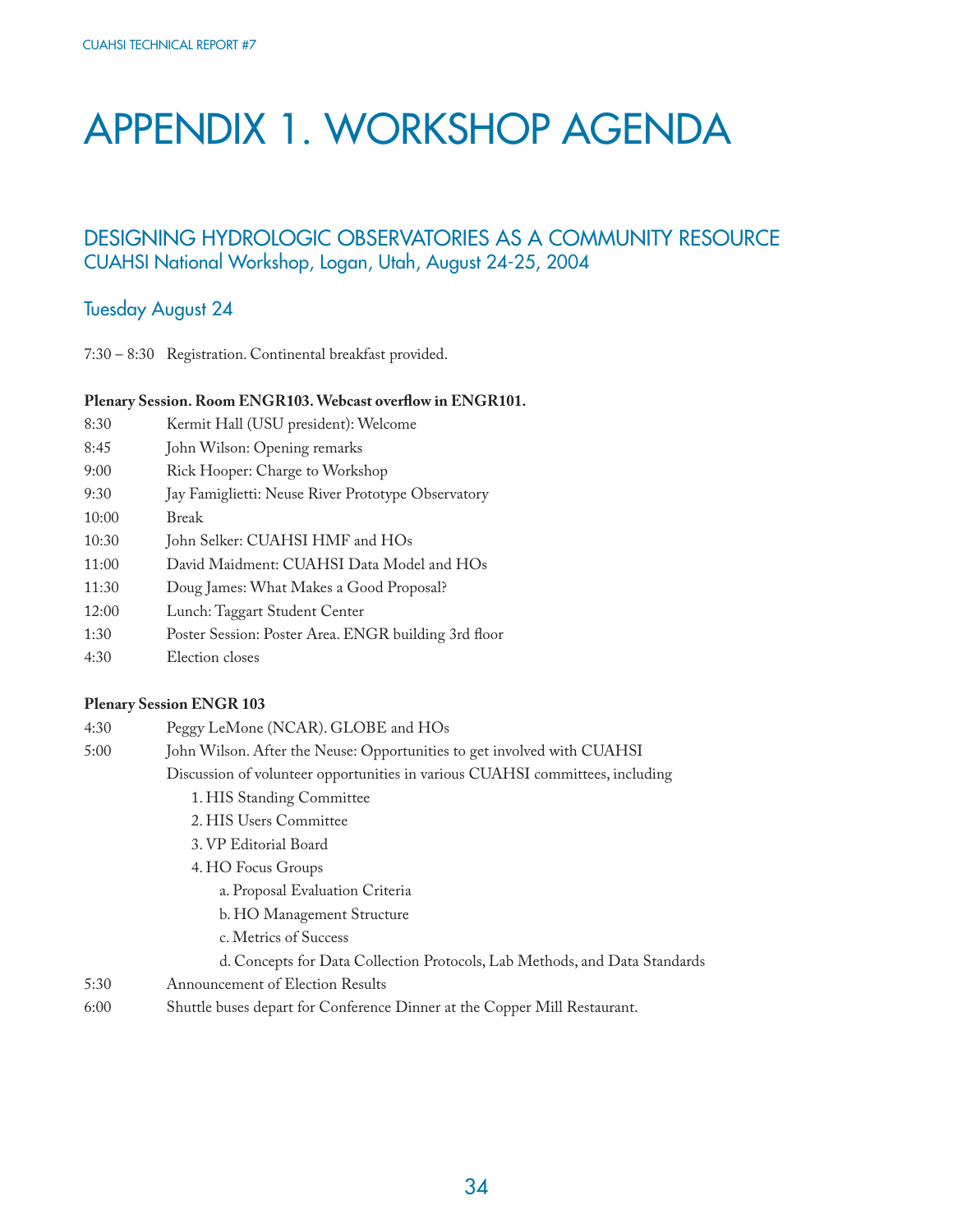## Wednesday August 25

7:30 Continental Breakfast

#### **Plenary Session. Room ENGR103.**

8:00 Rick Hooper: Charge to Break-out Groups

#### **Breakout Sessions in rooms ENGR 104, 106, 201, 202, 203, 204, 205, 206, 238, 328**

| 8:15  | Breakout Sessions by HO: Core data to attract non-local scientists                          |  |  |  |
|-------|---------------------------------------------------------------------------------------------|--|--|--|
|       |                                                                                             |  |  |  |
| 10:15 | <b>Break</b>                                                                                |  |  |  |
| 10.30 | Break-out sessions by science topic: What hypotheses can be answered with a Network of HOs? |  |  |  |
|       | • Linking Hydrologic and Biogeochemical Cycles                                              |  |  |  |
|       | • Sustainability of Water Resources                                                         |  |  |  |
|       | • Hydrologic and Ecosystem Interactions                                                     |  |  |  |
|       | • Understanding of Hydrologic Extremes                                                      |  |  |  |

• Fate and Transport of Contaminants

#### 12:30 Working Lunch

- Leaders/Recorders of 10 HO break-out groups summarize/synthesize results
- Leaders/Recorders of 10 science topic break-out groups summarize/synthesize results
- For all others who are interested in writing advisory white papers there will be an initial meeting of 4 focus groups.
	- Proposal Evaluation Criteria
	- HO Management Structure
	- Metrics of Success for HOs
	- Concepts for Data Collection Protocols, Lab Methods, and Data Standards

#### **Closing Session ENGR 103**

- 2:00 Summary of HO break-out
- 2:15 Discussion
- 2:45 Summary of Topical break-out
- 3:00 Discussion
- 3:30 Doug James: Workshop Observations
- 4:00 John Wilson: Summary and Next Steps
- 4:30 Adjourn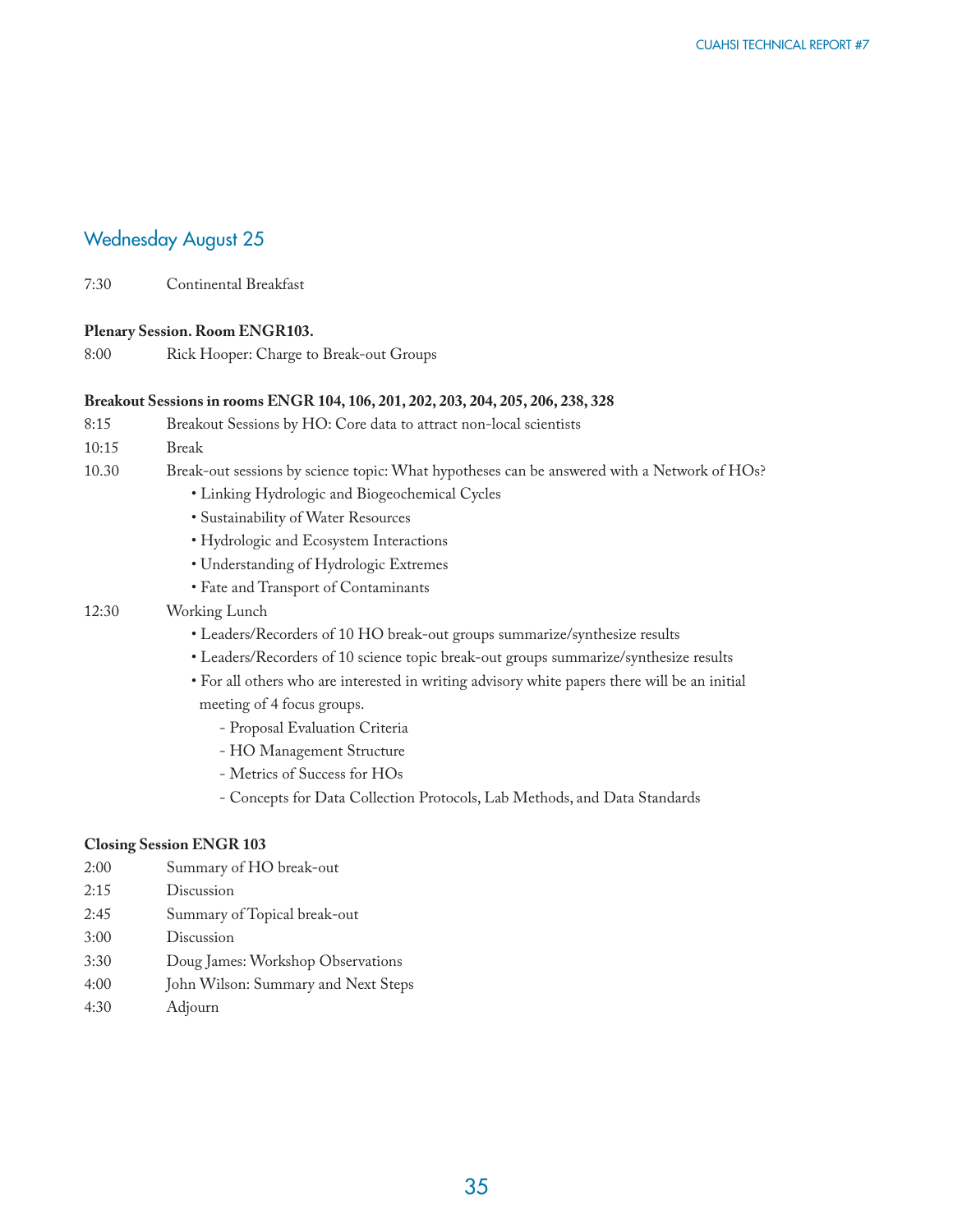## APPENDIX 2. WORKSHOP PARTICIPANTS

| First       | Last            | <b>Affiliation</b>                 | Email                        |
|-------------|-----------------|------------------------------------|------------------------------|
| Rick        | Allen           | University of Idaho                | rallen@kimberly.uidaho.edu   |
| Carlos      | Alonzo          | <b>USDA-ARS</b>                    |                              |
| Jerry       | Anderson        | University of Memphis              | jlandrsn@memphis.edu         |
| Mike        | Annable         | University of Florida              | manna@eng.ufl.edu            |
| Eliot       | Atekwana        | U Missouri- Rolla                  | eliota@umr.edu               |
| Mark        | Bain            | Cornell University                 | Mark.Bain@Cornell.edu        |
| Roger       | <b>Bales</b>    | University of California Merced    | rbales@ucmerced.edu          |
| Tom         | Ballestero      | University of New Hampshire        | tom.ballestero@unh.edu       |
| Mike        | Barber          | Washington State University        | meb@wsu.edu                  |
| Enriqueta   | Barrera         | <b>NSF</b>                         | ebarrera@nsf.gov             |
| Chris       | Barton          | University of Kentucky             | barton@uky.edu               |
| Luis        | <b>Bastidas</b> | Utah State U                       | luis.bastidas@usu.edu        |
| Tom         | Boving          | University of Rhode Island         | boving@uri.edu               |
| Dave        | Bowling         | U Utah                             | bowling@biology.utah.edu     |
| Rob         | Bowman          | New Mexico Tech                    | bowman@nmt.edu               |
| Beth        | Boyer           | State University of New York - ESF | ewboyer@syr.edu              |
| Pat         | Brezonik        | <b>NSF</b>                         | brezonik@umn.edu             |
| Paul        | <b>Brooks</b>   | University of Arizona              | brooks@hwr.arizona.edu       |
| David       | Brown           | Cal St Univ Chico                  | dlbrown@digitalpath.net      |
| <b>Bret</b> | <b>Bruce</b>    | <b>USGS</b>                        | bbruce@usgs.gov              |
| Steve       | <b>Burges</b>   | University of Washington           | sburges@u.washington.edu     |
| Anne        | Carey           | Ohio State University              | carey@geology.ohio-state.edu |
| Dave        | Chandler        | Utah State U                       | dchandle@mendel.usu.edu      |
| Alex        | Cheng           | U Mississippi                      | acheng@olemiss.edu           |
| Julie       | Coonrod         | University of New Mexico           | jcoonrod@unm.edu             |
| Rachel      | Craig           | <b>NSF</b>                         | rcraig@nsf.gov               |
| Richard     | Cuenca          | Oregon State U                     | cuenca@engr.orst.edu         |
| Gayle       | Dana            | Desert Research Institute          | Gayle.Dana@dri.edu           |
| Gregg       | Davidson        | University of Mississippi          | davidson@olemiss.edu         |
| Ralph       | Davis           | University of Arkansas             | ralphd@uark.edu              |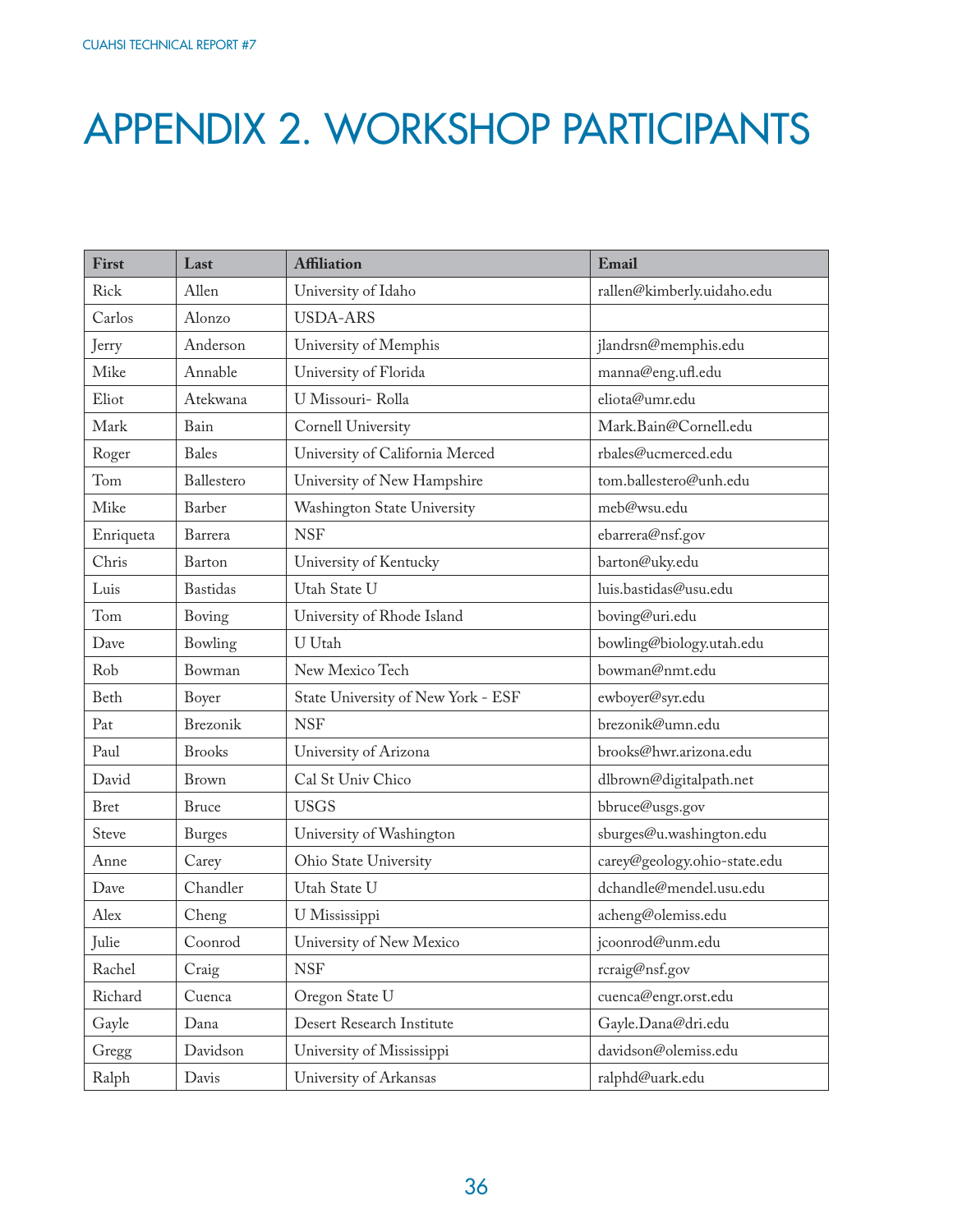| First       | Last        | <b>Affiliation</b>                     | Email                                             |
|-------------|-------------|----------------------------------------|---------------------------------------------------|
| Rand        | Decker      | Northern Arizona Univ                  | Randdecker@aol.com                                |
| Joe         | Delfino     | University of Florida                  | jdelf@eng.ufl.edu                                 |
| Dave        | Dewalle     | Penn State U                           | d9d@psu.edu                                       |
| Jeff        | Dozier      | University of California Santa Barbara | dozier@bren.ucsb.edu                              |
| Kevin       | Dressler    | Penn State U                           | kxd13@psu.edu                                     |
| Claude      | Duchon      | University of Oklahoma                 | cduchon@ou.edu                                    |
| Chris       | Duffy       | Pennsylvania State University          | cxd11@psu.edu                                     |
| Jon         | Duncan      | <b>CUAHSI Program Manager</b>          | jduncan@cuahsi.org                                |
| <b>Bill</b> | Eichinger   | U Iowa                                 | william-eichinger@uiowa.edu                       |
| Jay         | Famiglietti | University of California Irvine        | jfamigli@uci.edu                                  |
| Vonetta     | Faulkner    | <b>CUAHSI</b> Business Manager         | vfaulkner@cuahsi.org                              |
| Xiahong     | Feng        | Dartmouth                              | Xiahong.Feng@Dartmouth.EDU                        |
| Ty          | Ferre       | University of Arizona                  | ty@hwr.arizona.edu                                |
| Douglas     | Flewelling  | <b>SUNY Buffalo</b>                    | $\mbox{dougf}\mathcal{O} \mbox{geog.buffalo.edu}$ |
| Graham      | Fogg        | U California Davis                     | gefogg@ucdavis.edu                                |
| Efi         | Foufoula    | University of Minnesota                | efi@umn.edu                                       |
| Katie       | Fowler      | Clarkson University                    | kfowler@clarkson.edu                              |
| Dave        | Genereux    | North Carolina State University        | genereux@ncsu.edu                                 |
| Phil        | Gerla       | University of North Dakota             | phil_gerla@mail.und.NoDak.edu                     |
| Mike        | Gooseff     | Colorado School Mines                  | michael.gooseff@usu.edu                           |
| Rao         | Govindaraju | Purdue                                 | govind@ecn.purdue.edu                             |
| Wendy       | Graham      | University of Florida                  | wgraham@ufl.edu                                   |
| Vijay       | Gupta       | University of Colorado at Boulder      | guptav@cires.colorado.edu                         |
| Robyn       | Hannigan    | Arkansas State University              | hannigan@astate.edu                               |
| Andrew      | Harmon      | <b>CUAHSI</b> Staff                    | aharmon@cuahsi.org                                |
| Ed          | Harvey      | University of Nebraska                 | feharvey1@unl.edu                                 |
| John        | Helly       | San Diego Supercomputing Center        | hellyj@ucsd.edu                                   |
| Kyle        | Hoagland    | U Nebraska Lincoln                     | khoagland1@unl.edu                                |
| James       | Hogan       | University of Arizona                  | jhogan@hwr.arizona.edu                            |
| Rick        | Hooper      | <b>CUAHSI President/ Exec Director</b> | rhooper@cuahsi.org                                |
| Jan         | Hopmans     | U California Davis                     | jwhopmans@ucdavis.edu                             |
| Bill        | Hu          | Florida State University               | hu@gly.fsu.edu                                    |
| Dave        | Hyndman     | Michigan State University              | hyndman@msu.edu                                   |
| Paul        | Imhoff      | University of Delaware                 | imhoff@ce.udel.edu                                |
| Jennifer    | Jacobs      | Univ New Hampshire                     | Jennifer.Jacobs@unh.edu                           |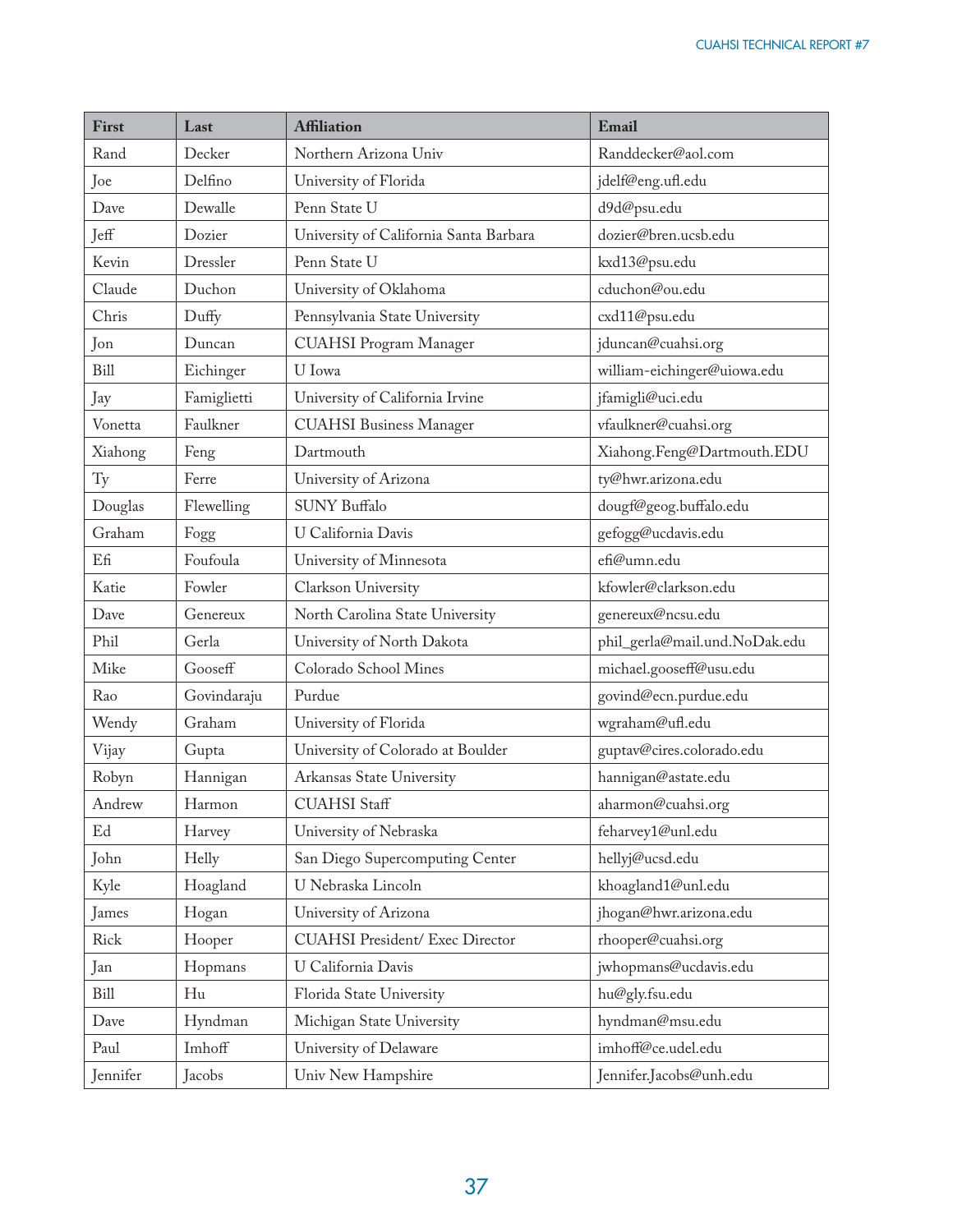| First       | Last         | <b>Affiliation</b>                       | Email                           |
|-------------|--------------|------------------------------------------|---------------------------------|
| Doug        | James        | <b>NSF</b>                               | ldjames@nsf.gov                 |
| Steve       | Jennings     | University of Colorado Colorado Springs  | sjenning@uccs.edu               |
| <b>Bill</b> | Johnson      | University of Utah                       | wjohnson@mines.utah.edu         |
| Carol       | Johnston     | South Dakota State University            | Carol.Johnston@SDSTATE.EDU      |
| Pierre      | Julien       | Colorado State University                | pierre@engr.colostate.edu       |
| Douglas     | Kane         | University of Alaska-Fairbanks           | ffdlk@uaf.edu                   |
| Brian G.    | Katz         | USGS-FL                                  | bkatz@usgs.gov                  |
| Richard     | Keim         | Louisiana State University               | rkeim@lsu.edu                   |
| Carol       | Kendall      | USGS-Menlo Park                          | ckendall@usgs.gov               |
| Jim         | Kirchner     | University of California Berkeley        | kirchner@geomorph.berkeley.edu  |
| Jerry       | Klazura      | Argonne Natl Lab                         | jklazura@anl.gov                |
| James       | Koelliker    | Kansas State U                           | koellik@ksu.edu                 |
| Witold      | Krajewski    | University of Iowa                       | witold-krajewski@uiowa.edu      |
| Praveen     | Kumar        | University of Illinois                   | kumar1@uiuc.edu                 |
| Venkat      | Lakshmi      | University of South Carolina             | venkat-lakshmi@sc.edu           |
| Manu        | Lall         | Columbia University                      | ula2@columbia.edu               |
| Peggy       | LeMone       | <b>UCAR</b>                              | lemone@ucar.edu                 |
| David       | Lesmes       | Department of Energy                     | david.lesmes@science.doe.gov    |
| Linda       | Lilienfeld   | Independent Film & Media Producer        |                                 |
| David       | Maidment     | University of Texas Austin               | maidment@mail.utexas.edu        |
| Danny       | Marks        | <b>USDA-ARS</b>                          | danny@nwrc.ars.usda.gov         |
| Jon         | Martin       | University of Florida                    | jmartin@geology.ufl.edu         |
| Jeff        | McDonnell    | Oregon State University                  | Jeff.McDonnell@orst.edu         |
| Thomas      | Meixner      | University of California Riverside       | thomas.meixner@ucr.edu          |
| Andrew      | Miller       | University of Maryland, Baltimore County | miller@umbc.edu                 |
| Horace      | Moon         | Young Villanova                          | h.keith.moo.young@villanova.edu |
| David       | Mulla        | University of Minnesota                  | mulla003@umn.edu                |
| Ann         | Mulligan     | Woods Hole Oceanographic Institute       | amulligan@whoi.edu              |
| Larry       | Murdoch      | Clemson University                       | lmurdoc@clemson.edu             |
| Ed          | Oaksford     | USGS-FL                                  | oaksford@usgs.gov               |
| Fred        | Odgen        | University of Connecticut                | ogden@engr.uconn.edu            |
| Alfredo     | Olivaz       | Autonomous University Ciudad Juarez, MX  | agranados@uacj.mx               |
| Aaron       | Packman      | Northwestern University                  | a-packman@northwestern.edu      |
| Thanos      | Papanicolaou | U Iowa                                   | apapanic@icaen.uiowa.edu        |
| Mark        | Parsons      | University of Colorado Boulder           | parsonsm@colorado.edu           |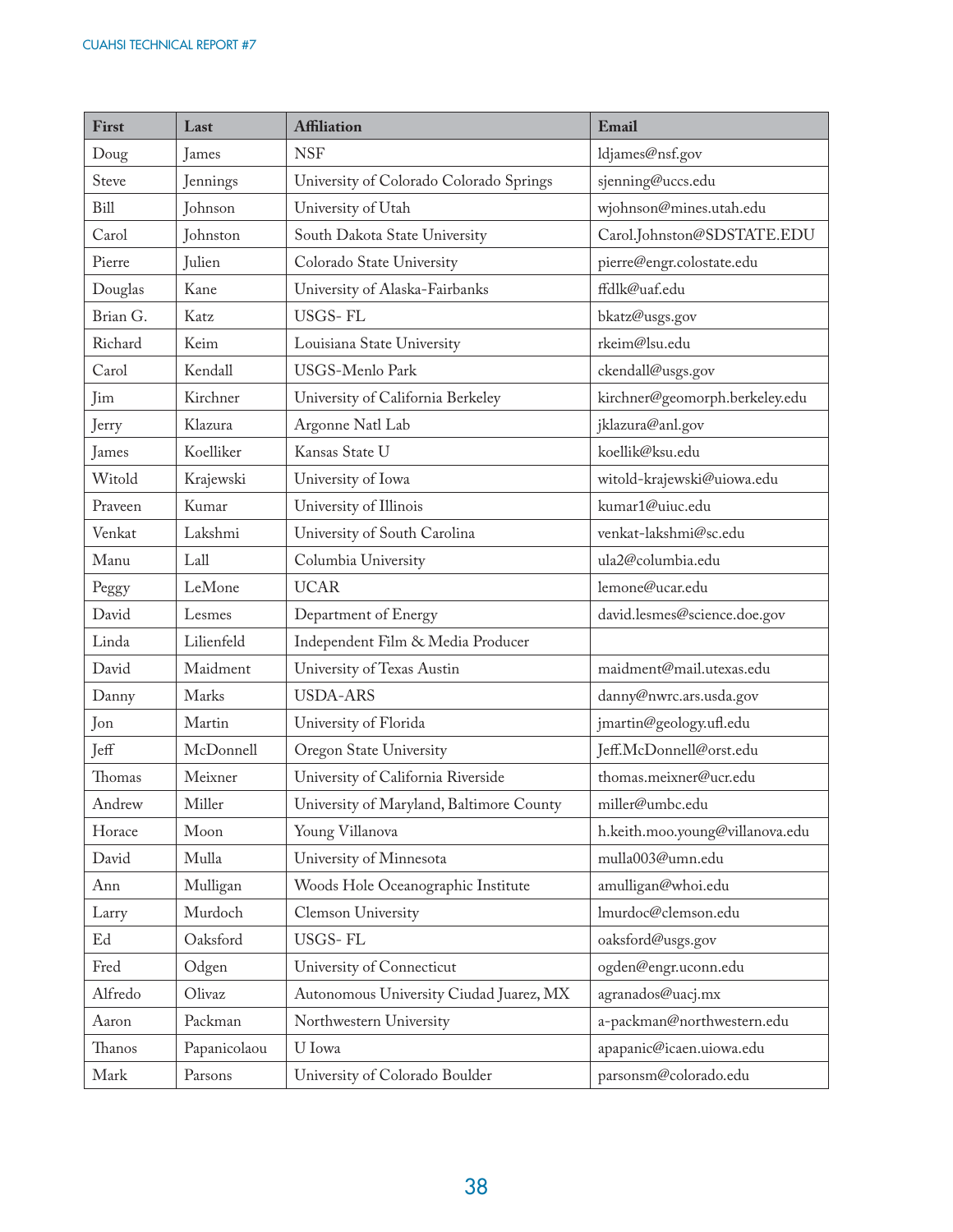| First        | Last         | <b>Affiliation</b>                      | Email                                                        |
|--------------|--------------|-----------------------------------------|--------------------------------------------------------------|
| Michael      | Piasecki     | Drexel University                       | Michael.Piasecki@drexel.edu                                  |
| Tom          | Piechota     | University of Nevada Las Vegas          | piechota@unlv.nevada.edu                                     |
| Nicholas     | Pinter       | Southern Illinois University            | npinter@geo.siu.edu                                          |
| Ken          | Potter       | University of Wisconsin                 | kwpotter@facstaff.wisc.edu                                   |
| Karen        | Prestegaard  | University of Maryland. College Park    | kpresto@umd.edu                                              |
| James        | Pushnik      | Cal St Univ Chico                       | jpushnik@csuchico.edu                                        |
| Hari         | Rajaram      | University of Colorado Boulder          | hari@colorado.edu                                            |
| Jorge        | Ramirez      | Colorado State University               | ramirez@engr.colostate.edu                                   |
| Todd         | Rasmussen    | University of Georgia                   | Rasmus@ucar.edu                                              |
| Roy          | Rasmussen    | <b>NCAR</b>                             | Rasmus@ucar.edu                                              |
| Dave         | Reckhow      | University of Massachusetts             | reckhow@ecs.umass.edu                                        |
| Kelly        | Redmond      | Desert Research Institute               | krwrcc@dri.edu                                               |
| Carl         | Renshaw      | Dartmouth College                       | Carl.Renshaw@Dartmouth.edu                                   |
| Bob          | Rice         | U California Merced                     | rrice@ucmerced.edu                                           |
| Zohrab       | Samani       | New Mexico State University             | zsamani@nmsu.edu                                             |
| Andrew       | Sansom       | Southwest Texas State University        | andrewsansom@swt.edu                                         |
| Bridget      | Scanlon      | University of Texas Austin              | bridget.scanlon@beg.utexas.edu                               |
| Mark         | Scheemckle   | Arizona State University                | Mark.Schmeeckle@asu.edu                                      |
| Art          | Schmidt      | Univeristy of Illinois Urbana Champagne | aschmidt@uiuc.edu                                            |
| John         | Selker       | Oregon State University                 | selkerj@engr.orst.edu                                        |
| Jim          | Shuttleworth | University of Arizona                   | shuttle@hwr.arizona.edu                                      |
| Bill         | Simpkins     | Iowa State University                   | bsimp@iastate.edu                                            |
| Jim          | Smith        | Princeton University                    | jsmith@princeton.edu                                         |
| Kip          | Soloman      | U Utah                                  | ksolomon@mines.utah.edu                                      |
| Abe          | Springer     | Northern Arizona University             | $\mathsf{abe}.\mathsf{springer} @ \mathsf{nau}.\mathsf{edu}$ |
| Tammo        | Steenhuis    | Cornell Univ                            | tss1@cornell.edu                                             |
| Marc         | Steiglitz    | Georgia Institute of Technology         | marc.stieglitz@ce.gatech.edu                                 |
| Dave         | Steward      | Kansas State University                 | steward@ksu.edu                                              |
| Tom          | Strong       | <b>CEMRC</b>                            | tstrong@cemrc.org                                            |
| Dave         | Tarboton     | Utah State University                   | dtarb@cc.usu.edu                                             |
| <b>Bruce</b> | Thomson      | University of New Mexico                | bthomson@unm.edu                                             |
| Geoff        | Thyne        | Colorado School of Mines                | gthyne@mines.edu                                             |
| Geoff        | Tick         | University of Alabama                   | gtick@wgs.geo.ua.edu                                         |
| Laura        | Toran        | Temple University                       | ltoran@temple.edu                                            |
| Tom          | Torgeson     | <b>NSF</b>                              | ttorgers@nsf.gov                                             |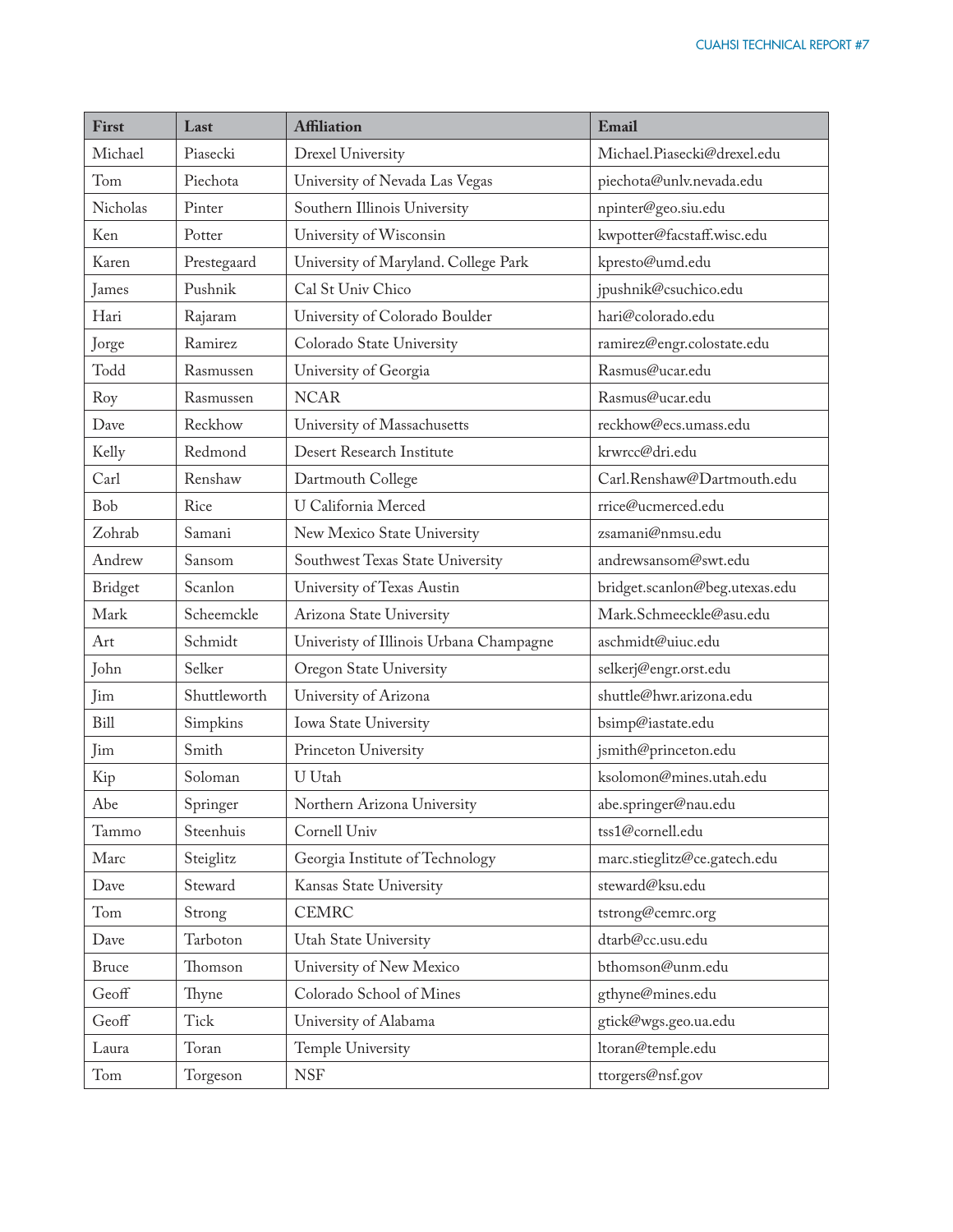| First   | Last        | <b>Affiliation</b>                      | Email                          |
|---------|-------------|-----------------------------------------|--------------------------------|
| Samuel  | Traina      | UC Merced                               | straina@ucmerced.edu           |
| Scott   | Tyler       | University of Nevada Reno               | tylers@unr.edu                 |
| Sushel  | Unniyara    | NASA/GSFC                               | Sushel.Unninayar@gsfc.nasa.gov |
| Richard | Vogel       | Tufts University                        | richard.vogel@tufts.edu        |
| John    | Warwick     | Desert Research Institute               | warwick@dri.edu                |
| Allen   | Wehrmann    | Univeristy of Illinois Urbana Champagne | alex@uiuc.edu                  |
| Markus  | Weiler      | University British Columbia             | mweiler@ubc.edu                |
| Claire  | Welty       | University of Maryland Baltimore County | weltyc@umbc.edu                |
| Don     | Whittenmore | University of Kansas                    | donwhitt@kgs.ukans.edu         |
| John    | Wilson      | New Mexico Tech                         | jwilson@nmt.edu                |
| William | Woessner    | University of Montana                   | william.woessner@umontana.edu  |
| Nam     | <b>Woo</b>  | Yonsei U, South Korea                   | ncwoo@ysgeo.yonsei.ac.kr       |
| Chun    | Wu          | University of Wisconsin                 | chinwu@engr.wisc.edu           |
| David   | Yates       | <b>NCAR</b>                             | Yates@ucar.edu                 |
| George  | Yeh         | University of Central Florida           | gyeh@mail.ucf.edu              |
| Paul    | Ziemkwicz   | West Virginia University                | pziemkie@wvu.edu               |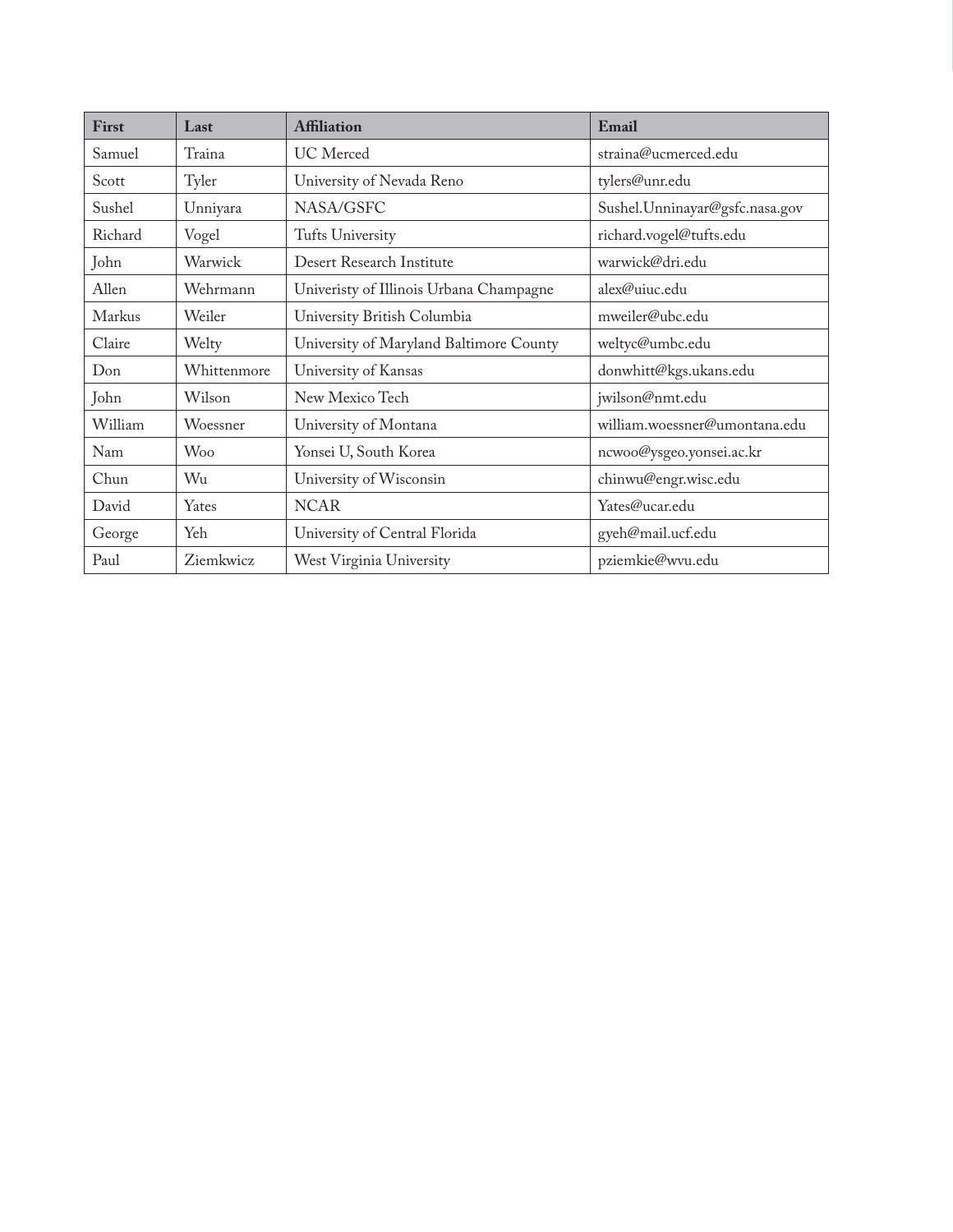This workshop was supported by the National Science Foundation under Grant 03-26064. Any opinions, findings, and conclusions or recommendations expressed in this material are those of the authors and do not necessarily reflect the views of the National Science Foundation.

© 2005, CUAHSI, All rights reserved